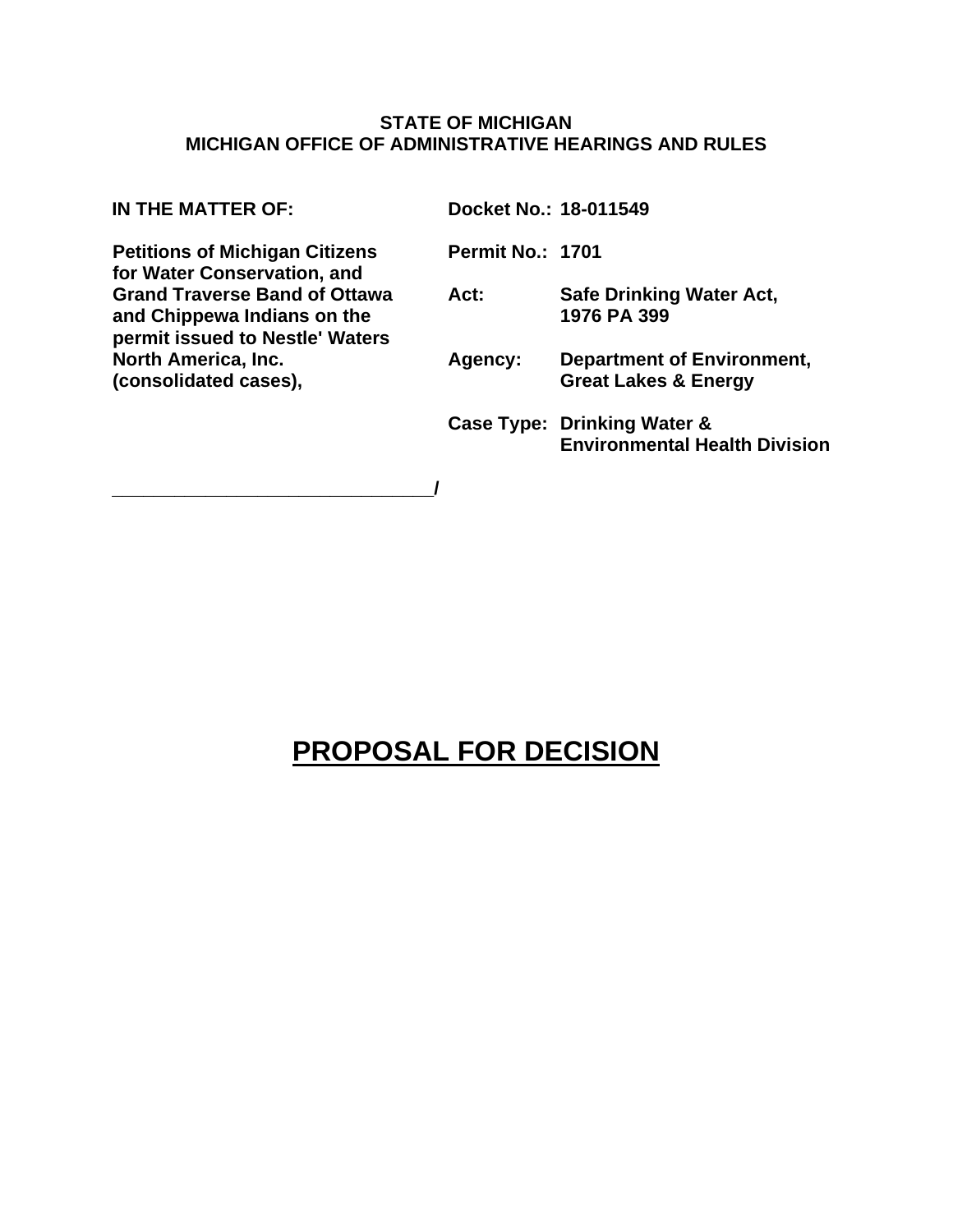# **TABLE OF CONTENTS**

# Page

| I.   |    |  |  |  |  |  |
|------|----|--|--|--|--|--|
| ΙΙ.  |    |  |  |  |  |  |
| III. |    |  |  |  |  |  |
|      |    |  |  |  |  |  |
|      |    |  |  |  |  |  |
|      |    |  |  |  |  |  |
| Ī.   |    |  |  |  |  |  |
| ΙΙ.  |    |  |  |  |  |  |
| III. |    |  |  |  |  |  |
|      |    |  |  |  |  |  |
|      |    |  |  |  |  |  |
|      |    |  |  |  |  |  |
| I.   |    |  |  |  |  |  |
| ΙΙ.  |    |  |  |  |  |  |
| Ш.   |    |  |  |  |  |  |
| IV.  |    |  |  |  |  |  |
|      | Α. |  |  |  |  |  |
|      | В. |  |  |  |  |  |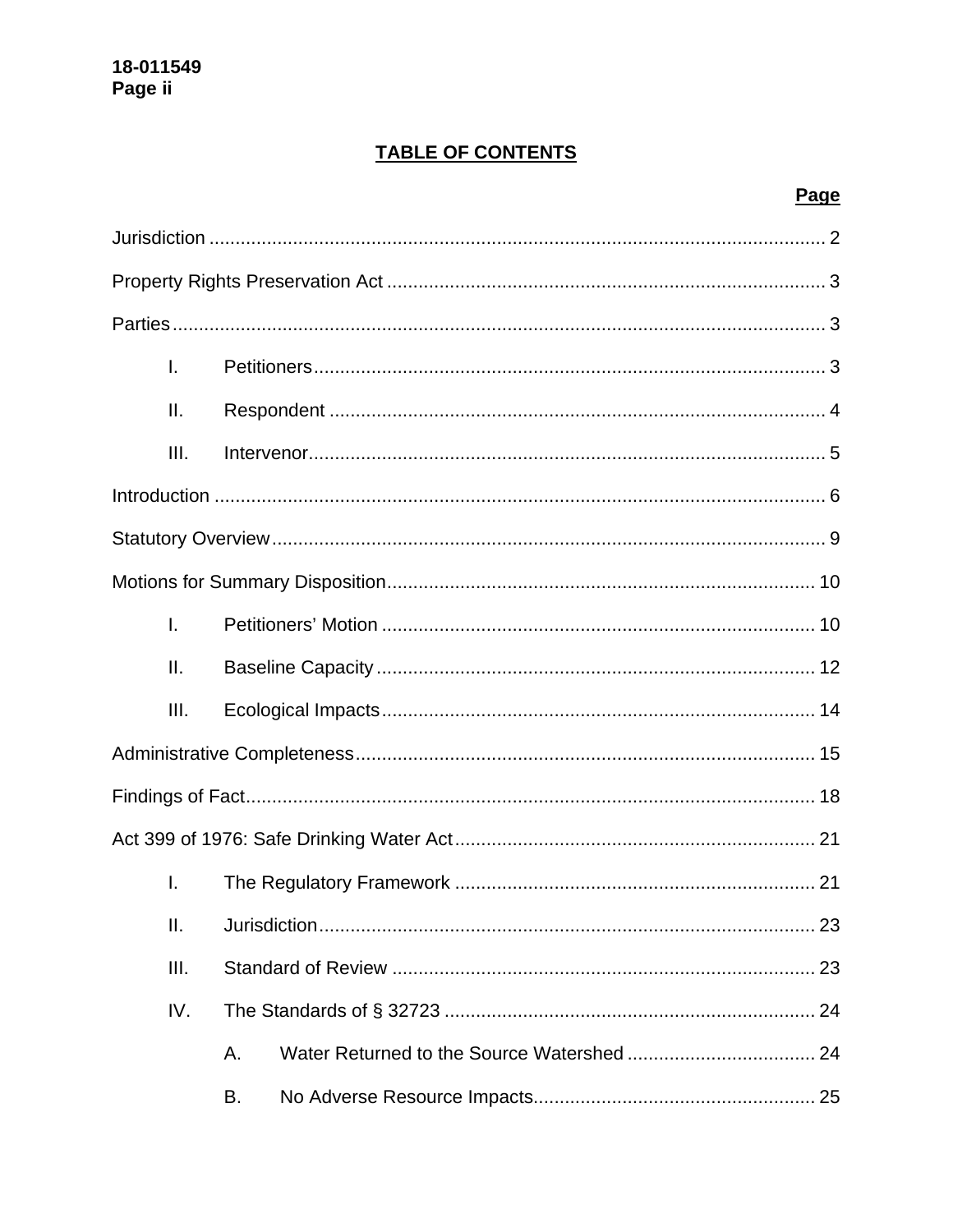# **TABLE OF CONTENTS, CONT.**

# **Page**

|    | 1. |    |       |                                             |  |  |
|----|----|----|-------|---------------------------------------------|--|--|
|    |    | a. |       |                                             |  |  |
|    |    |    | (i)   | Integrated Surface Water/Ground-            |  |  |
|    |    |    | (ii)  |                                             |  |  |
|    |    |    | (iii) |                                             |  |  |
|    |    |    | (iv)  |                                             |  |  |
|    |    | b. |       |                                             |  |  |
|    |    |    | (i)   | Where Is Index Flow Measured?  33           |  |  |
|    |    |    | (ii)  | What Percentage of the Withdrawal           |  |  |
|    |    |    | (iii) | <b>Evidence Related to Adverse Resource</b> |  |  |
|    | 2. |    |       |                                             |  |  |
|    |    | a. |       |                                             |  |  |
|    |    | b. |       | One-Pass or Three-Pass Fish Surveys  44     |  |  |
|    |    | C. |       | Evidence of Thriving Fish Populations 46    |  |  |
| C. |    |    |       |                                             |  |  |
|    | 1. |    |       |                                             |  |  |
|    | 2. |    |       |                                             |  |  |
| D. |    |    |       |                                             |  |  |
| Е. |    |    |       |                                             |  |  |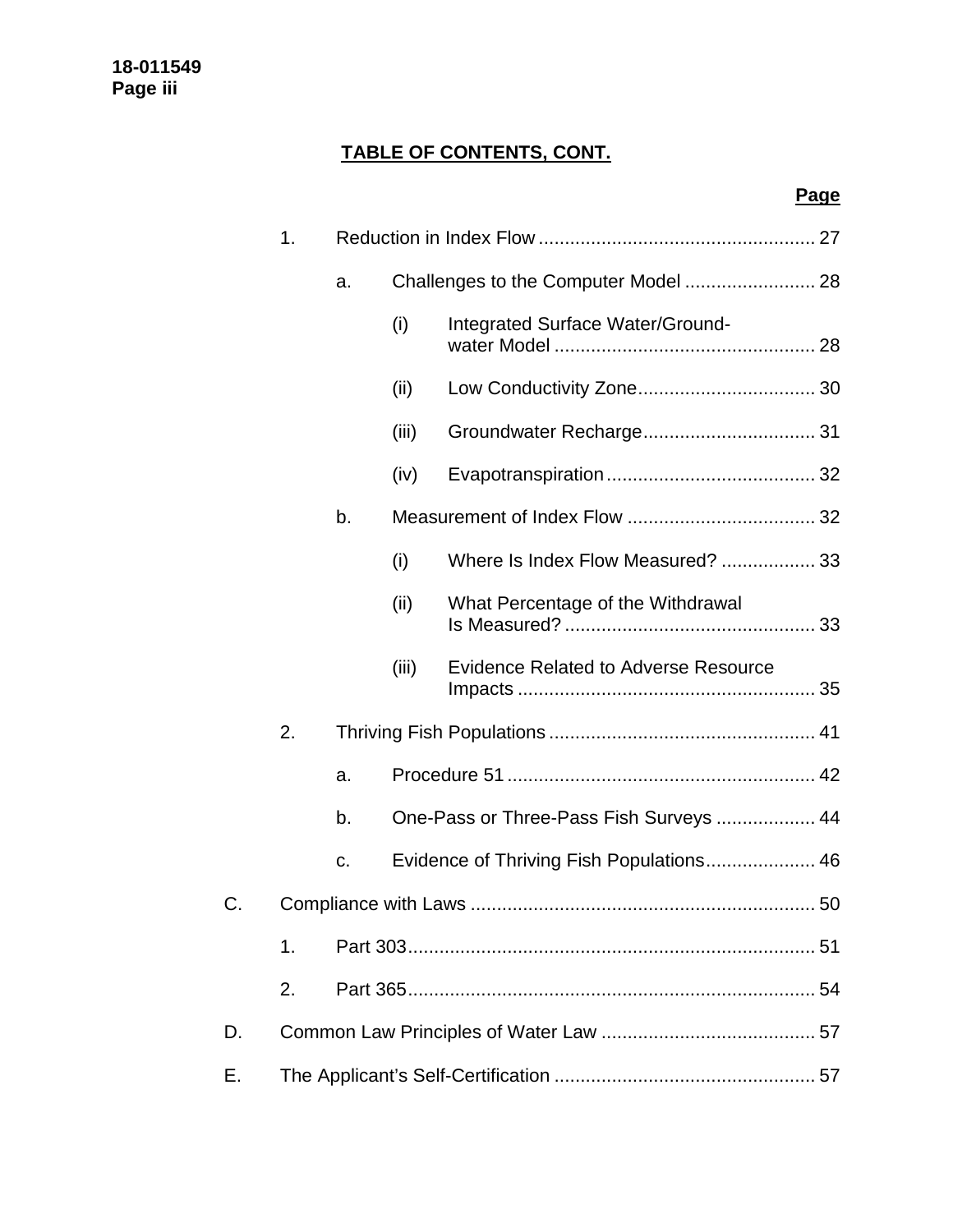# TABLE OF CONTENTS, CONT.

# Page

|  | V.  |  |  |  |  |  |
|--|-----|--|--|--|--|--|
|  | VI. |  |  |  |  |  |
|  |     |  |  |  |  |  |
|  |     |  |  |  |  |  |
|  |     |  |  |  |  |  |
|  |     |  |  |  |  |  |
|  |     |  |  |  |  |  |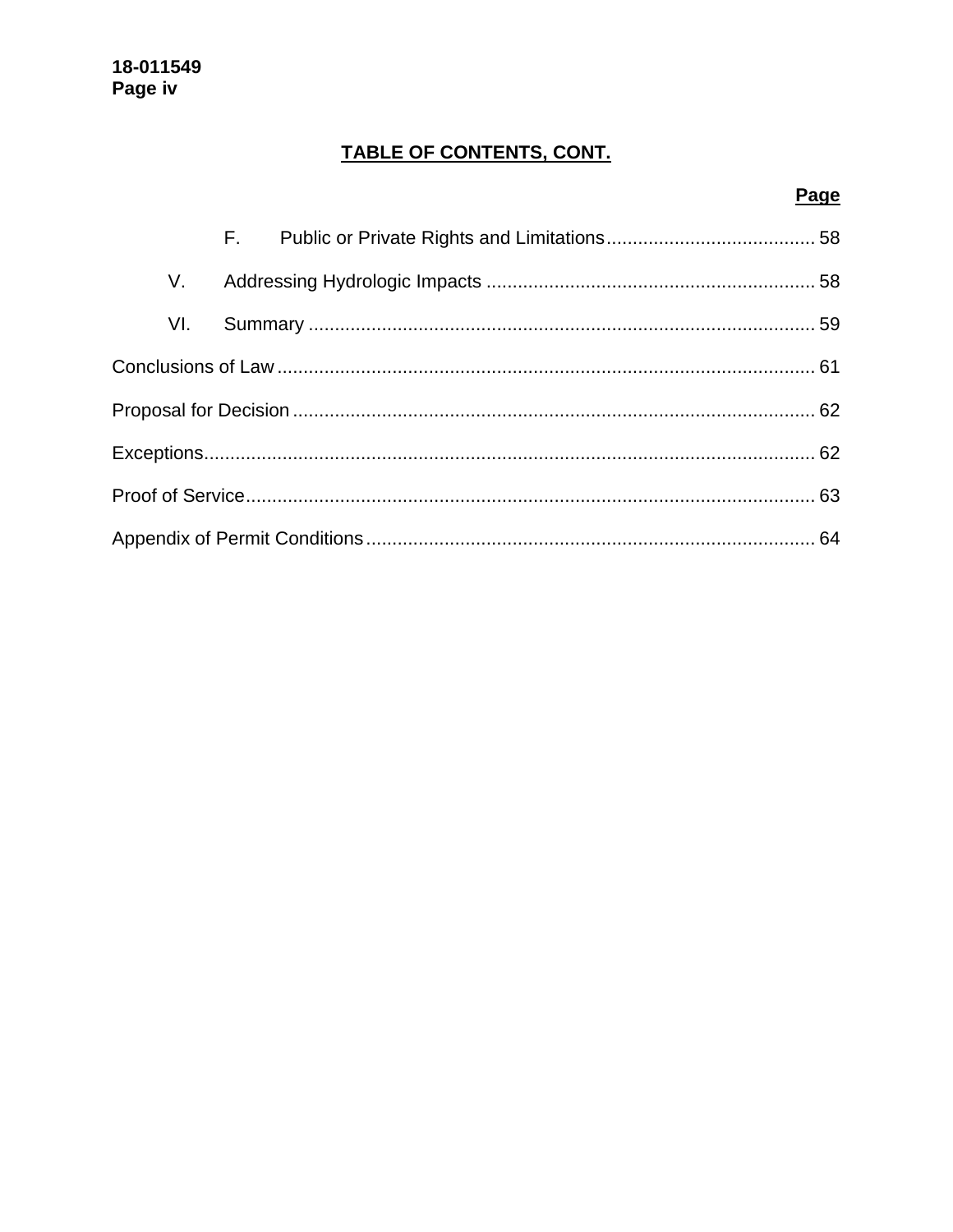#### **STATE OF MICHIGAN MICHIGAN OFFICE OF ADMINISTRATIVE HEARINGS AND RULES**

**Petitions of Michigan Citizens for Water Conservation, and Grand Traverse Band of Ottawa and Chippewa Indians on the permit issued to Nestle' Waters North America, Inc. (consolidated cases),** 

**\_\_\_\_\_\_\_\_\_\_\_\_\_\_\_\_\_\_\_\_\_\_\_\_\_\_\_\_\_\_\_/** 

**IN THE MATTER OF: Docket No.: 18-011549** 

**Permit No.: 1701** 

**Act: Safe Drinking Water Act, 1976 PA 399** 

- **Agency: Department of Environment, Great Lakes & Energy**
- **Case Type: Drinking Water & Environmental Health Division**

**Issued and entered this 24th day of April 2020 by Daniel L. Pulter Administrative Law Judge** 

# **PROPOSAL FOR DECISION**

This contested case concerns an Application submitted by Nestlé Waters North America, Inc. (Nestlé) for a permit under the Safe Drinking Water Act (SDWA), being Act 399 of 1976, as amended. MCL 325.1001, *et seq*. A permit was issued on April 2, 2018, by the Drinking Water and Environmental Health Division (Division) of the Department of Environment, Great Lakes, and Energy (EGLE).<sup>1</sup> Michigan Citizens for Water Conservation (Citizens) challenged the permit by filing a Petition for Contested Case Hearing on June 1, 2018. On that date, the Grand Traverse Band of Ottawa and Chippewa Indians

<sup>1</sup> The permit in this case was issued by the Drinking Water and Municipal Assistance Division (DWMAD) of the Department of Environmental Quality (DEQ). Pursuant to Executive Order 2019-06, effective April 22, 2019, the name of the agency was changed to the Department of Environment, Great Lakes, and Energy. Similarly, the name of the Division was changed from DWMAD to the Drinking Water and Environmental Health Division. All citations in the record to DEQ shall be treated as a reference to EGLE, and all citations in the record to DWMAD shall be treated as a reference to the Division. In addition, Executive Order 2019-06 also abolished the Michigan Administrative Hearing System (MAHS) and created the Michigan Office of Administrative Hearings and Rules (MOAHR). In that Executive Order, the authorities, powers, duties, functions, and responsibilities of MAHS were transferred to MOAHR.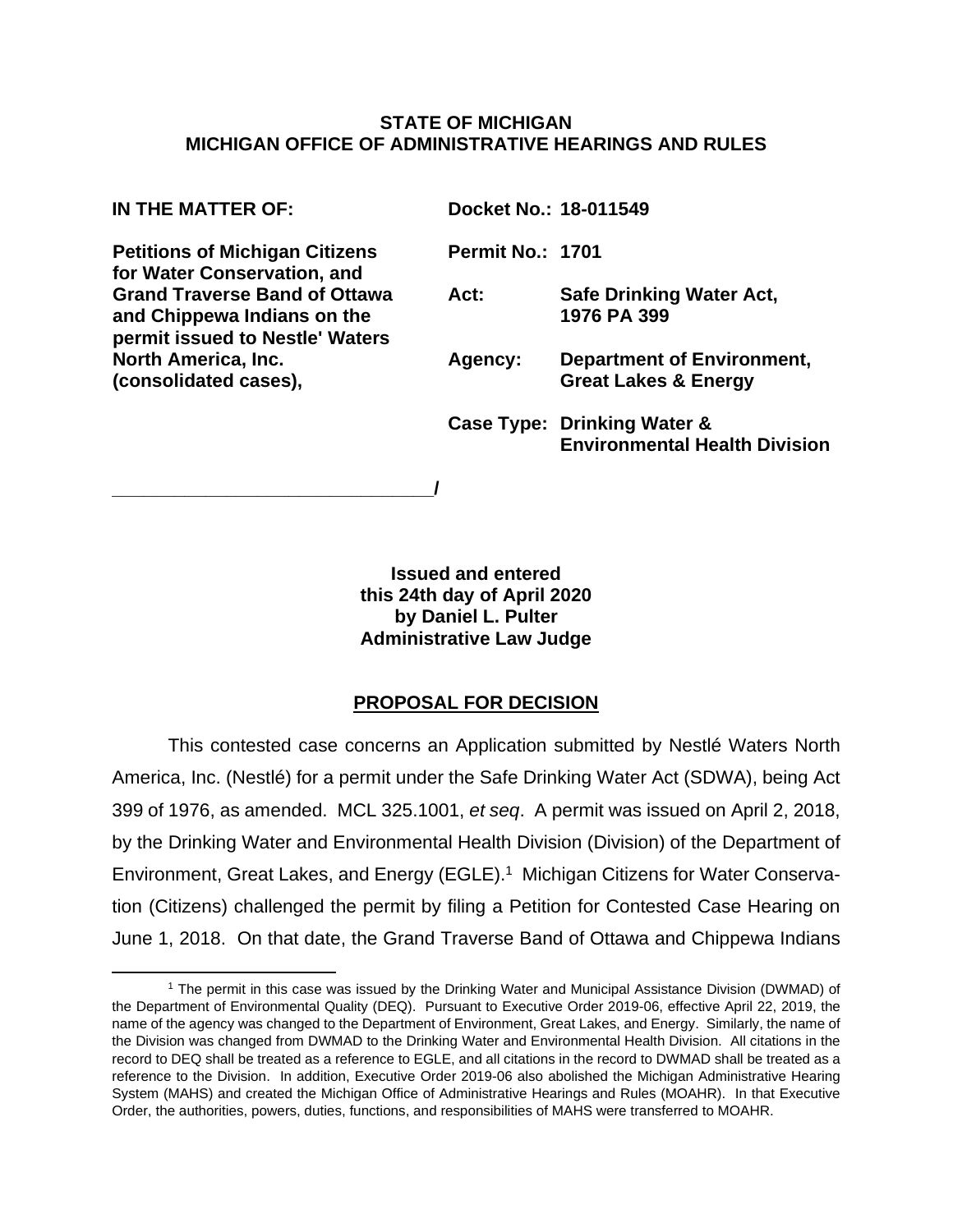(Grand Traverse Band) also challenged the permit by filing a Petition for Contested Case Hearing. The Petitions filed by Citizens and the Grand Traverse Band (collectively Petitioners) were consolidated into a single proceeding by a Notice entered on June 5, 2018. Nestlé was granted leave to intervene by an Order entered on July 11, 2018.

#### **JURISDICTION**

In the Order entered on February 27, 2019, this Tribunal determined that the Legislature intended to incorporate § 32723 of the Natural Resources and Environmental Protection Act (NREPA) into § 17 of the SDWA. MCL 325.1017; MCL 324.32723. Under § 32723(12), "[a] person who is aggrieved by a determination of the department under this section related to a water withdrawal permit may file a sworn petition with the department setting forth the grounds and reasons for the complaint and asking for a contested case hearing on the matter…." MCL 324.32723(12). In their Petitions, the Petitioners claimed they were aggrieved by the issuance of a water withdrawal permit to Nestlé.

Consistent with § 32723(12), a contested case hearing was conducted in this matter. Specifically, the Parties filed their witnesses' sworn direct testimony in accordance with the following schedule: the Division filed its sworn direct testimony on February 6, 2019; the Petitioners filed their sworn direct testimony on March 6, 2019; and Nestlé filed its sworn direct testimony on April 4, 2019. A hearing was conducted on May 20-23, 2019, under the applicable provisions of the Administrative Procedures Act (APA), 1969 PA 306, as amended, for the purpose of conducting cross-examination, re-direct examination, and the receipt of additional exhibits into evidence. MCL 24.201, e*t seq.* Rebuttal Testimony and stipulated exhibits were also received into evidence on August 1, 2019. The record was closed on August 1, 2019. Closing Briefs were filed by the Parties on September 18, 2019; and Responses to Closing Briefs were filed on October 16, 2019. Supplemental Briefs were filed by the Petitioners and the Division on February 7, 2020, and Responses to Supplemental Briefs were filed on February 21, 2020. A hearing admitting exhibits and binding rebuttal testimony into the record was conducted on March 19, 2020.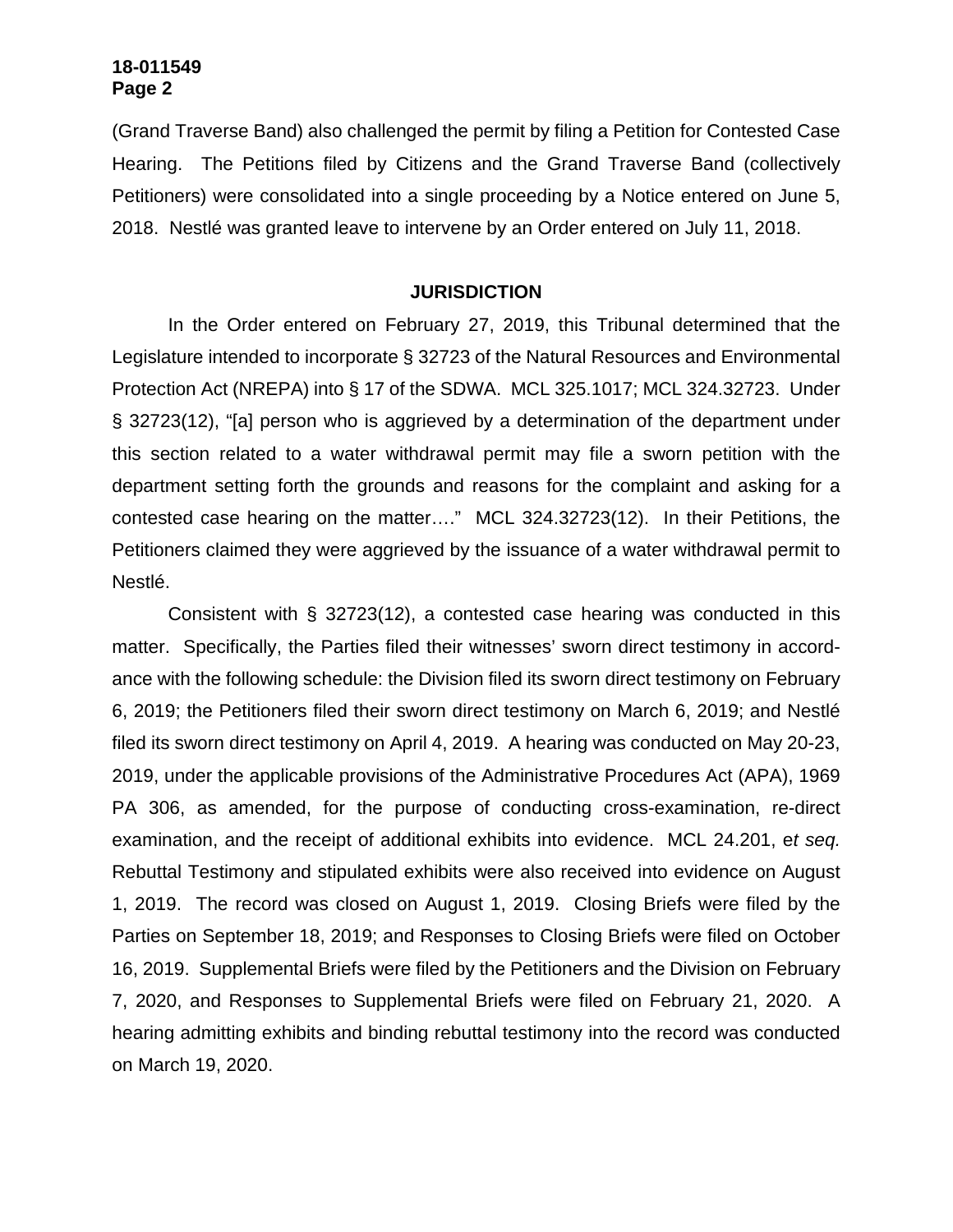# **PROPERTY RIGHTS PRESERVATION ACT**

Pursuant to the Property Rights Preservation Act, 1996 PA 101, MCL 24.421, *et*  seq., the undersigned, in formulating this Proposal for Decision,<sup>2</sup> reviewed the Takings Assessment Guidelines and considered the issue of whether this governmental action equates to a constitutional taking of property. Const 1963, art 10 § 2.

### **PARTIES**

#### **I. Petitioners**

Citizens was represented by Ross A. Hammersley and Rebecca L. Millican of the law firm Olson, Bzdok & Howard, PC. The Grand Traverse Band was represented by William Rastetter, who is of counsel with the law firm Olson, Bzdok & Howard, PC. The Petitioners collectively offered the testimony of the following witnesses:

- 1. Christopher P. Grobbel, Ph.D., the President of Grobbel Environmental & Planning Associates (1 Tr 40-42).
- 2. James Maturen, a resident of Reed City, Michigan, and former Osceola County Commissioner (1 Tr 42-53).
- 3. Maryann Borden, a resident of Evart, Michigan (1 Tr 53-60).
- 4. Rhonda Lee Borden-Huff, a resident of Evart, Michigan (1 Tr 60-68).
- 5. David Hyndman, Ph.D., a Professor of Hydrogeology and Environmental Geophysics at Michigan State University (1 Tr 205-328).
- 6. James Garavaglia, a Fish and Wildlife Biologist for the Grand Traverse Band of Ottawa and Chippewa Indians (2 Tr 633-736).
- 7. Mark Luttenton, Ph.D., a Professor of Biology at Grand Valley State University (3 Tr 745-862).

<sup>&</sup>lt;sup>2</sup> Because the permit was issued by the Division under the authority of § 17 of the SDWA, § 1317 of the NREPA is inapposite in this case. MCL 325.1017; MCL 324.1317. See also MCL 324.1301(f). For such reason, this Tribunal has prepared a Proposal for Decision for the Director of EGLE.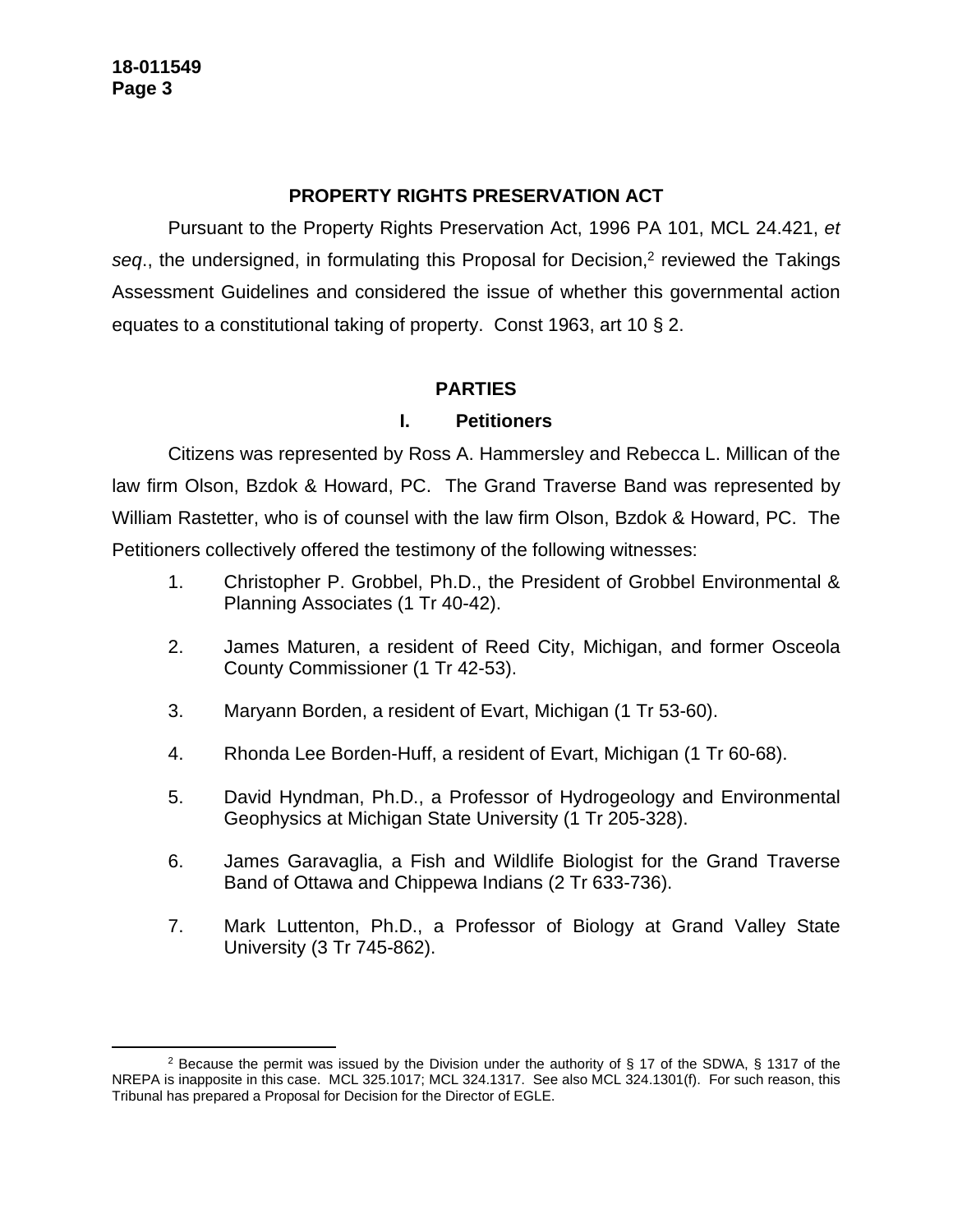Through these witnesses, the Petitioners entered Exhibits P-1 through P-46.<sup>3</sup> On August 1, 2019, the Petitioners filed the rebuttal testimony of Dr. Mark Luttenton (5 Tr 1368- 1377), Dr. Christopher P. Grobbel (5 Tr 1378-1383), Dr. David Hyndman (5 Tr 1383- 1415), and James Garavaglia (5 Tr 1415-1425).

# **II. Respondent**

The Division was represented by Neil D. Gordon and Elizabeth Morrisseau, Assistant Attorneys General. The Division offered the testimony of the following witnesses:

- 1. Peter Kailing, a Senior Wildlife Biologist for the Wildlife Division of the Department of Natural Resources (DNR) (1 Tr 24-33).
- 2. Katherine Kruse, an Environmental Justice and Tribal Liaison with EGLE (1 Tr 33-37).
- 3. Jill Van Dyke, a Geology Specialist with the Water Resources Division (WRD) who has expertise in computer modeling (1 Tr 69-203).
- 4. James Gamble, the Supervisor of the Source Water Unit for the Division (1 Tr 331-356).
- 5. Leah Clark, a Water Use Program Geologist with EGLE (1 Tr 357-407).
- 6. Marcy Knoll Wilmes, an Environmental Quality Analyst for the WRD (2 Tr 417-477).
- 7. Gary Kohlhepp, the Supervisor of the Lake Michigan Unit for the WRD (2 Tr 479-513).
- 8. Michael Pennington, a Wetland Mitigation and Banking Specialist for EGLE (2 Tr 514-564).
- 9. Scott Heintzelman, the Central Lake Michigan Unit Manager for the Fisheries Division of the DNR (2 Tr 565-592).
- 10. Tammy Newcomb, Ph.D., a Senior Water Policy Advisor for the DNR (2 Tr 593-632).

<sup>&</sup>lt;sup>3</sup> Most of the Exhibits in this contested case have been submitted electronically on compact disks (CD) in portable document format (PDF). All references to exhibit page numbers are to the PDF page number of the electronic Exhibit, not the page number at the bottom of the exhibit.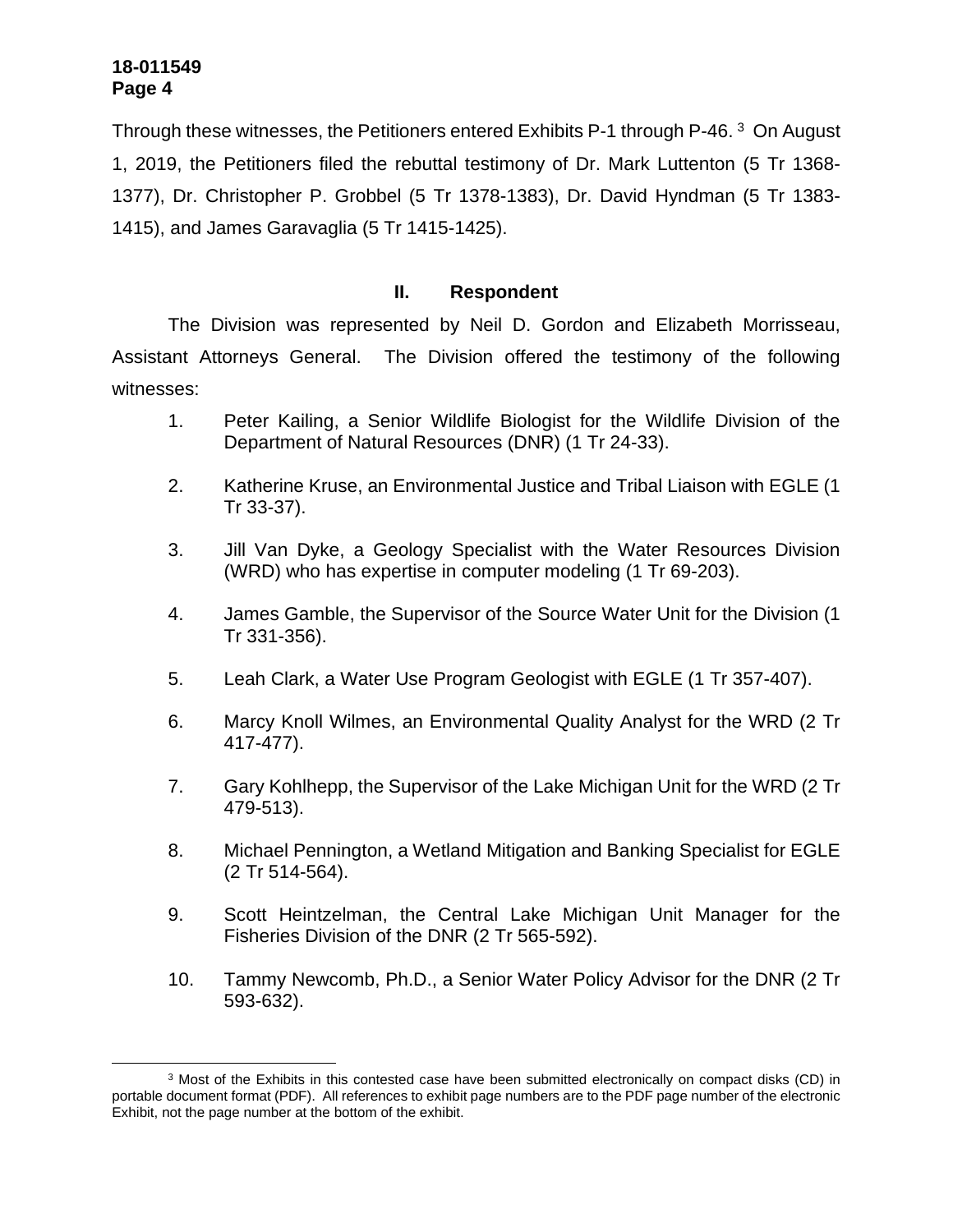Through these witnesses, the Division entered Exhibits R-1 through R-76, R-77,<sup>4</sup> R-78,<sup>5</sup> and R-83. $6$  On August 1, 2019, the Division filed the rebuttal testimony of Jill Van Dyke (5 Tr 1426-1428), Leah Clark (5 Tr 1428-1433), and Dr. Tammy Newcomb (5 Tr 1433- 1435).

# **III. Intervenor**

Nestlé was represented by Douglas A. Donnell and William A. Horn of the law firm Mika Myers, PLC. Nestlé offered the testimony of the following witnesses:

- 1. Charles Andrews, Ph.D., a geologist and hydrogeologist employed by S.S. Papadopulos & Associates (3 Tr 864 to 4 Tr 1066).
- 2. Martin Jerome Boote, an environmental scientist with Environmental Consulting & Technology, Inc. (4 Tr 1067-1173).
- 3. Robert Douglas Workman, Ph.D., employed by Advanced Ecological Management, Inc. (4 Tr 1175-1270).
- 4. Joel Henry, a Senior Project Hydrogeologist for Golder Associates (4 Tr 1273-1287).
- 5. Arlene Anderson-Vincent, a Natural Resources Manager for Nestlé Waters North America Inc. (4 Tr 1288-1359).

Through these witnesses, Nestlé entered Exhibits I-1 through I-82. On August 1, 2019, Nestlé filed the rebuttal testimony of Dr. Charles Andrews (5 Tr 1437-1460), Arlene Anderson-Vincent (5 Tr 1461-1465), Martin Jerome Boote (5 Tr 1466-1471), and Dr. Robert Douglas Workman (5 Tr 1472-1484).

<sup>4</sup> Exhibit R-77 was received into evidence at 3 Tr 1008, a copy of which was never provided to this Tribunal. However, that Exhibit is a letter dated June 21, 2017, and was later supplied by the Division to this Tribunal as part of Exhibit R-83.

 $^5$  Exhibit R-78 is the Report to the Michigan Legislature in response to 2006 Public Act 34, which was submitted at the request of this Tribunal. This Report was originally admitted into evidence as Exhibit R-77. Due to the duplicate exhibit number of the exhibit referenced in note 3 *supra*, it was renumbered herein as Exhibit R-78.

<sup>&</sup>lt;sup>6</sup> Exhibit R-83 is a compendium exhibit admitted by the Division, consisting of multiple PDF files on a CD. To the extent that this Proposal for Decision makes a reference to any document contained in this compendium, it will be completely described.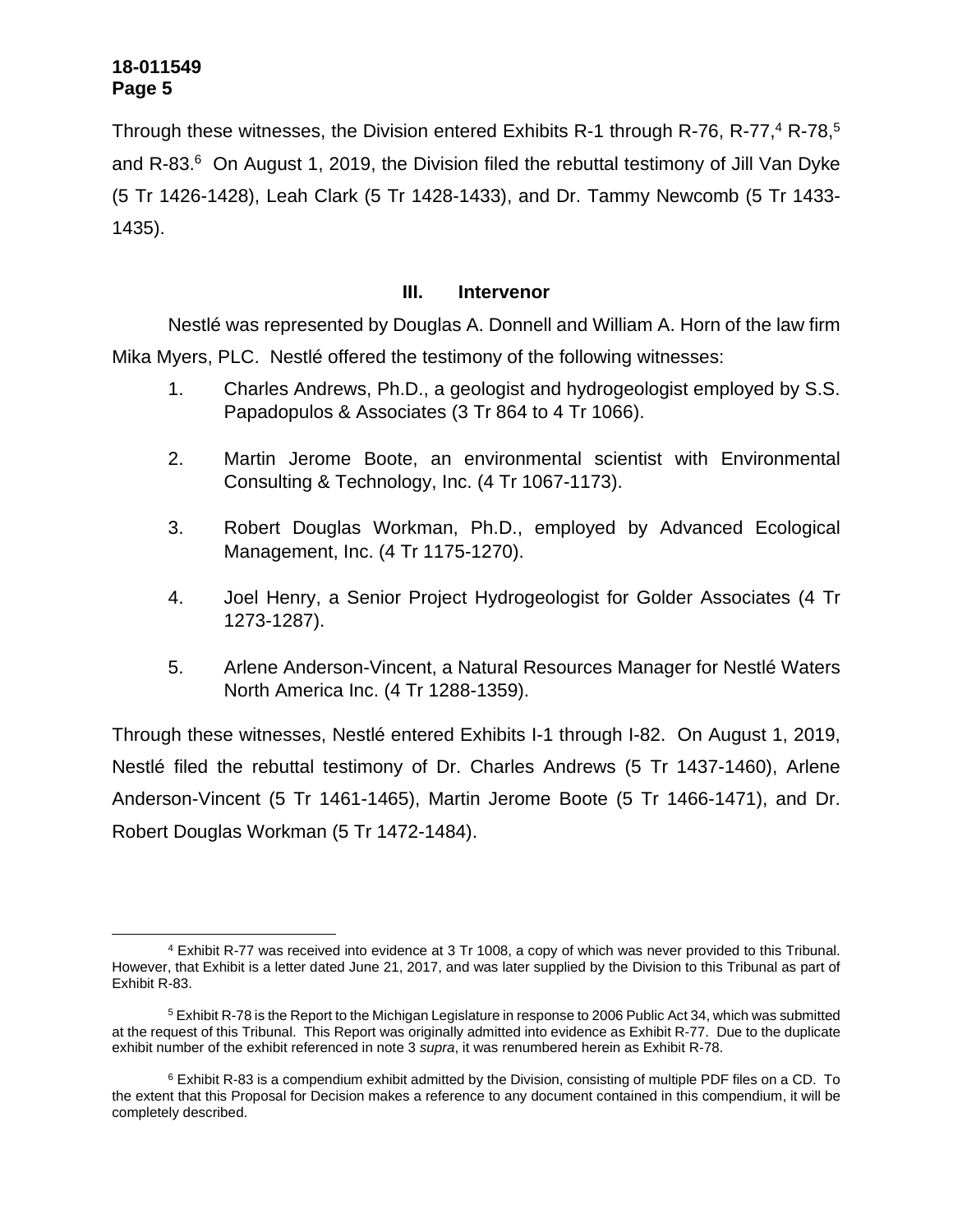#### **INTRODUCTION**

Nestlé owns a water bottling plant in Stanwood, Michigan. From this plant, it produces Ice Mountain Natural Spring Water. The source of water for the Stanwood plant are three water supply wells, one of which is Production Well PW-101, located in Osceola County, Michigan, which is the subject of this contested case.<sup>7</sup> Water withdrawn from PW-101 is transported by pipeline approximately three miles to the load station in the City of Evart, where the water is loaded into tankers and transported to the Stanwood plant. There are numerous springs and seeps in the area of PW-101, such as White Pine Springs, so that the water from the well can be marketed as "spring water." <sup>8</sup> PW-101 is within the Chippewa Creek watershed, close to the topographic divide with the Twin Creek watershed. <sup>9</sup> Commercial production from PW-101 did not commence until June of 2015. Between 2001 and 2015, Nestlé built the infrastructure for this well, in addition to conducting studies of the aquifer supplying water to the well and conducting environmental surveys of the watersheds that could be impacted by water production from the well. A chronological list of Nestlé's activities related to the well and these studies is as follows:

The first aquifer test was performed in 2000. During this test, Nestlé conducted a seven-day aquifer test by withdrawing water simultaneously from three test wells at a combined rate of 723 gallons per minute (gpm). PW-101 was drilled in 2001. After drilling was completed, Nestlé conducted an aquifer test in the well in 2001 by withdrawing 400 gpm for seven days, and 700 gpm on the eighth day. Prior to conducting these aquifer tests, beginning in 2000 various monitoring points were established which allowed Nestlé to monitor groundwater levels and stream flows, and to determine how they changed during the testing period.

<sup>7</sup> One of the other wells is located in Sanctuary Springs near Osprey Lake in Mecosta County, Michigan, which was the subject of the lawsuit entitled *Michigan Citizens for Water Conservation v Nestlé Waters North America, Inc*, 479 Mich 280; 737 NW2d 447 (2007).

<sup>&</sup>lt;sup>8</sup> PW-101 is sometimes referred to as the White Pine Springs Well, and the project area surrounding the well is sometimes referred to as the White Pine Springs area. For convenience, the well will be referred to herein as simply PW-101.

<sup>&</sup>lt;sup>9</sup> To provide the lay of the land, Exhibit I-5 has been included in this Proposal for Decision on page 7. This Exhibit provides the location of PW-101, Twin and Chippewa Creeks, as well as many of the stream flow gauges located on these streams and their tributaries.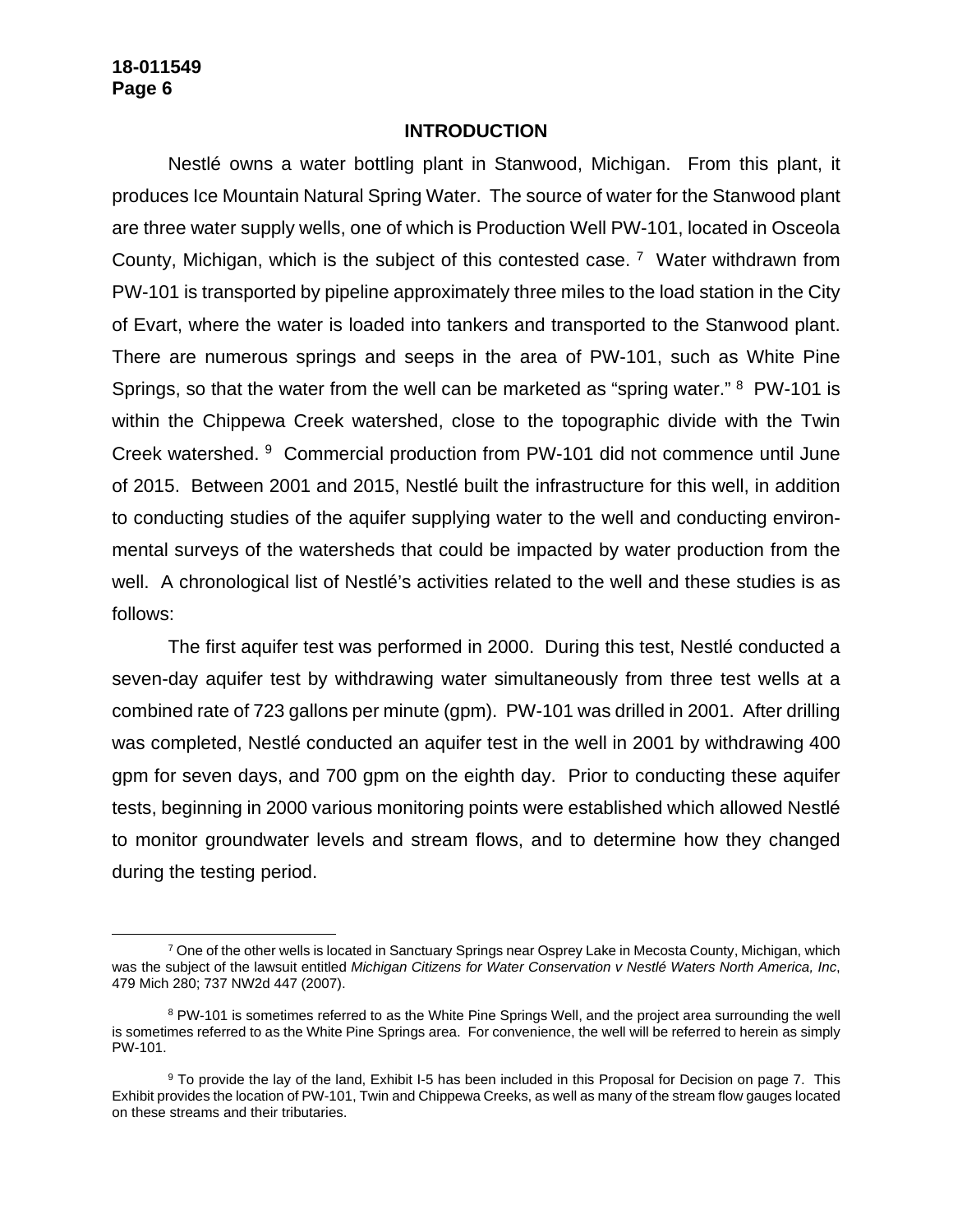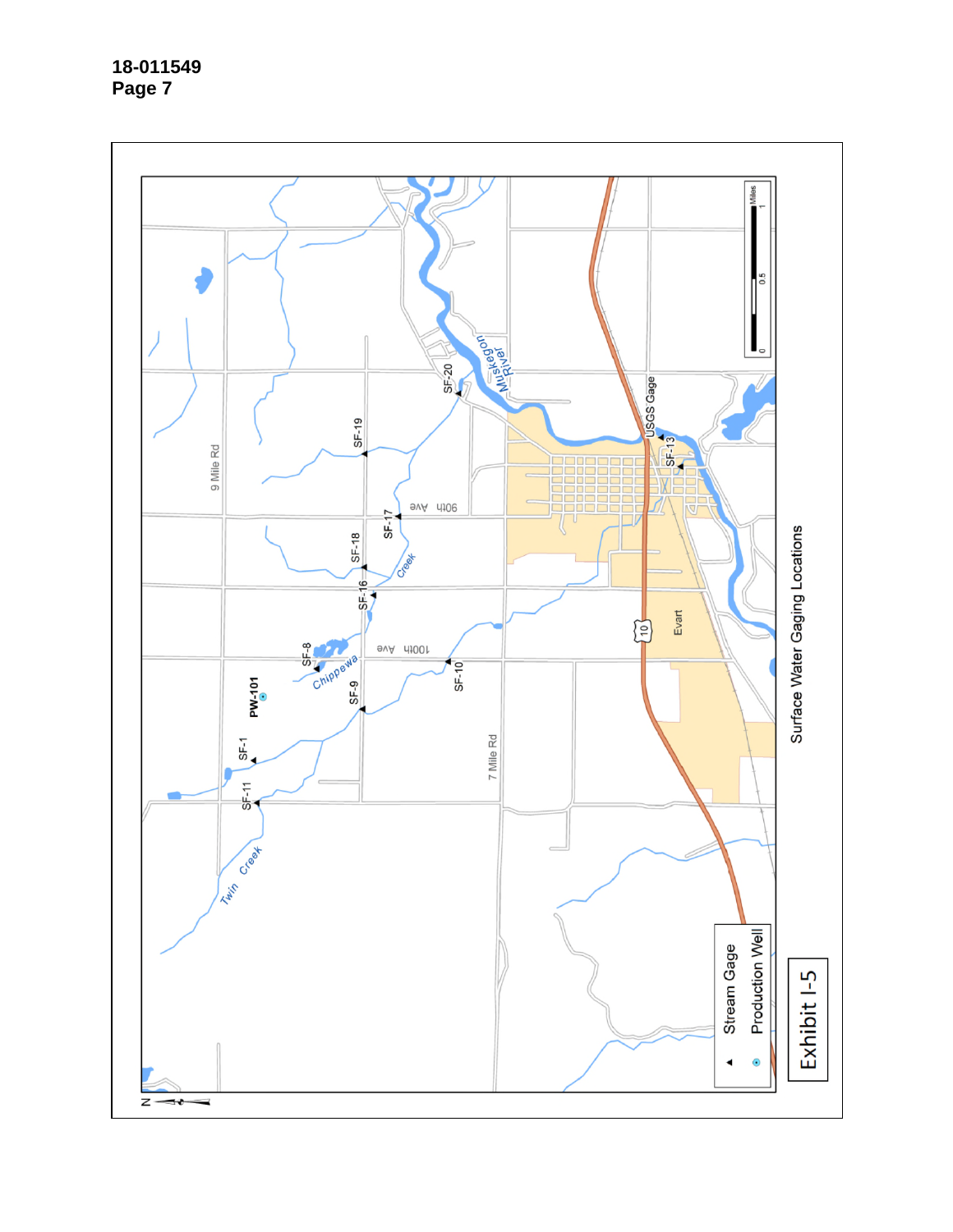The monitoring network consists of 39 monitoring wells (MW), including 10 wells instrumented with datalogging pressure transducers that record water levels once per day. There are 11 ten-foot deep groundwater drive points (DP), including 3 instrumented with datalogging pressure transducers that record water levels once per day. The network includes 8 stilling wells to measure surface water levels, including 3 instrumented with datalogging pressure transducers that record water levels once per day. There are 12 staff gauges and 2 surveyed bridge abutments that are used to measure surface water levels in springs, wetlands, and streams. While the network included up to a total of 10 v-notch weirs where spring flows were monitored, there are 3 remaining in the area. Finally, there are 10 gauging stations  $10$  where stream flow (SF) is manually measured with an electromagnetic flow meter. Data from at least portions of this network has been collected since 2000.

With respect to environmental studies performed in the area of PW-101, on February 6, 2004, the firm of Tilton & Associates, Inc. prepared a wetland assessment of the wetlands surrounding PW-101 based on data collected in 2003. On August 3, 2006, the firm of King & MacGregor Environmental, Inc. prepared a report of the aquatic communities near Twin and Chippewa Creeks, based on data collected from 2000 to 2004. Aquatic surveys were also conducted in 2003 and annually from 2008 through 2016 by Dr. Workman of Advanced Ecological Management, Inc. His report of the aquatic community was also prepared in 2016. A threatened and endangered (T&E) species report was similarly prepared by Dr. Workman in 2016, based on data collected in 2003 and annually from 2008 through 2016. In 2016, Environmental Consulting & Technology, Inc. prepared a report of potential effects to the wetlands surrounding PW-101, based on data and reports prepared or obtained in 2003 and 2004, and in 2015 and 2016. In 2016, a computer model of the groundwater system surrounding PW-101 was prepared by Dr. Andrews of S.S. Papadopulos & Associates, Inc., based on data from the monitoring network. These reports and studies were included by Nestlé with its Application filed on July 19, 2016. Most recently, a survey of the fish community in Chippewa Creek was

<sup>&</sup>lt;sup>10</sup> Gauging stations are sometimes referred to as "gaging" stations, which is a common usage in the industry.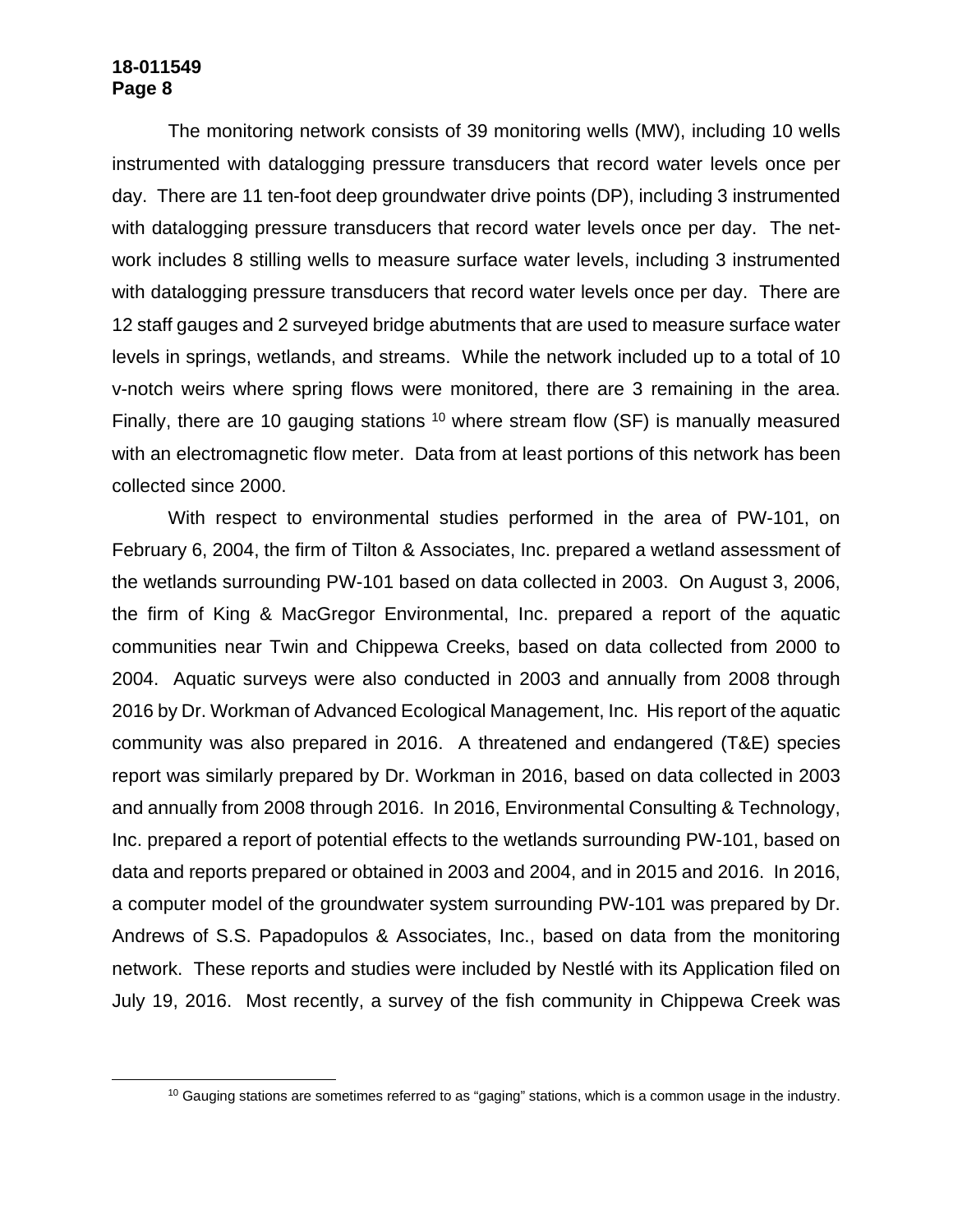conducted by the DNR on July 24, 2018, and a survey of the fish community in Twin Creek was conducted by the DNR on July 23 and 25, 2018.

With respect to PW-101, Nestlé registered a withdrawal capacity for the well of 150 gpm on March 31, 2008. On April 8, 2008, Nestlé filed an application with EGLE to construct a water supply system. On that same date, Nestlé also filed an application for a permit to utilize the well as a Type IIa non-transient non-community water supply well for water bottling. The permit for water system construction was issued on August 28, 2008. On March 27, 2009, Nestlé received source approval from EGLE to utilize PW-101 as a Type IIa non-transient non-community water system, with a permitted capacity of 150 gpm. On April 16, 2015, Nestlé registered a 100 gpm increase in capacity of PW-101. As of that date, the authorized production capacity from PW-101 was 250 gpm. Nestlé commenced commercial production of water from PW-101 in June of 2015.

Prior to filing the Application which is the subject of this contested case, Nestlé also requested EGLE to conduct a site-specific review under Part 327 to authorize an increase in production capacity of PW-101 to 400 gpm. This site-specific review was conducted by EGLE, and the increase in capacity was approved under Part 327 by letters dated January 5, 2016, and April 9, 2018. Because a permit for this increase in capacity was also required under § 17 of the SDWA, Nestlé filed the Application on July 19, 2016, which is the subject of this contested case.

#### **STATUTORY OVERVIEW**

As noted *supra*, Nestlé's Application seeks to increase its withdrawal capacity from PW-101 by 150 gpm – from 250 gpm to 400 gpm. Section 17 of the SDWA is applicable to a person engaged in producing bottled drinking water, such as Nestlé. MCL 325.1017(1). The provision is implicated if the bottler proposes to produce bottled drinking water from "a new or increased large quantity withdrawal," which is a withdrawal of greater than 200,000 gallons of water per day (gpd). MCL 325.1017(3). Nestlé's proposed withdrawal of 150 gpm constitutes an increase of 216,000 gpd (150 x 60 x 24). In order to obtain a  $\S$  17 permit, the applicant must file an application containing "an evaluation of environmental, hydrological, and hydrogeological conditions that exist and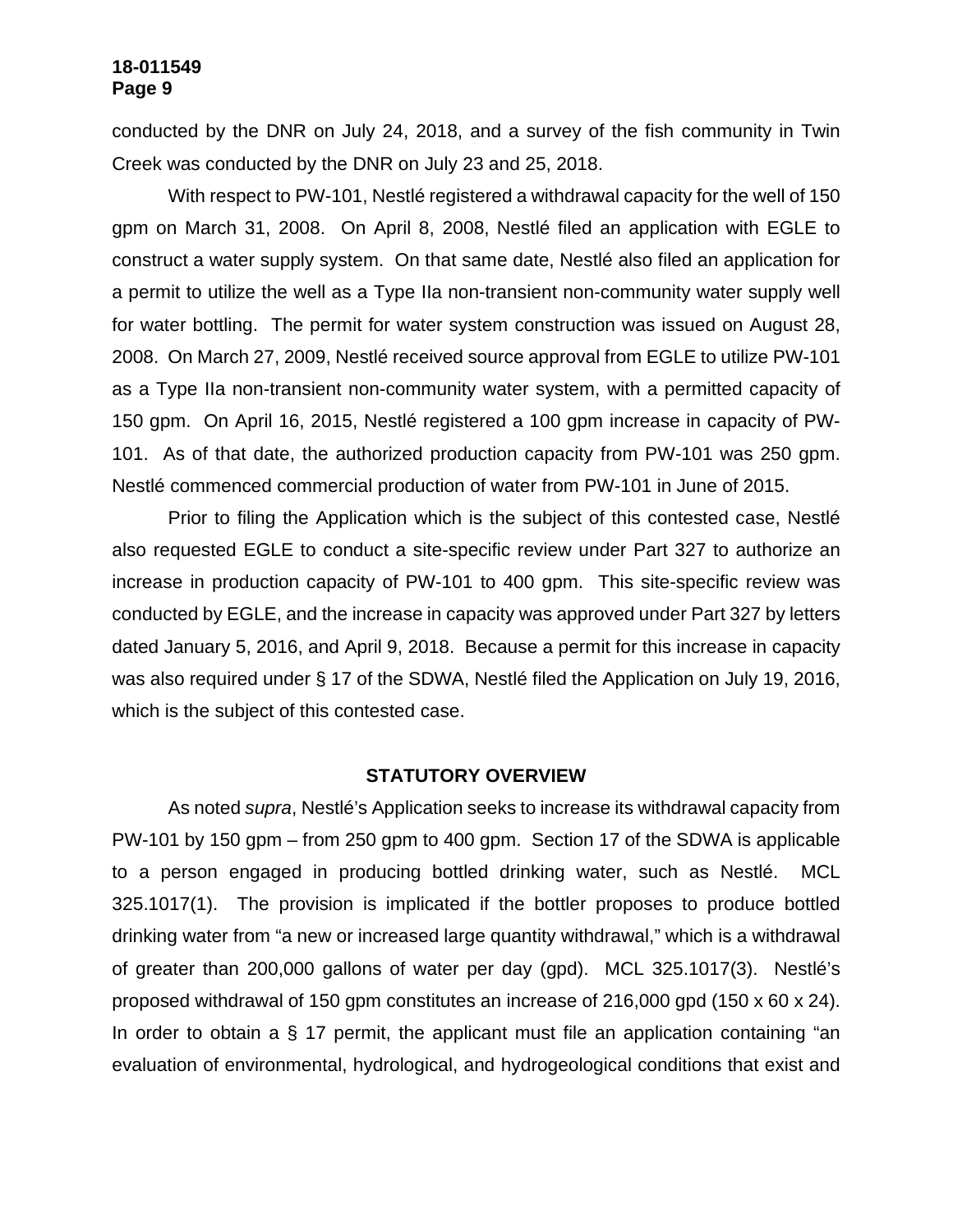the predicted effects of the intended withdrawal that provides a reasonable basis for the determination under this section to be made." *Id*.

Upon receipt of such an application, EGLE is required to issue a § 17 permit if (a) the proposed use will meet the applicable standard provided in § 32723 of the NREPA; and (b) "[t]he person will undertake activities, if needed, to address hydrologic impacts commensurate with the nature and extent of the withdrawal" such as activities "related to stream flow regime, water quality, and aquifer protection." MCL 325.1017(4). The "applicable standard" set forth in § 32723 of the NREPA is elucidated in subsection (6), including the requirement that "[t]he withdrawal will be implemented so as to ensure that the proposal will result in no individual or cumulative adverse resource impacts." MCL 324.32723(6)(b). The phrase "adverse resource impact" is defined as including "any" of several enumerated occurrences. MCL 324.32701(1)(a). For a cold stream, an adverse resource impact occurs by "decreasing part of the index flow" such that, "the withdrawal will result in a 3% or more reduction in the density of thriving fish populations as determined by the thriving fish curve." MCL 324.32701(1)(a)(ii)(A). The index flow of a stream is the "50% exceedance flow for the lowest summer flow month of the flow regime, for the applicable stream reach…." MCL 324.32701(1)(x). The determination of whether Nestlé's proposed withdrawal will cause an adverse resource impact is one of the main issues of contention in this contested case.

#### **MOTIONS FOR SUMMARY DISPOSITION**

Prior to the commencement of the hearing on May 20, 2019, Nestlé and the Petitioners both filed Motions for Summary Disposition. In the Order entered on May 14, 2019, this Tribunal elected to reserve the issues raised by the Parties in their Motions for Summary Disposition and to address them in this Proposal for Decision. Each of the Motions will be addresses *infra*.

#### **I. Petitioners' Motion**

Nestlé established a baseline capacity in PW-101 by registering its 150 gpm withdrawal capacity on March 31, 2008. Exhibit I-67. On April 16, 2015, Nestlé registered a 100 gpm increase in withdrawal capacity by use of the Water Withdrawal Assessment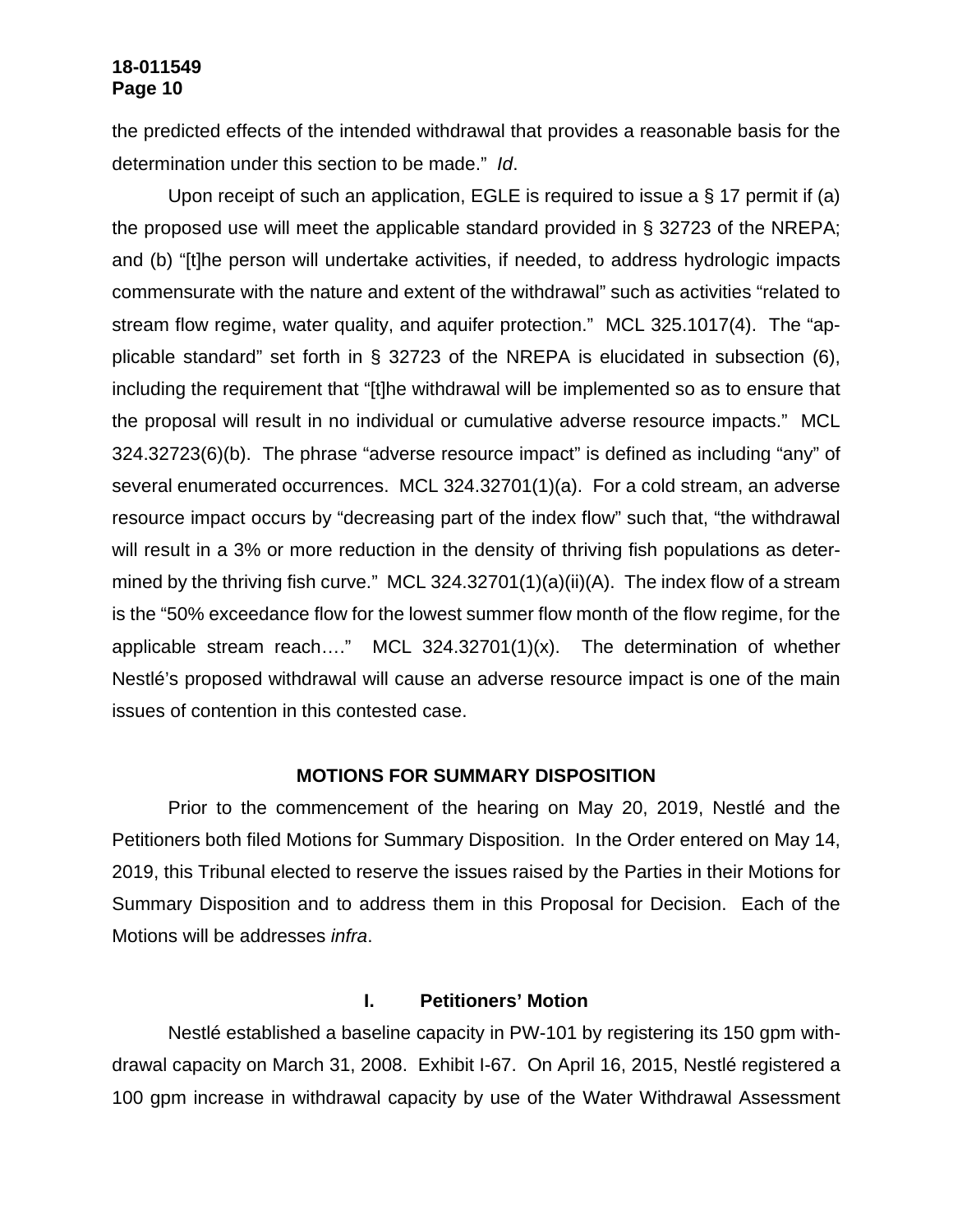Tool (WWAT). <sup>11</sup> Exhibit I-73. In their Motion for Summary Disposition, the Petitioners contend that instead of merely registering these withdrawals, Nestlé should have filed for § 17 permits individually authorizing both withdrawals. See MCL 325.1017. However, the Petitioners' Motion for Summary Disposition is beyond the scope of this contested case.

A basic tenant of administrative law is that an agency has only those powers provided to it by statute. See *York v Detroit*, 438 Mich 744; 475 NW2d 346 (1991); *Coffman v State Board of Examiners in Optometry*, 331 Mich 582; 50 NW2d 322 (1951). In general, this Tribunal is charged with conducting a de novo review of an application for a permit. *See National Wildlife Fed'n (No. 2)*, *supra*. In performing this function, the Tribunal must operate under the authority of a statute or administrative rule because "doubtful power does not exist." See *In Re Quality Service Standard*, 204 Mich App 607, 611; 516 NW2d 142 (1994). Absent that lawful authority to perform its function, this Tribunal lacks subject matter jurisdiction and "any action with respect to such a cause, other than to dismiss it, is absolutely void." *Fox v Board of Regents of the University of Michigan*, 375 Mich 238, 242; 134 NW2d 146 (1965).

As noted *supra*, this contested case is "an extension of the initial application process for the purpose of arriving at a single final agency decision on the application…." *National Wildlife Fed'n (No. 2)*, 306 Mich App at 379. The Application filed by Nestlé requested the issuance of a § 17 permit authorizing an increase in withdrawal capacity in the amount of 150 gpm over previously registered capacity. See Exhibit I-21. The Petitioners' Motion does not relate to this Application but seeks a determination whether previously registered capacity should have been approved under § 17. As such, the Petitioners seek relief which is beyond the scope of this contested case. The Petitioners' claims that § 17 permits were required for such withdrawals must be brought by the Petitioners in another forum. The Petitioners' Motion for Summary Disposition is **DENIED**.

<sup>11</sup> The WWAT is an "internet-based water withdrawal assessment tool…." MCL 324.32706a(1). According to the Division, the WWAT "is a screening tool that separates proposed withdrawals that are unlikely to cause adverse resource impacts from those that require additional site-specific review." The Division's Closing Brief at p 10, citing MCL 324.32706a(2). See also Exhibit R-56.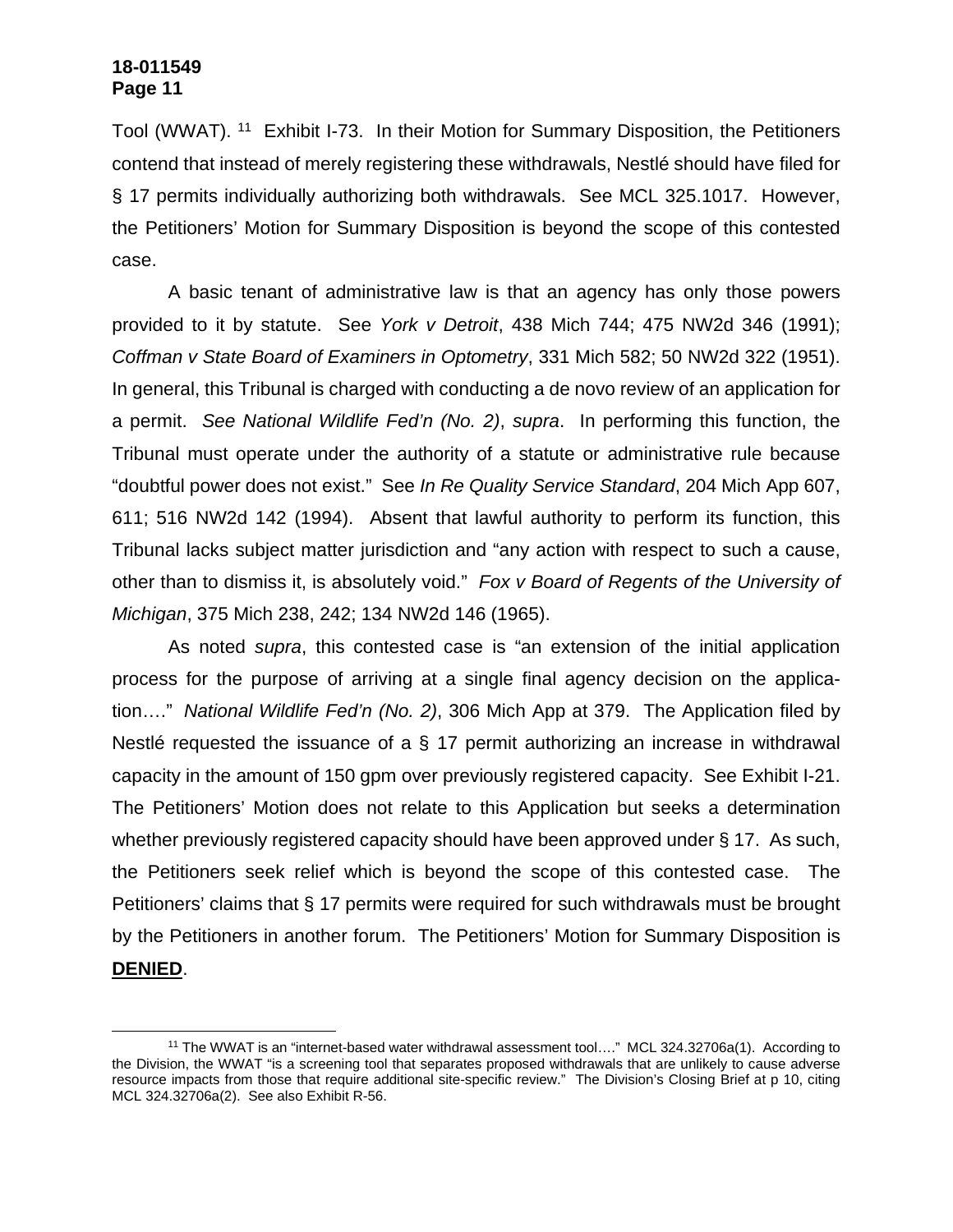#### **II. Baseline Capacity**

In its first Motion for Summary Disposition, Nestlé seeks a determination of baseline capacity from PW-101. The statutory scheme of Part 327 is premised on the concept of baseline capacity. Initially, a baseline capacity is the "applicable withdrawal capacity as reported to the department … by the person making the withdrawal in the annual report submitted under section 32707 not later than April 1, 2009…." MCL 324.32701(1)(d)(i). The determination of "new or increased large quantity withdrawals" is in reference to this baseline capacity. Indeed, the phrase "new or increased large quantity withdrawal" is defined as "a new water withdrawal of over 100,000 gallons of water per day ... beyond the baseline capacity of a withdrawal." MCL 324.32701(1)(cc). Because a "new or increased large quantity withdrawal" is statutorily defined as a withdrawal "beyond the baseline capacity of a withdrawal," the determination of an "adverse resource impact" in this case is made with reference to the volume of the withdrawal beyond the baseline capacity. MCL 324.32702(1)(a). Since baseline capacity is central to the determination of whether there has been an "adverse resource impact," it is necessary to resolve the factual and legal questions regarding the use of the phrase in this case.

The phrase "baseline capacity" is awkwardly defined in § 32701(1)(d). MCL 324.32701(1)(d). The Division contends that this definition, while not succinct, is unambiguous. The Division's Response Brief at p 4. The Parties all rely upon the following portion of the definition contained in subsection (i)(B):

The system capacity used or developed to make a withdrawal on February 28, 2006, if the system capacity and a description of the system capacity are included in an annual report that is submitted under this part not later than April 1, 2009.

MCL 324.32701(1)(d)(i)(B). In this case, PW-101 was drilled in 2001. 4 Tr 1293. On March 31, 2008, Nestlé registered a withdrawal capacity of 150 gpm by submitting to EGLE a Water Use Registration Form. 4 Tr 1296; Exhibit I-67. On March 27, 2009, Nestlé received authority from EGLE to pump water from the well for bottling purposes. 4 Tr 1297; Exhibit I-72. In this source approval letter, EGLE classified the well as a "nontransient noncommunity water system (Type IIa) under the Michigan Safe Drinking Water Act," with a "permitted capacity" of 150 gpm. *Id*. Finally, Nestlé submitted a Water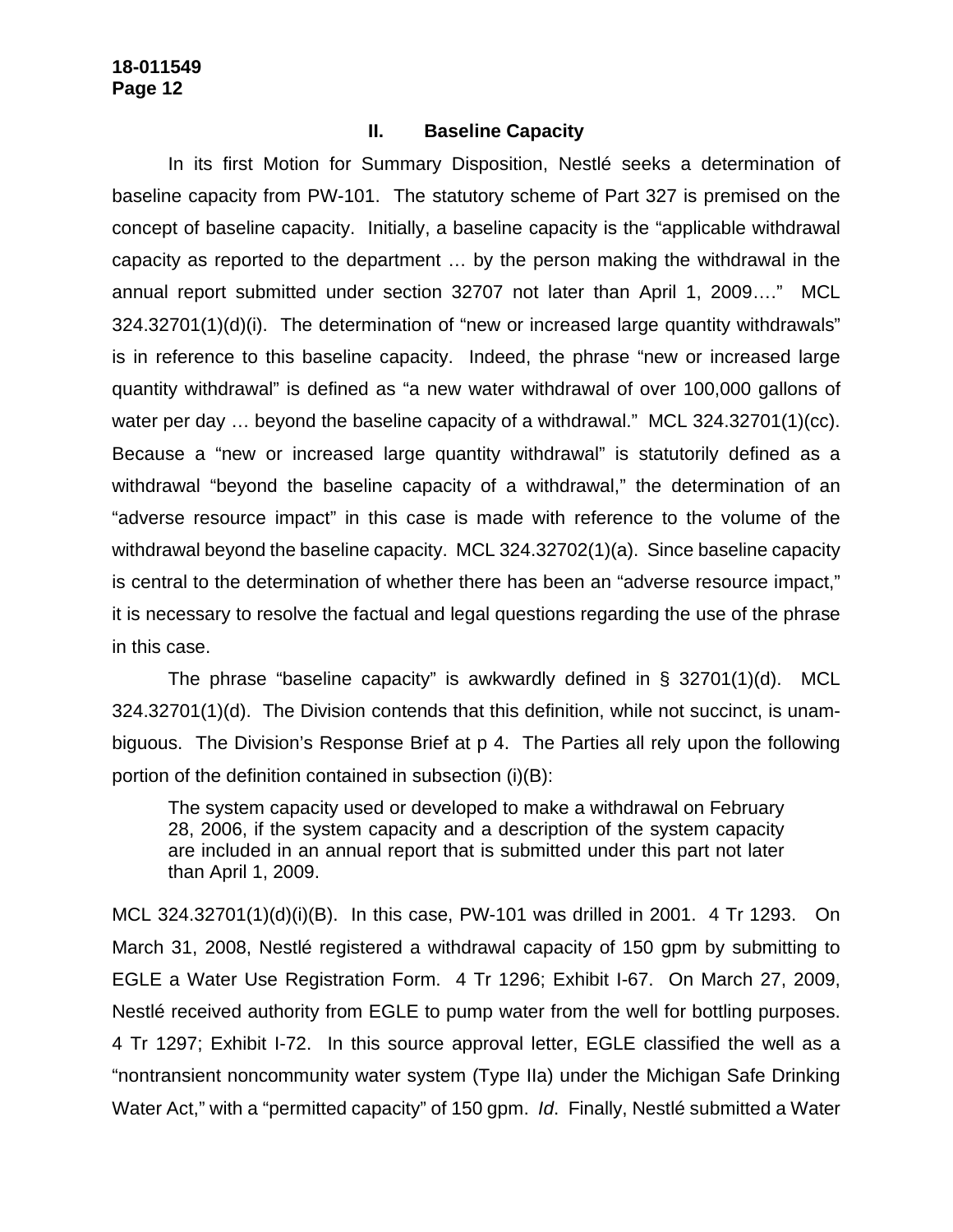Use Reporting Form to EGLE on March 31, 2009, which again reported a "baseline capacity" of 150 gpm for PW-101. Exhibit I-69. Under the statutory definition of baseline capacity, Nestlé reported the withdrawal capacity to the Department no later than April 1, 2009. Exhibit I-67; Exhibit I-69. Indeed, EGLE recognized that this capacity was the "permitted capacity" before April 1, 2009. Exhibit I-72.

The Petitioners challenge Nestlé's baseline capacity by alleging that Nestlé's system capacity was not "used or developed to make a withdrawal on February 28, 2006." MCL 324.32701(1)(d)(i)(B) (emphasis supplied). Particularly, the Petitioners argue that, as of February 28, 2006, Nestlé had not begun pumping from PW-101 and had not applied for or constructed its well house or pipeline. Petitioners' Response to Nestlé's Motion on Baseline Capacity at p 3. In its Response Brief, the Division contends that baseline capacity is based on registration, not actual usage. The Division's Response Brief at p 5. The Division's contention is consistent with legislative intent expressed in § 32702 that water use "registration and reporting" are essential to (a) "implement the principles of the Great Lakes Charter"; (b) "support the state's opposition to diversion of waters of the Great Lakes Basin"; and (c) "provide a source of information on water use to protect Michigan's rights when proposed water losses affect the level, flow, use, or quality of waters of the Great Lakes basin." MCL 324.32702(1)(b). Moreover, Nestlé argues that PW-101 was "developed" in 2001 when it was drilled. Nestlé's Reply to Petitioners' Response to its Motion on Baseline Capacity at p 4. I agree. Based on the Legislative Findings and the record in this case, I find, as a Matter of Fact, that PW-101 was "developed" in 2001 when it was drilled. This finding is consistent with EGLE's 2009 source approval letter, which indicates that PW-101 has a "permitted capacity" of 150 gpm. Exhibit I-72.

In their Supplemental Brief, the Petitioners once again challenge the baseline capacity of PW-101. That Brief was based on a recent decision of the Court of Appeals in *Nestlé Waters North America, Inc v Township of Osceola*, 2019 WL 6499586 (Mich App Dec 3, 2019) (unpublished). <sup>12</sup> This case was an appeal of the circuit court's order

 $12$  Rule 7.215(C)(1) of the Michigan Court Rules of 1985 provides that "[a]n unpublished opinion is not precedentially binding under the rule of stare decisis." MCR 7.215(C)(1). Moreover, the Supreme Court has held that that "it is only opinions issued by the Supreme Court and published opinions of the Court of Appeals that have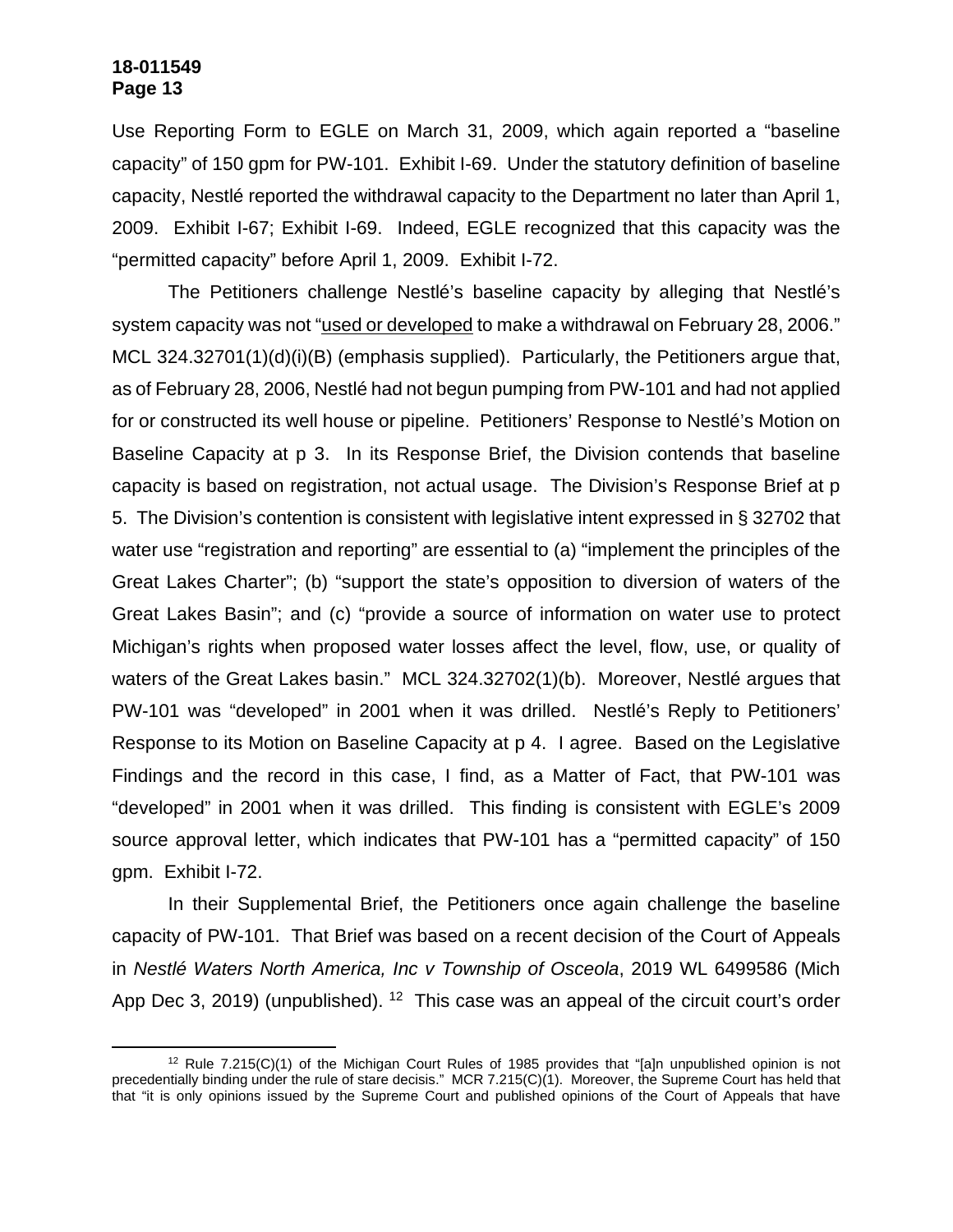which overturned the decision of the Osceola Township Planning Commission denying Nestlé's request for a permit to construct a booster pump building on a location zoned for agricultural uses. The Petitioners rely on that portion of the decision which rejects several of EGLE's findings in issuing the March 27, 2009, source approval letter. Specifically, in determining whether a zoning permit should be issued, the court held that despite any language in the 2009 letter, PW-101 was not a "public supply well" under the SDWA. Slip opinion at \*10. However, the court did not invalidate the 2009 source approval letter or otherwise rule on the effectiveness of the authorization contained therein. Indeed, as noted by Nestlé, the Court of Appeals expressly held that its decision "will not have the effect of regulating plaintiff's water withdrawal" and "does not have the effect of regulating plaintiff's removal of water from the ground." Slip Opinion at \*7-8. See also Nestlé's Response to Petitioner's Supplemental Brief. Because this contested case is "an extension of the initial application process for the purpose of arriving at a single final agency decision on the application," *National Wildlife Fed'n (No. 2), supra*, the effectiveness of the 2009 source approval letter is beyond the scope of this contested case. Any challenge to the effectiveness of the 2009 source approval letter must be brought by the Petitioners in another forum.

Therefore, based on the record in this case, I find, as a Matter of Fact, that the baseline capacity for PW-101 is 150 gpm.

#### **III. Ecological Impacts**

In its second Motion, Nestlé sought summary disposition on the issue of alleged unacceptable ecological impacts from the project that is the subject of this contested case. However, the crux of this case is a determination of whether the requested increase in withdrawal capacity from PW-101 will result in individual or cumulative adverse resource impacts. MCL 324.32723(6)(b). Nestlé contends that summary disposition is appropriate because both the Division and Nestlé agree that no adverse resource impacts have occurred. However, the Petitioners presented evidence in opposition to such testimony. In fact, there are over 1400 pages of testimony in this case. Because facts

precedential effect under the rule of stare decisis." *City of Detroit v Qualls*, 434 Mich 340, 360 n 35; 454 NW2d 374 (1990).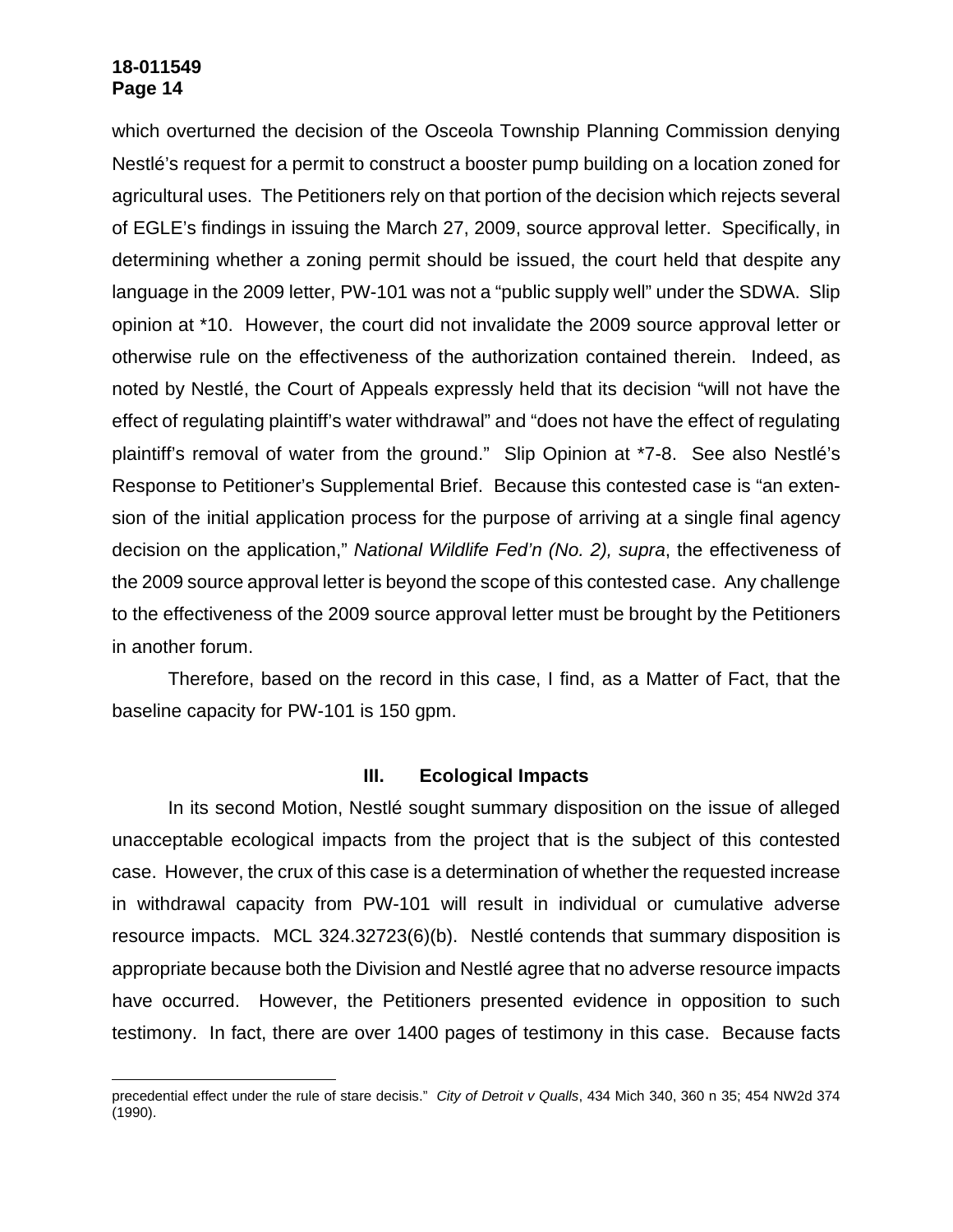are at issue in this contested case, Nestlé's Motion for Summary Disposition on unacceptable ecological effects is **DENIED**.

#### **ADMINISTRATIVE COMPLETENESS**

As noted *supra*, there are two criterions for the issuance of a permit under § 17 of the SDWA, namely the Department must find that (a) the proposed use meets the standards provided in § 32723 of the NREPA; and (b) the applicant will undertake activities to address hydrologic impacts commensurate with the nature and extent of the withdrawal, such as activities related to stream flow regime, water quality, and aquifer protection. MCL 325.1017(4). In their Closing Brief, the Petitioners allege that Nestlé failed to provide an evaluation of environmental, hydrological and hydrogeological conditions that exist at PW-101. Petitioners' Closing Brief at p 27. They also contend that Nestlé failed to provide an evaluation of the predicted effects of the intended withdrawal from PW-101. *Id* at p 28. The Petitioners therefore assert that Nestlé failed to provide evidence in this case which satisfy the statutory requirements.

Section 17 of the SDWA sets forth the requisite information to be included in an application, which is to include an "evaluation of environmental, hydrological, and hydrogeological conditions that exist and the predicted effects of the intended withdrawal that provides a reasonable basis for the determination under this section to be made." MCL 325.1017(3). In effect, the Petitioners are arguing the Application was not administratively complete because Nestlé purportedly did not provide the information required in §17(3). It is well settled that one of the predicates for receiving a final agency decision on an application through the contested case hearing process is "administrative completeness." See *Petition of CCMS Associates, Inc.*, 2000 WL 1597733, \*7 (Mich.Dept.Nat. Res.). An application is considered administratively complete when it provides the information required under the statute and rules, along with the information required to review the proposed activity under the applicable statutory criteria. *Petition of Boerner*, 2019 WL 6717176, \*17 (Mich.Dept.Nat.Res.).

In this case, Nestlé's application was filed on July 19, 2016. Exhibit I-21; 1 Tr 334- 335. After completing an initial review of the information submitted with the Application, the Division sent a Request for Additional Information to Nestlé on February 14,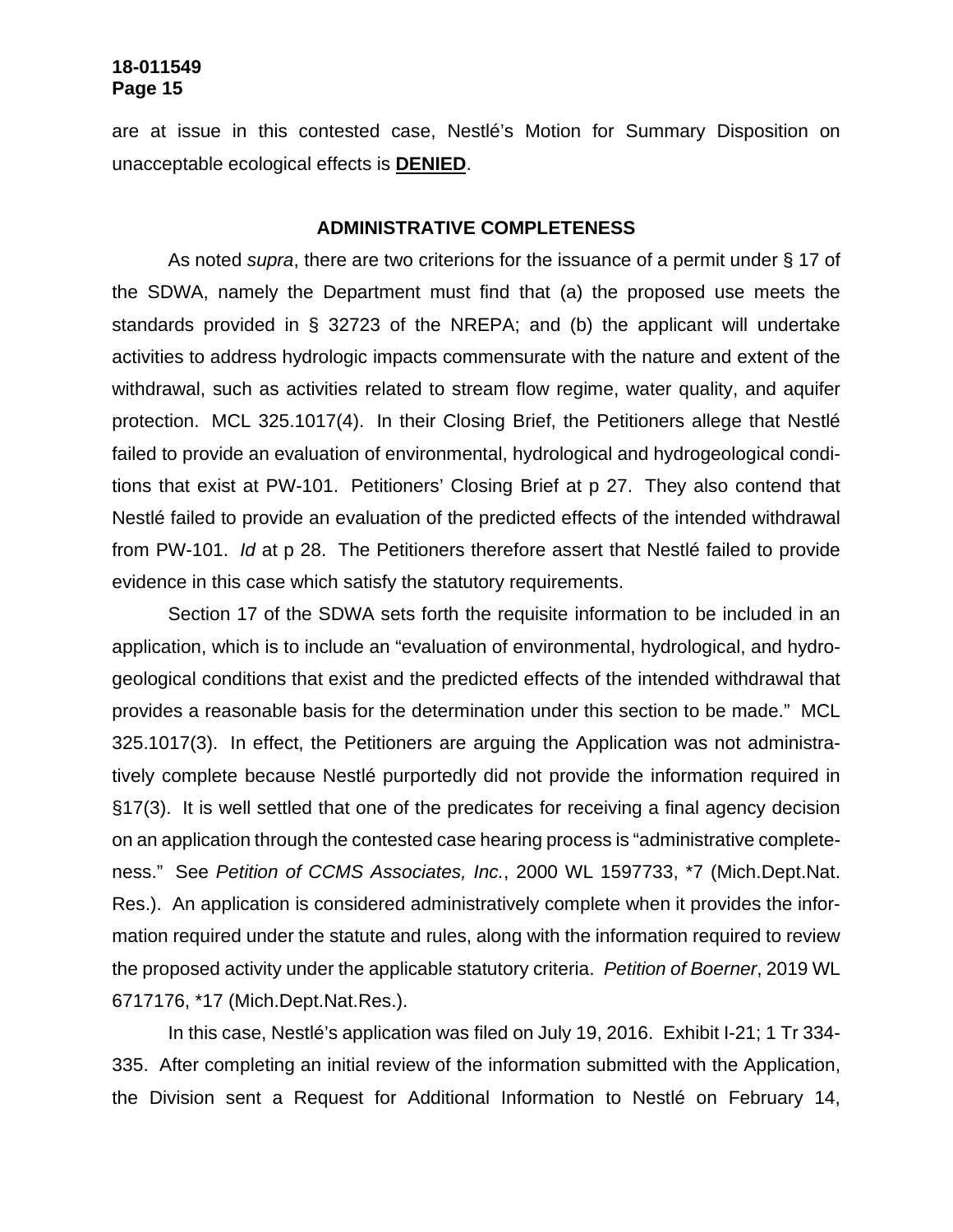2017. Exhibit R-83. That request sought, *inter alia*, streamflow measurement data collected in Chippewa and Twin Creeks; a description of the methods used for habitat, fish collection, and macroinvertebrate collection; water temperature details for SF-9, SF-8 and SG-5; and water level measurement, soil samples and monitor well data in the identified wetlands. *Id*. Nestlé provided the requested information with a letter dated March 16, 2017. Exhibit R-83.

After reviewing this information, the Division once again determined that the information provided was insufficient to review the project under the applicable statutory criteria. To that end, the Division sent a second Request for Additional Information to Nestlé on June 21, 2017. Exhibit R-83. That request sought, *inter alia*, stratigraphic logs/ data for any boring/well installed in the wetland areas; source and data used to determine the higher precipitation rates; and a detailed water budget analysis. *Id*. Most significantly, the request also sought "[a] revised groundwater model using improved methods to evaluate the interaction between the streams, aquifers, and wetlands." *Id*. The requested information, including Nestlé's revised groundwater model, was provided to the Division in November of 2017. See, e.g., Exhibit I-13 (Entitled "An Addendum to the Evaluation of Groundwater and Surface Water Conditions in the Vicinity of Well PW-101, Osceola County. Michigan"). The Division deemed that the Application was complete, and began to process it, culminating in the permit issued on April 2, 2018. Exhibit R-76.

In its Closing Brief, the Division recounted some of the information that was provided by Nestlé during the application process, including: First, Nestlé provided boring logs from 41 monitoring wells that characterize stratigraphy and groundwater conditions. See Figures 3.1a and 3.1b of Exhibit R-82; Exhibit I-21 at pp 81-287. Nestlé also provided well logs from local water supply wells. Exhibit R-83. Second, Nestlé supplied ten years of streamflow data collected monthly from six locations on Twin Creek and five locations on Chippewa Creek and an additional fifteen years of streamflow data collected less frequently from ten locations on Twin Creek and Chippewa Creek. See Appendix C to supplemental response located in Exhibit R-83; Exhibit I-36. Nestlé provided sixty-six years of annual and daily precipitation data from the nearby City of Evart. Exhibit R-50; Exhibit R-83. Fourth, Nestlé submitted sixteen years of data about both surface water levels and groundwater levels, recorded both daily and less frequently from thirty-nine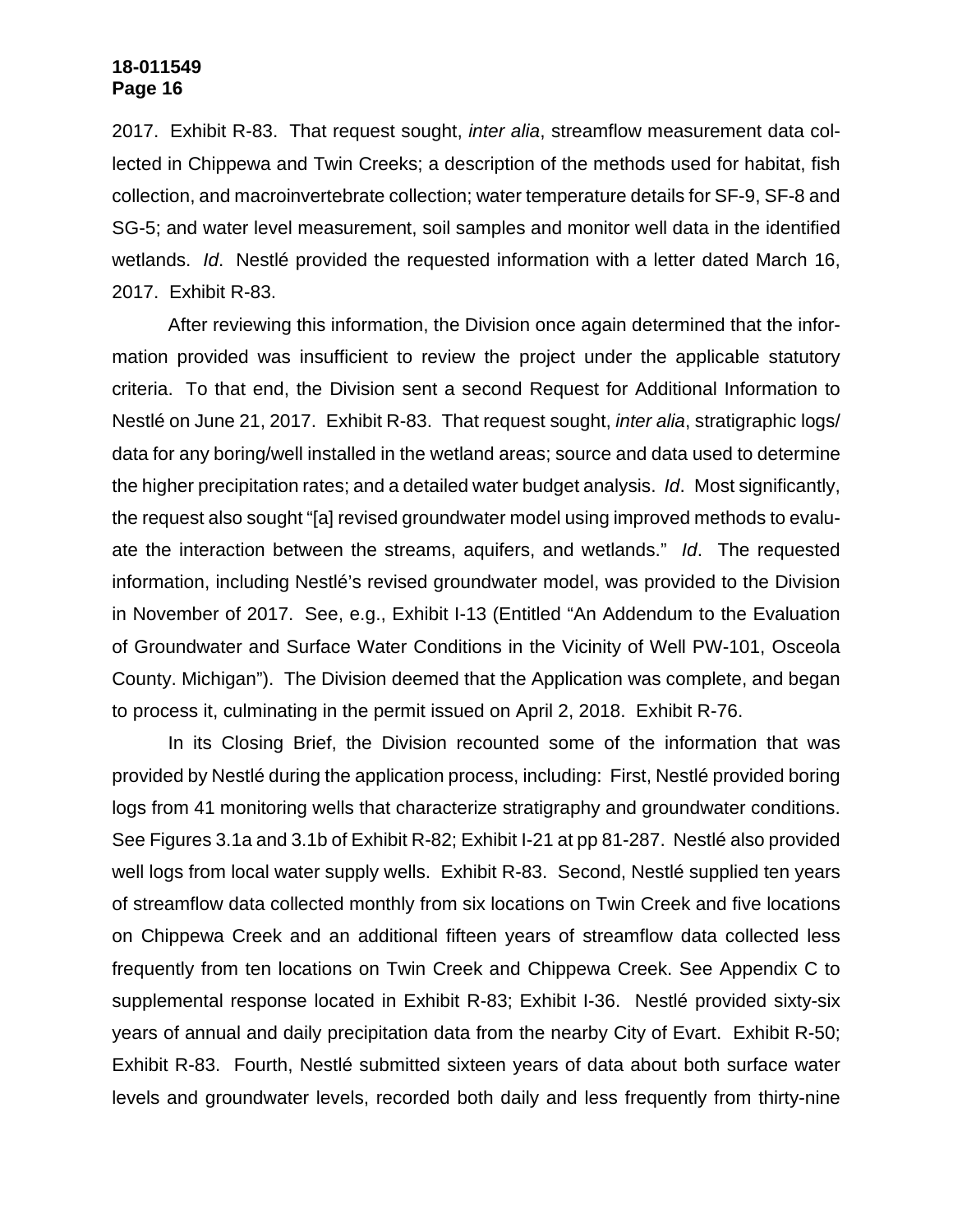locations in the springs, nearby wetlands, nearby monitoring wells, and both Twin and Chippewa Creeks. See, e.g., Exhibit R-48; Exhibit R-53 at p 1; Exhibit R-83 (WPS Water Levels and Flows; Summary of Weir Flow Measurements; Wetland Monitoring Well Long Term Data; Wetland Monitoring Well Data); Table 1 of Exhibit I-13; Table 1 of Exhibit I-19; Exhibit I-21 at pp 329-332, 347-349. Fifth, Nestlé provided nine years of macroinvertebrate data from four sites on Twin Creek and three sites on Chippewa Creek. Exhibit I-21 at pp 427-428. Sixth, Nestlé supplied ten years of field surveys of fish and associated stream habitats, including water temperature, dissolved oxygen, stream dimension, and qualitative habitat descriptions in both creeks. Exhibit R-83 (Appendix D to March 16, 2017 supplemental response). Seventh, Nestlé submitted an assessment of nearby wetlands, including identification of wetlands as perched or connected, information about vegetation within the wetlands, soil borings, monitoring wells, water level measurements, and a wetland delineation. Exhibit I-41; Exhibit I-42; Exhibit I-43. Finally, Nestlé supplied an assessment of T&E aquatic species for seven sample locations. Exhibit I-21 at pp 441-462. In addition to the foregoing, the Application and supporting materials contained a groundwater model and a revised groundwater model of the predicted effects of the intended withdrawal. Exhibit I-13; Exhibit I-17; Exhibit I-18; Exhibit I-19; Exhibit I-20; Exhibit I-21 at pp 288-345; Exhibit I-22.

Upon the review of such information, Ms. Wilmes explained that Nestlé provided data that allowed EGLE to determine the natural variation of aquatic life in Twin Creek and Chippewa Creek. 2 Tr 444. Mr. Kohlhepp testified that Nestlé's evaluation of temperature and dissolved oxygen was adequate. 2 Tr 481-483. Dr. Newcomb also stated that Nestlé's evaluation of fish within Twin Creek and Chippewa Creek was adequate. 2 Tr 609-610. Dr. Newcomb also agreed with Nestlé's evaluation of T&E species. 2 Tr 611- 612. While Nestlé's reports regarding identification of perched wetlands contained discrepancies, such data was sufficient for Mr. Pennington to evaluate the wetlands after he conducted a site visit near PW-101. 2 Tr 529-530, 539. Finally, with respect to the revised groundwater model, Ms. Van Dyke testified that it "is able to predict the measured water level and flow data with low residual differences between the measured and the calculated values considering that the water levels are reported in terms of thousands of feet." 1 Tr 130-131.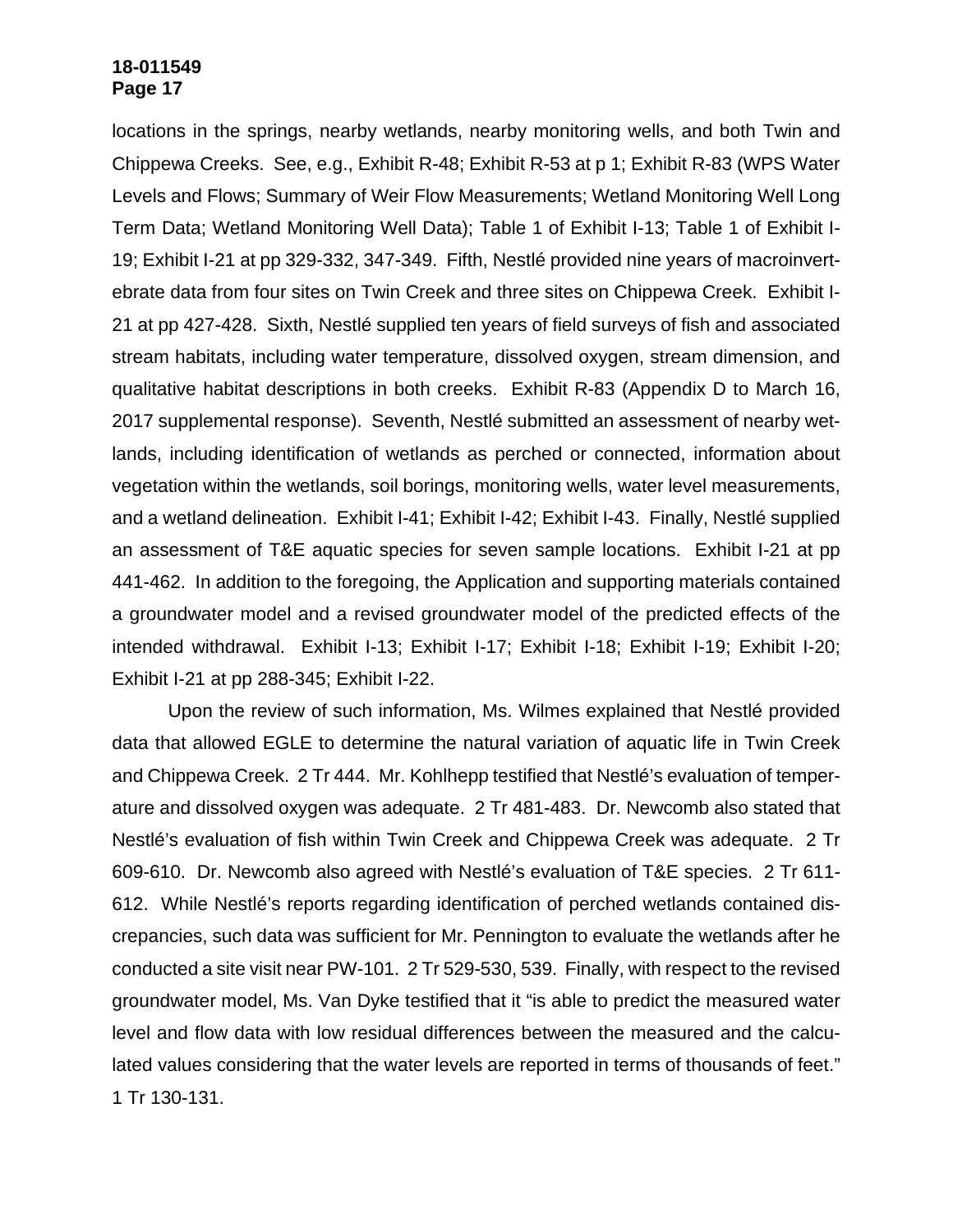Based on this record, I find, as a Matter of Fact, the information and data supplied by Nestlé was sufficient to provide an evaluation of environmental, hydrological, and hydrogeological conditions that exist at PW-101, and the predicted effects of the intended withdrawal, as required under § 17(3). MCL 325.1017(3). Accordingly, the Petitioners' contention concerning the sufficiency of the information provided in the application and in response to the Division's subsequent requests is without merit.

#### **FINDINGS OF FACT**

Production well PW-101 is a Type IIa public water supply well that was drilled in 2001 in south-central Osceola County, Michigan, approximately two and a half miles northwest of the City of Evart. The well is located in the Northeast one-quarter of the Southwest one-quarter of the Northeast one-quarter (NE/4 SW/4 NE/4) of Section 20, Township 18 North, Range 8 East (T18N, R8E), Osceola Township, Osceola County, Michigan. It is located south of 9 Mile Road and West of 100th Avenue. It withdraws water from a glacial sand and gravel aquifer. The glacial deposits in the vicinity of the well are estimated to be between 400 to 600 feet thick. The well was constructed with an 87-foot stainless steel screen, the top of which was set 94 feet above grade. Stainless steel casing extends from the top of the screen to 1.6 feet above grade. A submersible pump is suspended on 66 feet of 4-inch diameter stainless steel drop pipe and is 64.4 feet below grade (29.6 feet above the top of the well screen). Exhibit I-21 at pp 6, 7, 8, 296.

The well is located within the Chippewa Creek watershed, close to the topographic divide with the Twin Creek watershed. Chippewa Creek and Twin Creek are tributaries of the Muskegon River, which is to the south. The area surrounding the well is characterized by gently rolling terrain at elevations between 1,000 feet above mean sea level along the Muskegon River to about 1,500 feet above mean sea level in the upland areas north of the well. The area surrounding the well is forested or agricultural land with a few residences. From a regional perspective, the area is bounded on the west by US-131, on the south by US-10, on the east by M-66, and on the northeast by M-115. Stream systems are located to the west, south and east of PW-101. However, there are no stream systems immediately north of the well. As a result, these lands act as a large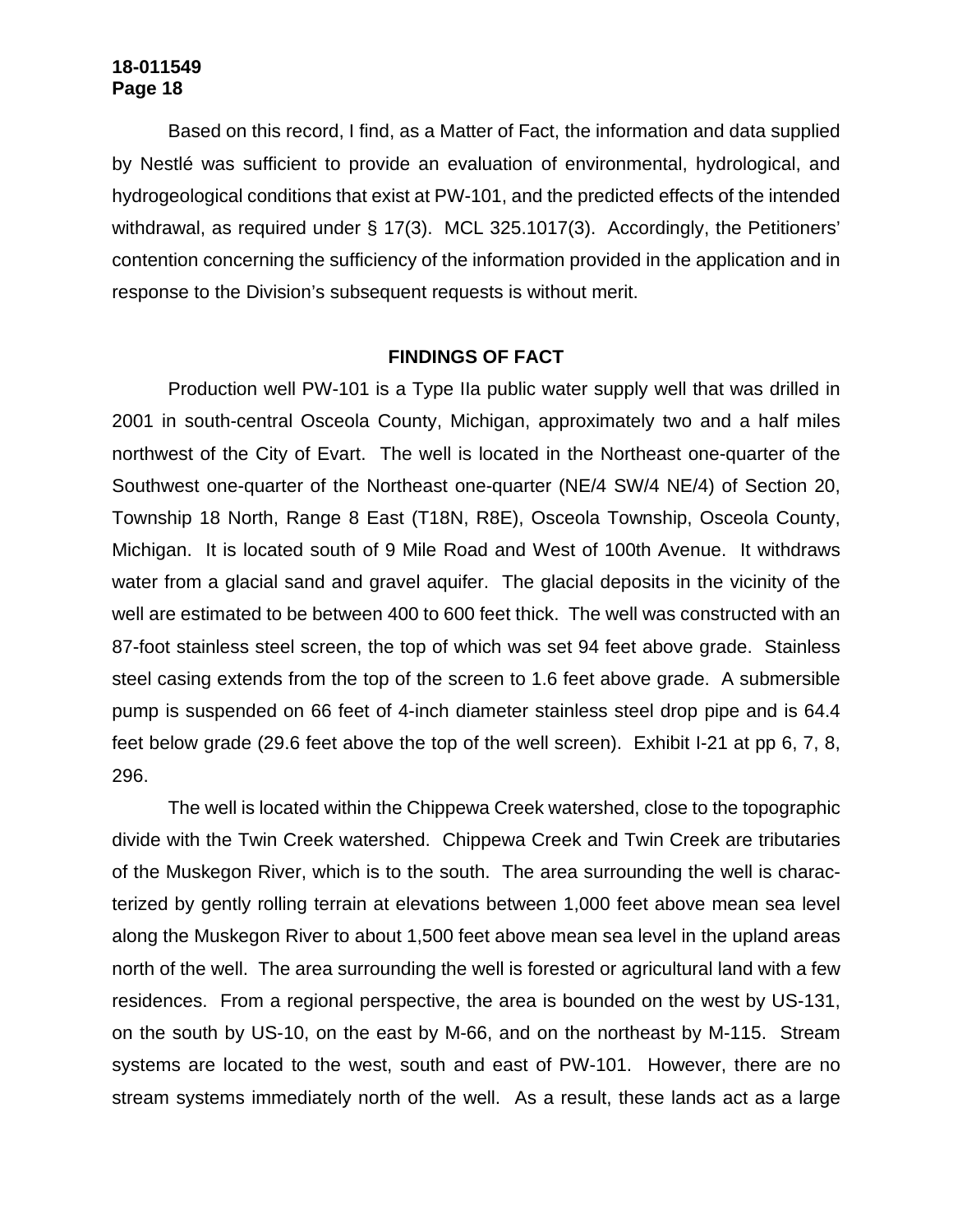recharge area for the aquifer which feeds the well. Exhibit I-21 at pp 7, 296; Exhibit I-5; Exhibit I-14; 1 Tr 117.

The Muskegon River is the second-longest river in Michigan, and the second-longest tributary of Lake Michigan. It flows from Houghton Lake to Lake Michigan. The average flow of the River is 483,000 gpm for the period 2000 through 2015. The index flow during the same period is approximately 225,000 gpm, with August being the calendar month with the lowest median flow. Exhibit I-21 at p 12.

With respect to Chippewa Creek, its westernmost perennial headwaters are located approximately 1,700 feet southeast of PW-101. It is a cold water stream. It flows generally east-southeast for approximately 2.5 miles and enters the Muskegon River northeast of the City of Evart. The surface catchment area of Chippewa Creek is 3.93 square miles. A series of low-head dams are located on Chippewa Creek southeast of PW-101. These dams create a series of recreational impoundments known as the Decker Ponds, which consist of an area of approximately 16.6 acres. The median flow of Chippewa Creek and one of its tributaries was measured at 2,058 gpm (at SF-17) and 195 gpm (at SF-19), respectively. The index flow for these water courses was measured at 1,892 gpm and 170 gpm, respectively. Exhibit I-21 at p 12; 1 Tr 364; Exhibit I-5.

With respect to Twin Creek, its headwaters are a series of wetlands east of Strawberry Lake, approximately 2.5 miles west-northwest of PW-101. It is also a cold water stream. This creek is approximately 5.5 miles in length and flows southeasterly to the Muskegon River near the 80th Street bridge in the City of Evart. The surface catchment area of Twin Creek is 22.15 square miles. There are two dams located on the tributary branch of Twin Creek. The first is located approximately one-half mile north of 9 Mile Road, which creates a 3.8-acre impoundment. The second dam is located south of 9 Mile Road, which creates a 4.5-acre impoundment. A third low-head dam is located on the main branch of Twin Creek north of 7 Mile Road, which creates a 0.6-acre impoundment. Stream flow for Twin Creek, measured at SF-13, was 3,819 gpm, with an index flow of 3,326 gpm. Exhibit I-21 at p 13; 1 Tr 364; Exhibit I-4; Exhibit I-5.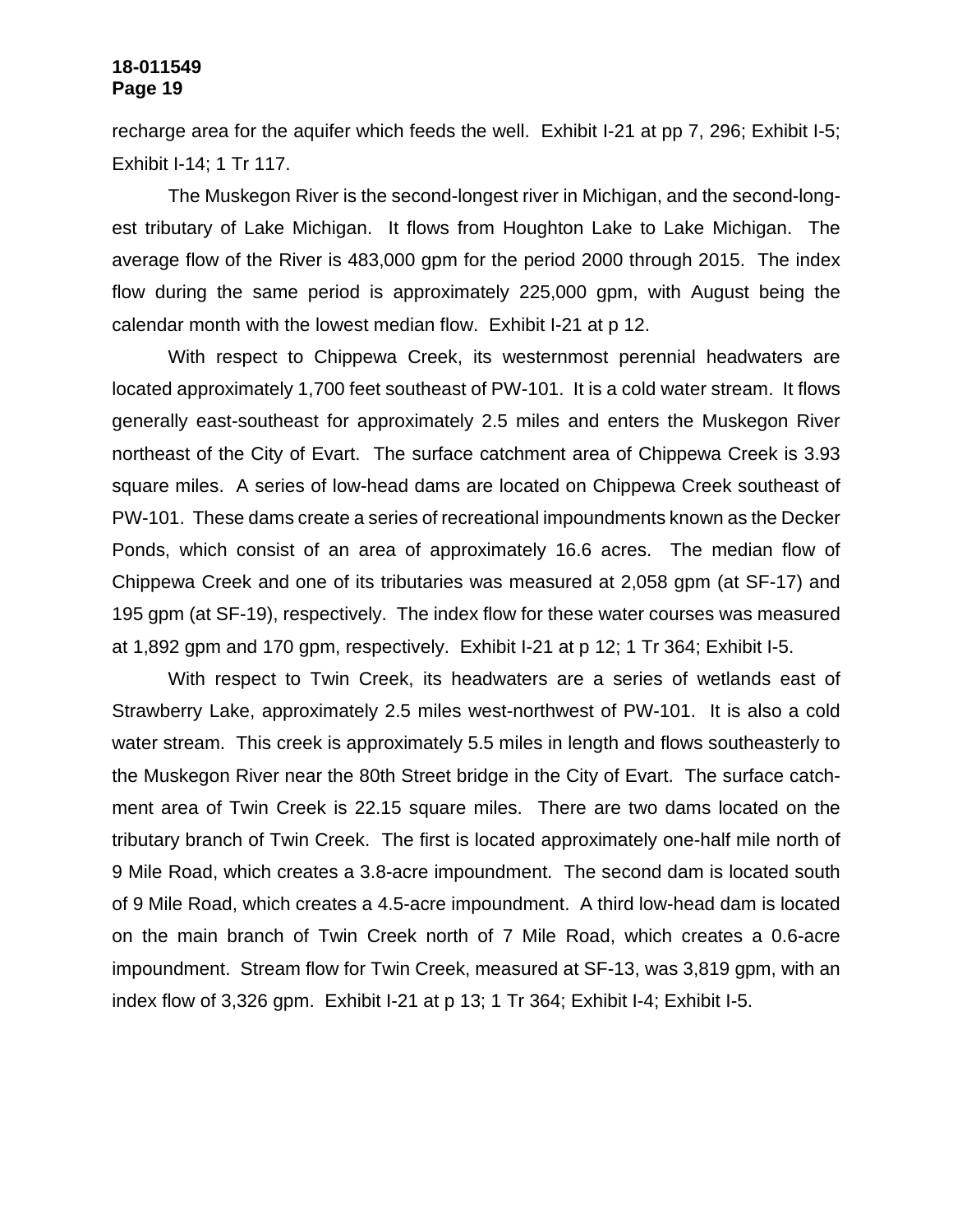PW-101 was drilled in 2001. 4 Tr 1293. On March 31, 2008, Nestlé registered a withdrawal capacity of 150 gpm by submitting to EGLE a Water Use Registration Form.<sup>13</sup> 4 Tr 1296; Exhibit I-67. On April 8, 2008, Nestlé filed an application with EGLE to construct a water supply system. Exhibit I-70. On that same date, Nestlé also filed an application for a permit to utilize the well as a Type IIa non-transient non-community water supply well for water bottling. Exhibit I-70; 4 Tr 1297. The permit for water system construction was issued on August 28, 2008. Exhibit I-71. On March 27, 2009, Nestlé received source approval from EGLE to utilize PW-101 as a Type IIa non-transient noncommunity water system, with a permitted capacity of 150 gpm. Exhibit I-72. On April 16, 2015, Nestlé used the WWAT to register a 100 gpm increase in capacity of PW-101. Exhibit I-73. Nestlé commenced commercial production of water from PW-101 in June of 2015. 4 Tr 1297; Exhibit I-23.

Prior to filing the Application which is the subject of this contested case, Nestlé also requested EGLE to conduct a site-specific review under Part 327 to authorize an increase in production capacity of PW-101 to 400 gpm. Exhibit I-74. This site-specific review was conducted by EGLE, and the increase in capacity was approved under Part 327 by letters dated January 5, 2016, and April 9, 2018. *Id*. Because a permit for this increase in capacity was also required under § 17 of the SDWA, Nestlé filed the Application which is the subject of this contested case on April 16, 2015, seeking approval of an increase in withdrawal capacity to 400 gpm from PW-101. <sup>14</sup> Exhibit I-21.

After completing an initial review of the information submitted with the Application, the Division sent a Request for Additional Information to Nestlé on February 14, 2017. Exhibit R-83. Nestlé responded to this Request by letter dated March 16, 2017. Exhibit R-83 (which is a letter from Golder Associates to EGLE). <sup>15</sup> On June 21, 2017, the Division sent a second Request for Additional Information to Nestlé. Exhibit R-83. In this Request, the Division sought, *inter alia*, "[a] revised groundwater model using improved methods to evaluate the interaction between the streams, aquifers, and wetlands." *Id*.

<sup>&</sup>lt;sup>13</sup> "[A] registration is separate and distinct from a permit under Part 327." 1 Tr 360.

<sup>&</sup>lt;sup>14</sup> To understand the magnitude of the proposed withdrawal, it should be known that the City of Evart located southeast of PW-101 currently has a water supply well with a permitted capacity of 500 gpm. 4 Tr 1310.

<sup>&</sup>lt;sup>15</sup> This Letter can be found in Exhibit I-83 in a file entitled "Nestle Response to Feb Request."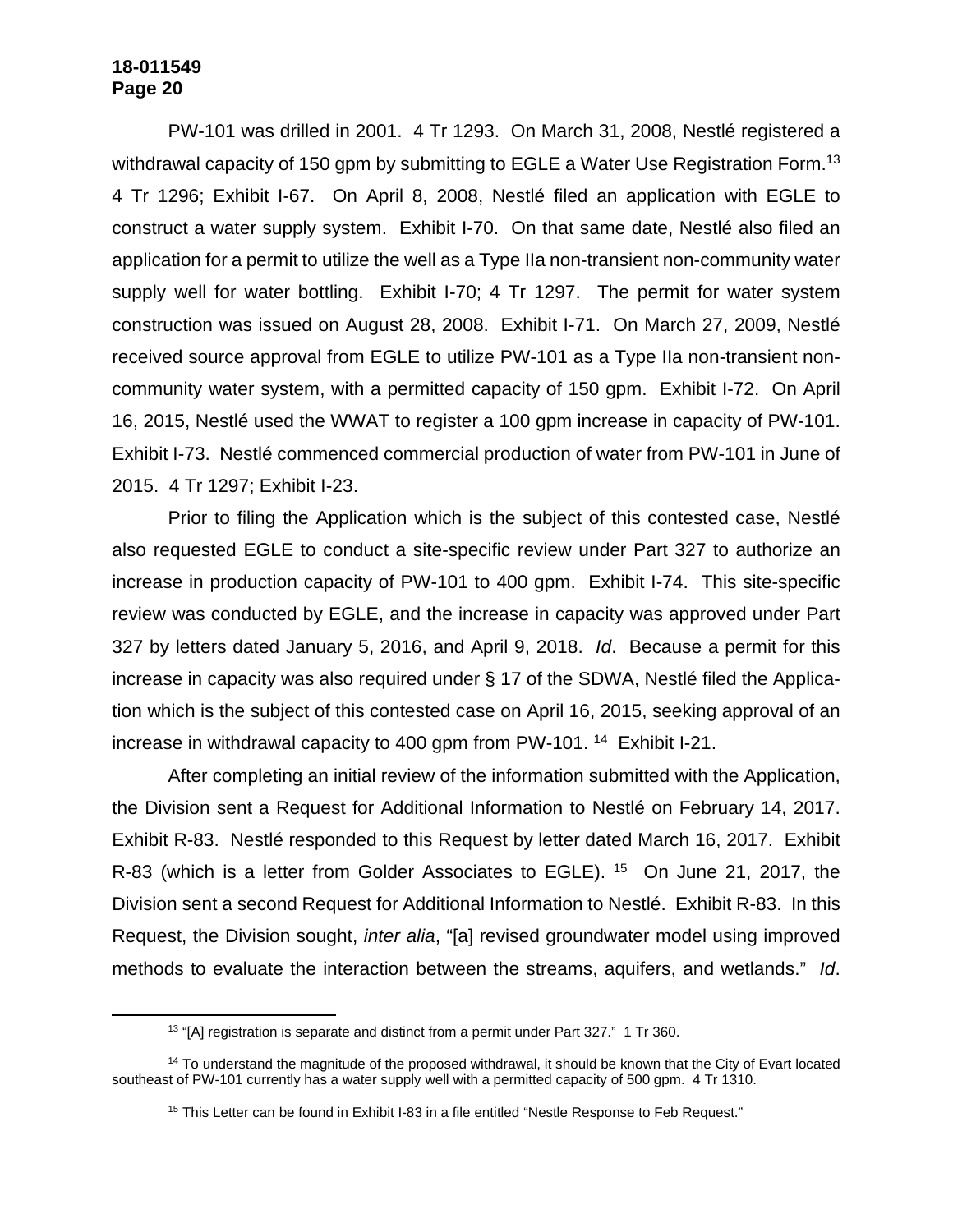Nestlé's revised model was provided to the Division in November of 2017. See, e.g., Exhibit I-13 (Entitled "An Addendum to the Evaluation of Groundwater and Surface Water Conditions in the Vicinity of Well PW-101, Osceola County. Michigan"); Exhibit R-46; 2 Tr 113.

The Division issued Permit No. 1701 under § 17 of the SDWA on April 2, 2018, increasing the authorized withdrawal of water from PW-101 from 250 gpm to 400 gpm. Exhibit R-76. That permit contains numerous conditions that must be met by Nestlé. An excerpt of some of the relevant permit conditions is attached to this Proposal for Decision as an Appendix.

# **ACT 399 OF 1976: SAFE DRINKING WATER ACT**

# **I. The Regulatory Framework**

Section 17 of the SDWA provides that a person engaged in producing bottled drinking water in the state of Michigan must satisfy the requirements of that section. MCL 325.1017(1). Specifically, a person proposing to withdraw more than 200,000 gallons of water per day must file an application under § 17(3). MCL 325.1017(3). That application must contain "an evaluation of environmental, hydrological, and hydrogeological, conditions that exist and the predicted effects of the intended withdrawal…." *Id*. In order to obtain a permit under § 17, the Department must find that (a) the proposed use meets the standards provided in § 32723 of the NREPA; and (b) the applicant will undertake activities to address hydrologic impacts commensurate with the nature and extent of the withdrawal, such as activities related to stream flow regime, water quality, and aquifer protection. MCL 325.1017(4).

The relevant standards provided in § 32723 include the following:

- (a) All water withdrawn, less any consumptive use, is returned either naturally or after use, to the source watershed.
- (b) The withdrawal will be implemented so as to ensure that the proposal will result in no individual or cumulative adverse resource impacts. Cumulative adverse resource impacts under this subdivision shall be evaluated by the department based upon available information gathered by the department.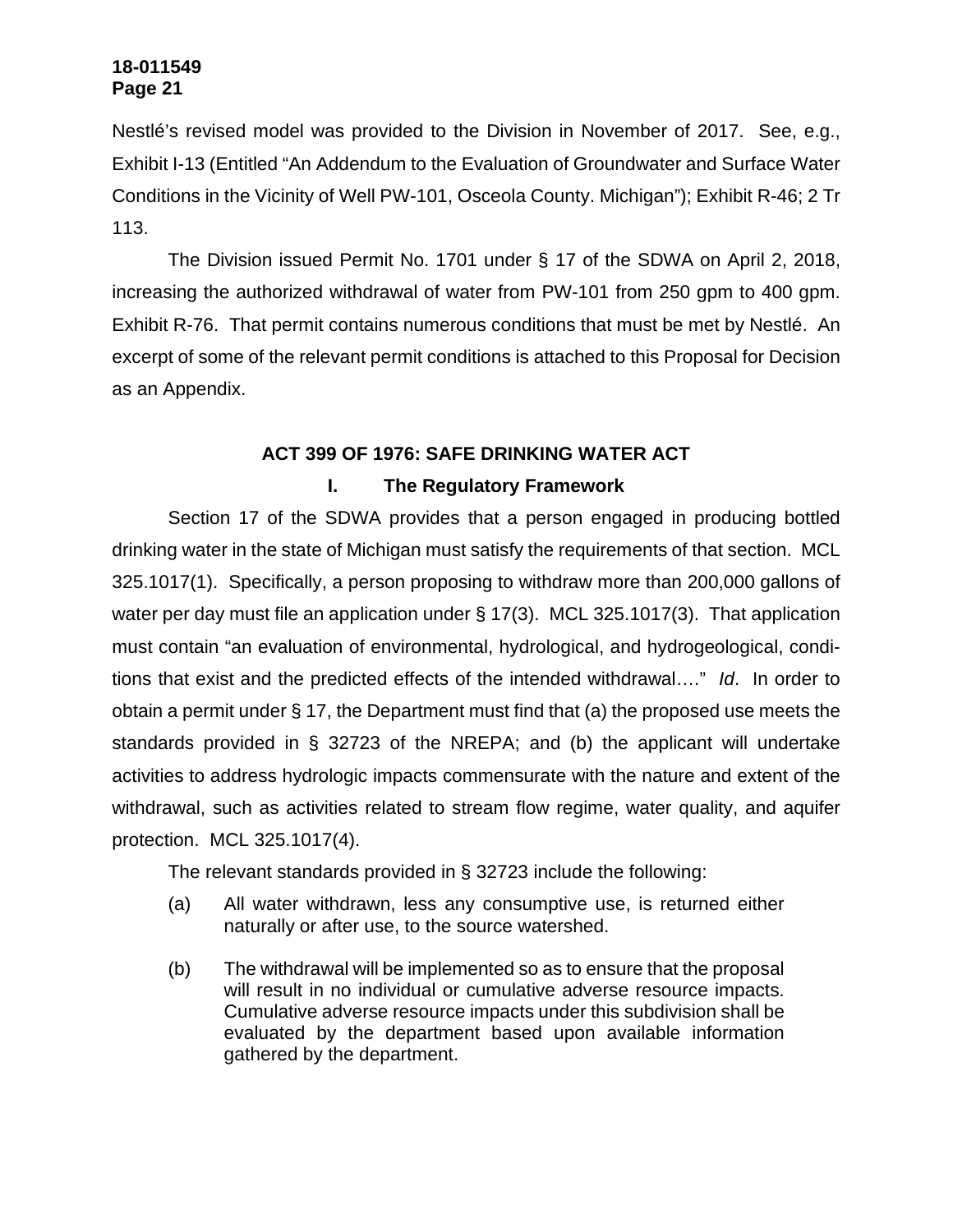- (c) Subject to section 32726, the withdrawal will be implemented so as to ensure that it is in compliance with all applicable local, state, and federal laws as well as all legally binding regional interstate and international agreements, including the boundary waters treaty of 1909.
- (d) The proposed use is reasonable under common law principles of water law in Michigan.
- (e) For permit applications received on or after January 1, 2009, the applicant has self-certified that he or she is in compliance with environmentally sound and economically feasible water conservation measures developed by the applicable water user's sector under section 32708a or has self-certified that he or she is in compliance with environmentally sound and economically feasible water conservation measures developed for the water use associated with that specific withdrawal.
- (f) The department determines that the proposed withdrawal will not violate public or private rights and limitations imposed by Michigan water law or other Michigan common law duties.

MCL 324.32723 $(6)(a) - (f)$ . With respect to the phrase "adverse resource impacts" referenced in § 32723(6)(b), it is defined for a cold stream as meaning the "withdrawal will result in a 3% or more reduction in the density of thriving fish populations as determined by the thriving fish curve." MCL 324.32701(1)(a)(ii)(A). By statute, the phrase "adverse resource impacts" also refers to "reducing the flow of a stream or river by more than 25% of its index flow." MCL 324.32701(1)(a)(vi). "Index flow" is defined as "the 50% exceedance flow for the lowest summer flow month of the flow regime, for the applicable stream reach…." MCL 324.32701(x). The Legislative findings of Part 327, Great Lakes Preservation, note that the waters of the state of Michigan are valuable public natural resources to be held in trust for the use and enjoyment of present and future residents. MCL 324.32702(1)(c). As part of that resource management, "[w]ater use registration and reporting are essential … to provide a source of information on water use…." MCL 324.32702(1)(b).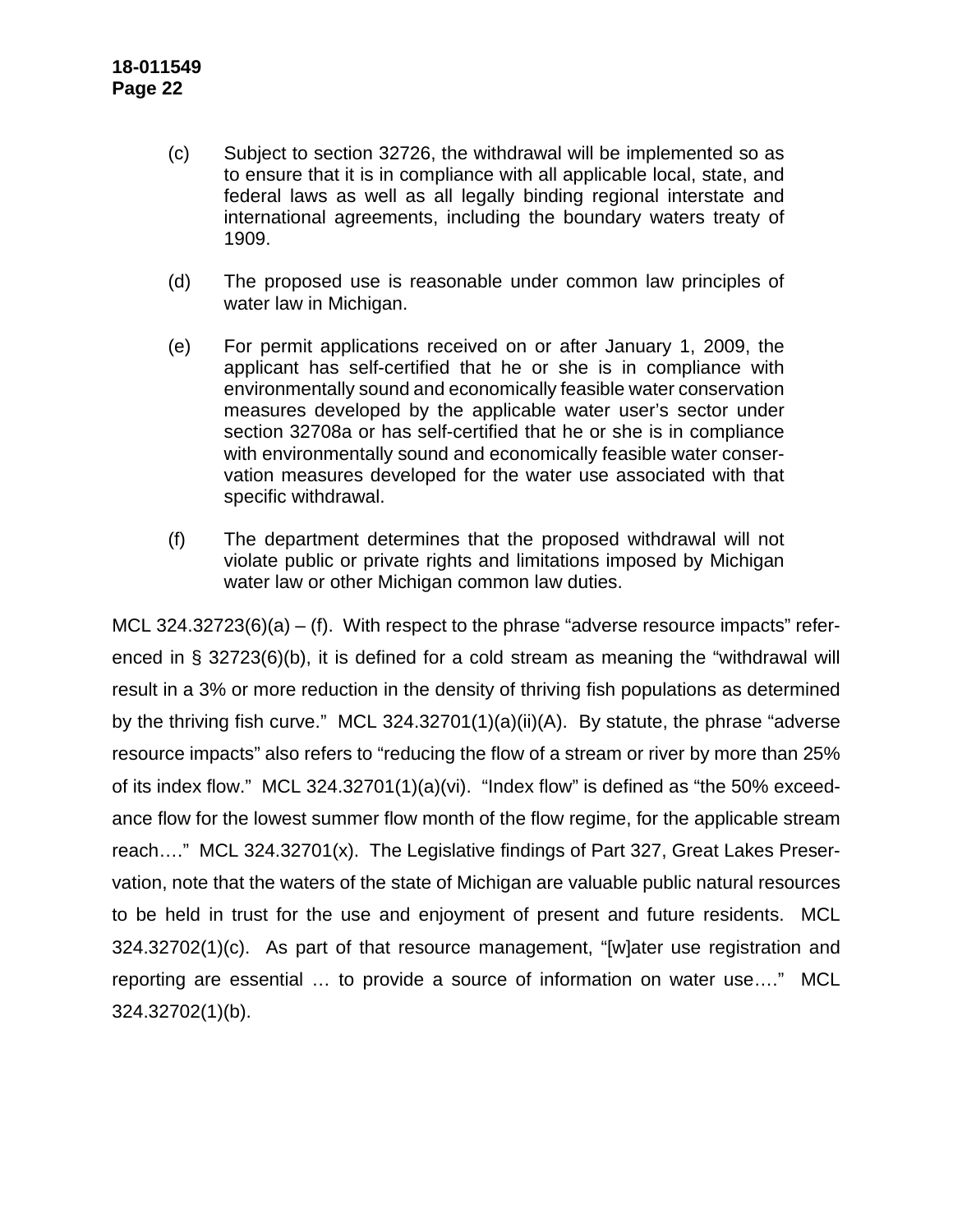#### **II. Jurisdiction**

Under § 17 of the SDWA, "[a] person who proposes to engage in producing bottled drinking water from a new or increased large quantity withdrawal of more than 200,000 gallons of water per day from the waters of the state … shall submit an application to the department…." MCL 325.1701(3). The phrase "new or increased large quantity withdrawal" is not defined in the SDWA. See MCL 325.1002. However, that phrase is defined in Part 327 as "a new water withdrawal of over 100,000 gallons of water per day average in any consecutive 30-day period … beyond the baseline capacity of a withdrawal." MCL 324.32701(1)(cc). The Division used this definition in construing the language from § 17 and noted that, in the instant Application, "the total request above baseline is 250 gpm or 360,000 gallons per day (gpd) which exceeds the 200,000 gpd threshold that requires a permit." Exhibit R-46. It is uncertain whether a definition from Part 327 should be used to define a phrase in the SDWA. Nevertheless, the requested increase in capacity from the well – over the registered capacity of 250 gpm (Exhibit I-73) – is 150 gpm, which is 216,000 gpd. Because, under either interpretation of the statute, Nestlé seeks an increased large quantity withdrawal of more than 200,000 gpd, I conclude, as a Matter of Law, that EGLE has jurisdiction over the increased withdrawal requested by Nestlé.

#### **III. Standard of Review**

In their Closing Briefs, the Parties have asserted varying standards of review for this contested case. However, as the Parties agree, this contested case is "an extension of the initial application process for the purpose of arriving at a single final agency decision on the application…." *National Wildlife Fed'n v Department of Envtl Quality (No. 2)*, 306 Mich App 369, 379; 856 NW2d 394 (2014). As such, the Parties are obligated to put on proofs to support their respective positions. Therefore, a party may not simply argue that the other party failed to meet their burden. This Tribunal will review the proofs entered into evidence by all of the Parties to determine whether Nestlé is entitled to a permit under the statutory criteria.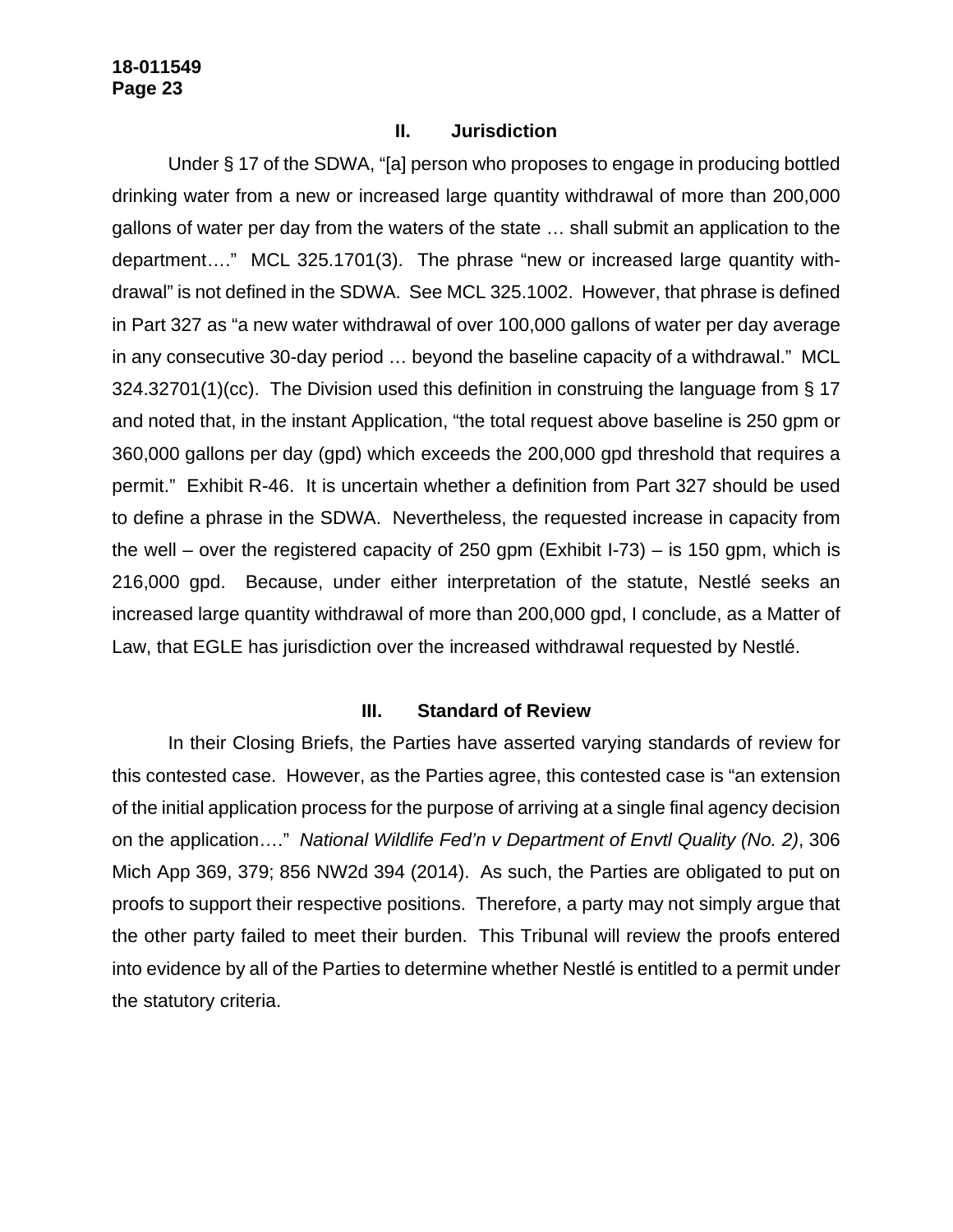#### **IV. The Standards of § 32723**

As noted *supra*, EGLE must find, before a permit can be issued, that the proposed use meets the standards contained in § 32723 of the NREPA. MCL 325.1017(4)(a). In their Closing Briefs, the Parties agree that the "standards" are set forth in § 32723(6). MCL 324.32723(6). Each of these standards will be reviewed *infra*.

### **A. Water Returned to the Source Watershed**

The first requisite of § 32723(6) is that "[a]ll water withdrawn, less any consumptive use, is returned either naturally or after use, to the source watershed." MCL 324.32723(6)(a). By statute, the phrase "source watershed" is defined as "the watershed from which a withdrawal originates." MCL 324.32701(1)(kk). However, when water is withdrawn from the watershed of a direct tributary to a Great Lake, "the source watershed shall be considered to be the watershed of that Great Lake and its connecting waterways, with a preference for returning water to the watershed of the direct tributary from which it was withdrawn." *Id*.

In its Closing Brief, Nestlé first contends that the withdrawal is from the watershed of the Muskegon River, a direct tributary of Lake Michigan. Nestlé's Closing Brief at p 35. Neither the Petitioners nor the Division contested this assertion during the contested case hearing. While there does not appear to be a dispute among the Parties, it is necessary for this Tribunal to make a Finding of Fact as to each of the standards set forth in §32723(6). MCL 324.32723(6)(a). Accordingly, a review of the facts in this case is warranted.

As noted in the Findings of Fact, *supra*, PW-101 is located within the Chippewa Creek watershed, close to the topographic divide with the Twin Creek watershed. Exhibit I-21 at p 8. Chippewa Creek and Twin Creek are tributaries of the Muskegon River. *Id*. These tributaries would therefore be located within the watershed of the Muskegon River, which is the second-longest river in Michigan and the second-longest tributary of Lake Michigan. Exhibit I-21 at pp 12, 23. As such, I find, as a Matter of Fact, that the Muskegon River is a direct tributary of Lake Michigan. Hence, by statute, the watershed for the Muskegon River is considered the watershed of Lake Michigan, which I so find.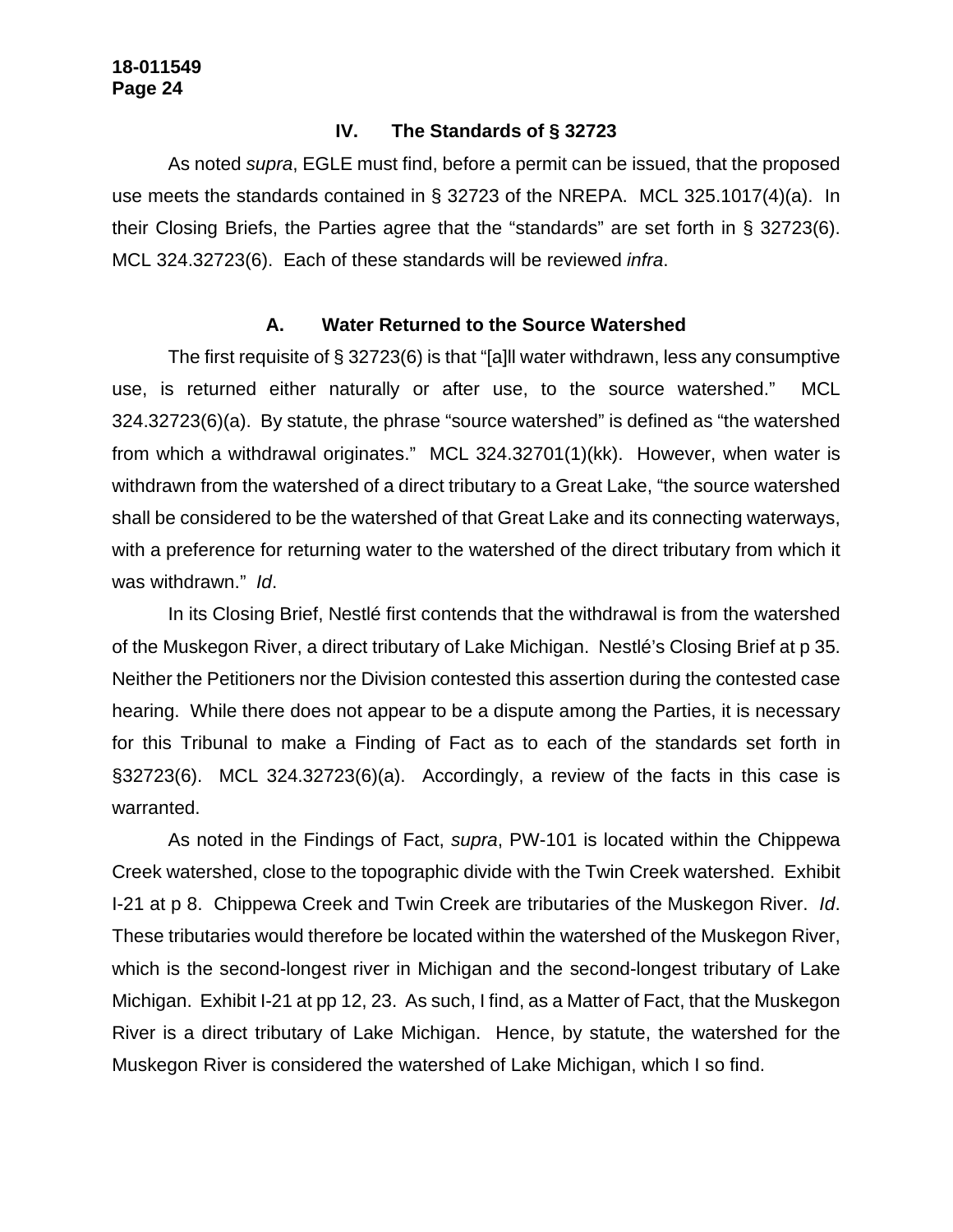In its Application, Nestlé notes that "[a] small amount of water withdrawn from the White Pine Springs [PW-101] well may be discharged to groundwater and surface water at each of the following: (1) the well site in Osceola Township, (2) [Nestlé's] load station in the City of Evart, and (3) the Stanwood bottling plant." Exhibit I-21 at p 23. In addition, Ms. Anderson-Vincent similarly testified that limited amounts of water withdrawn from PW-101 are discharged to the ground at the wellhead. 4 Tr 1301. Also, "a limited amount of water is used to sanitize the pipeline and equipment at the load station" in the City of Evart. *Id*. Moreover, she stated that the water that is lost at the Stanwood bottling plant – through overfill of bottles, use in sanitization, or other bottling processes – is discharged to a nearby stream located in the Muskegon River watershed. 4 Tr 1301-1302. She further testified that "water not bottled is returned to the source watershed." 4 Tr 1302. This evidence is uncontroverted in the record. Therefore, I find, as a Matter of Fact, that all water withdrawn from PW-101, less any consumptive use, is returned either naturally or after use to the source watershed.

# **B. No Adverse Resource Impacts**

Under § 32723(6)(b), the withdrawal must be implemented to ensure that "the proposal will result in no individual or cumulative adverse resource impacts…." MCL 324.32723(6)(b). The phrase "adverse resource impact" is defined as including "any" of several enumerated occurrences. MCL 324.32701(1)(a). Two of the occurrences are implicated in this case:

- 1. "ID increasing the flow of a cold river system by part of the index flow"  $16$ such that, "[f]or a cold stream, the withdrawal will result in a 3% or more reduction in the density of thriving fish populations as determined by the thriving fish curve." MCL 324.32701(1)(a)(ii)(A). For purposes of clarity, this definition of adverse resource impact will be referred to as the 3% rule.
- 2. "[D]ecreasing the flow of a stream or river by more than 25% of its index flow." MCL 324.32701(1)(a)(vi). For purposes of clarity, this definition of adverse resource impact will be referred to as the 25% rule.

The facts in this case will be reviewed to determine the applicability of these rules.

 $16$  The phrase "index flow" is defined as "the 50% exceedance flow for the lowest summer flow month of the flow regime, for the applicable stream reach…." MCL 324.32701(1)(x).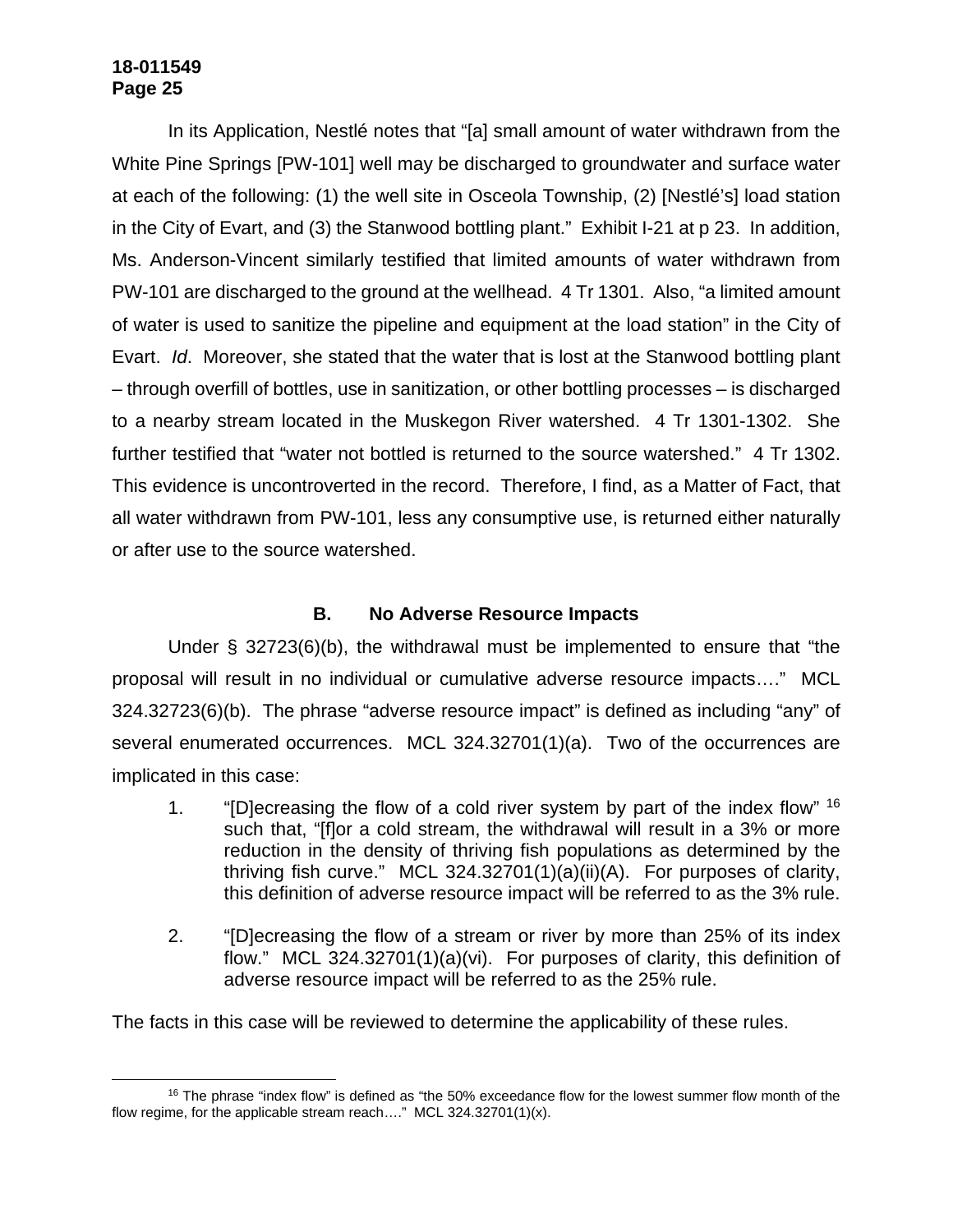First, with respect to the 3% rule, Ms. Clark testified that Twin and Chippewa Creeks are cold water streams. 1 Tr 364. Dr. Luttenton described Chippewa Creek as a "cold water trout stream." 3 Tr 758. Dr. Workman also stated that Twin and Chippewa Creek are cold water streams. 4 Tr 1193, 1202. Therefore, I find, as a Matter of Fact, that Twin and Chippewa Creeks are cold water streams. Because Twin and Chippewa Creeks are cold water streams, I conclude, as a Matter of Law, that the 3% rule is applicable in this contested case.

Second, despite the clear language of the 25% rule, the Division's witnesses testified that Nestlé could not decrease the flow of a stream or river by more than 20% of index flow. 1 Tr 128, 137, 364, 406; 2 Tr 591, 628. At first blush, it appears that the Division is improperly reducing the 25% rule to 20%. MCL 324.32701(1)(a)(vi). However, Ms. Van Dyke explained that "an adverse resource impact to a cold stream system is based on a withdrawal that will cause a 3% or higher reduction in the density of the thriving fish population based on Michigan's established thriving fish population curves. This has been correlated with a 20% or greater reduction in the index flow in a cold stream system." 1 Tr 137. Ms. Van Dyke's testimony also explained that, in order to satisfy the 3% rule, an applicant cannot reduce the index flow of a cold stream by more than 20%. See also Division's Supplemental Brief at p 2; 3 Tr 927. In other words, the 3% rule provides a more stringent standard of "adverse resource impact" than the standard contained in the 25% rule. Based on the foregoing, the application of the 3% rule is consistent with the 25% rule as expressed in MCL 324.32701(1)(a)(vi). Because the testimony concerning the 3% rule was not controverted by any party to this contested case, I find, as a Matter of Fact, that a 20% or greater reduction in the index flow in a cold stream system will cause a 3% or higher reduction in the density of the thriving fish population based on Michigan's established thriving fish population curves.

In determining whether the proposed withdrawal will cause an adverse resource impact, this Tribunal will review the testimony related to both the anticipated reduction in index flow, as well as the anticipated effects of the withdrawal on the thriving fish population of Twin Creek and Chippewa Creek.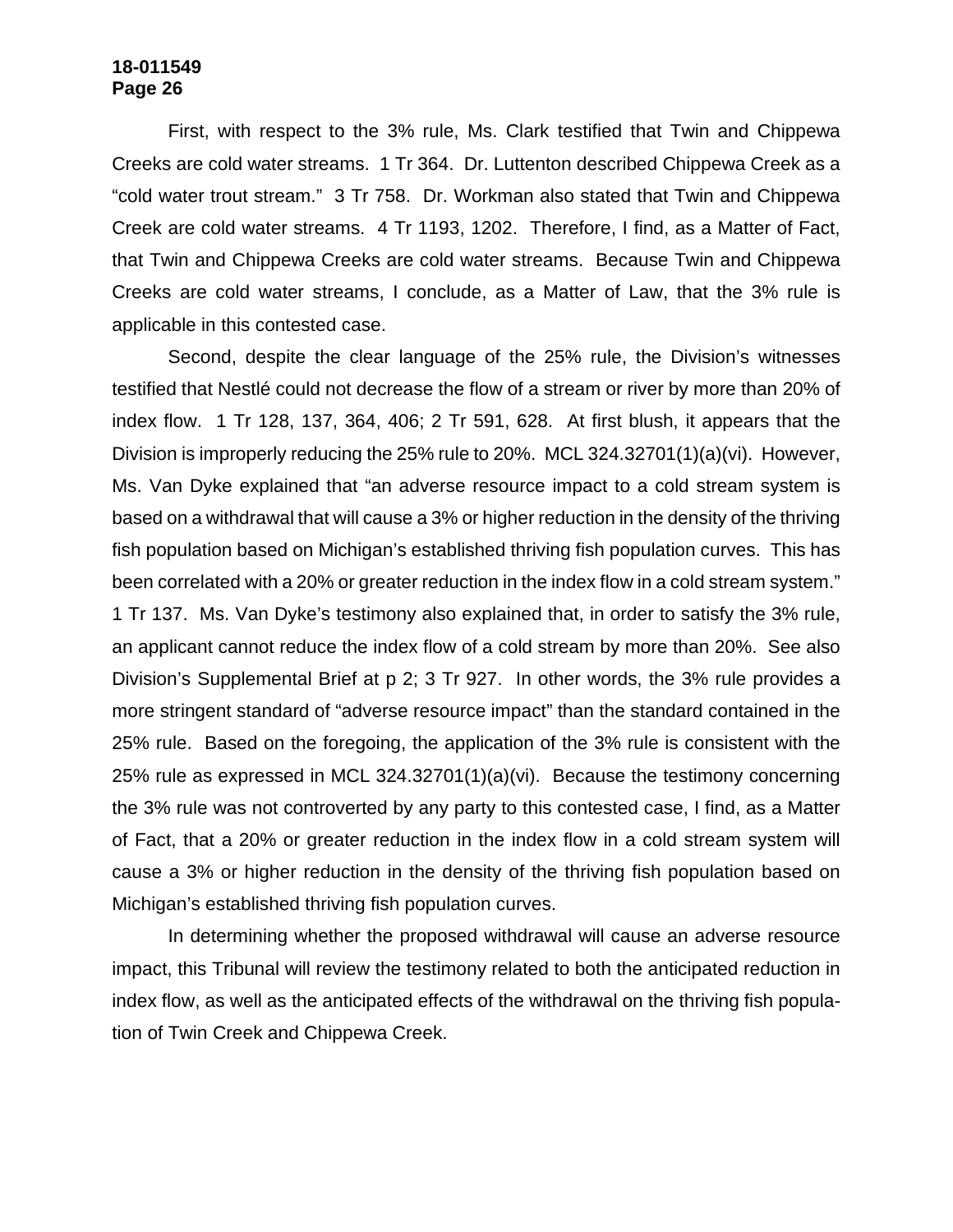#### **1. Reduction in Index Flow**

In order to determine whether a proposed withdrawal will cause an adverse resource impact, this Tribunal must ascertain whether the proposed withdrawal will cause a 20% or greater reduction in the index flow. Evidence of the anticipated effects of the proposed withdrawal was submitted in this case by virtue of a computer model. Nestlé's first computer model prepared by Dr. Andrews was presented with its Application. See Exhibit I-19. The original model domain consisted of a land area from the Muskegon River to west of Strawberry Lake on the west, to south of Big Long Lake on the north, and to west of Whetstone Creek and its watershed on the east. See Exhibit I-14. The regional extent of the first computer model covers an area over 50 square miles. 1 Tr 123. In her review of Nestlé's computer model, Ms. Van Dyke determined that "the first conceptual model was not sufficiently complex to adequately assess the potential impacts of the proposed water withdrawal on the streams, seeps, and springs." 1 Tr 80.

Accordingly, in its second Request for Additional Information to Nestlé dated June 21, 2017, the Division requested "[a] revised groundwater model using improved methods to evaluate the interaction between the streams, aquifers, and wetlands." Exhibit R-83. In support of its revised computer model, Nestlé was required to provide, at a minimum, 20 types of information, including the computer inputs utilized by Nestlé so that the Division could confirm the results of the model in its computer program Groundwater Vistas. *Id*. Nestlé's revised model was provided to the Division on November 17, 2017. Exhibit I-13; 2 Tr 113. The model domain for the revised model consisted of a regional land area from west of US-131 in the west, to the Muskegon River to the South, to east of Middle Branch River (which is east of M-66) on the east, and to north of Rose Lake and the East Branch of the Pine River to the north. See Exhibit I-14. The regional extent of the revised computer model covers an area over 320 square miles. 1 Tr 82. This model domain was established to include all locations where potential groundwater level changes from pumping could be greater than 0.05 feet. 3 Tr 877.

With respect to the revised computer model, Ms. Van Dyke testified that "the groundwater model is able to predict the measured water level and flow data with low residual differences between the measured and the calculated values considering that the water levels are reported in terms of thousands of feet." 1 Tr 130-131. Ms. Van Dyke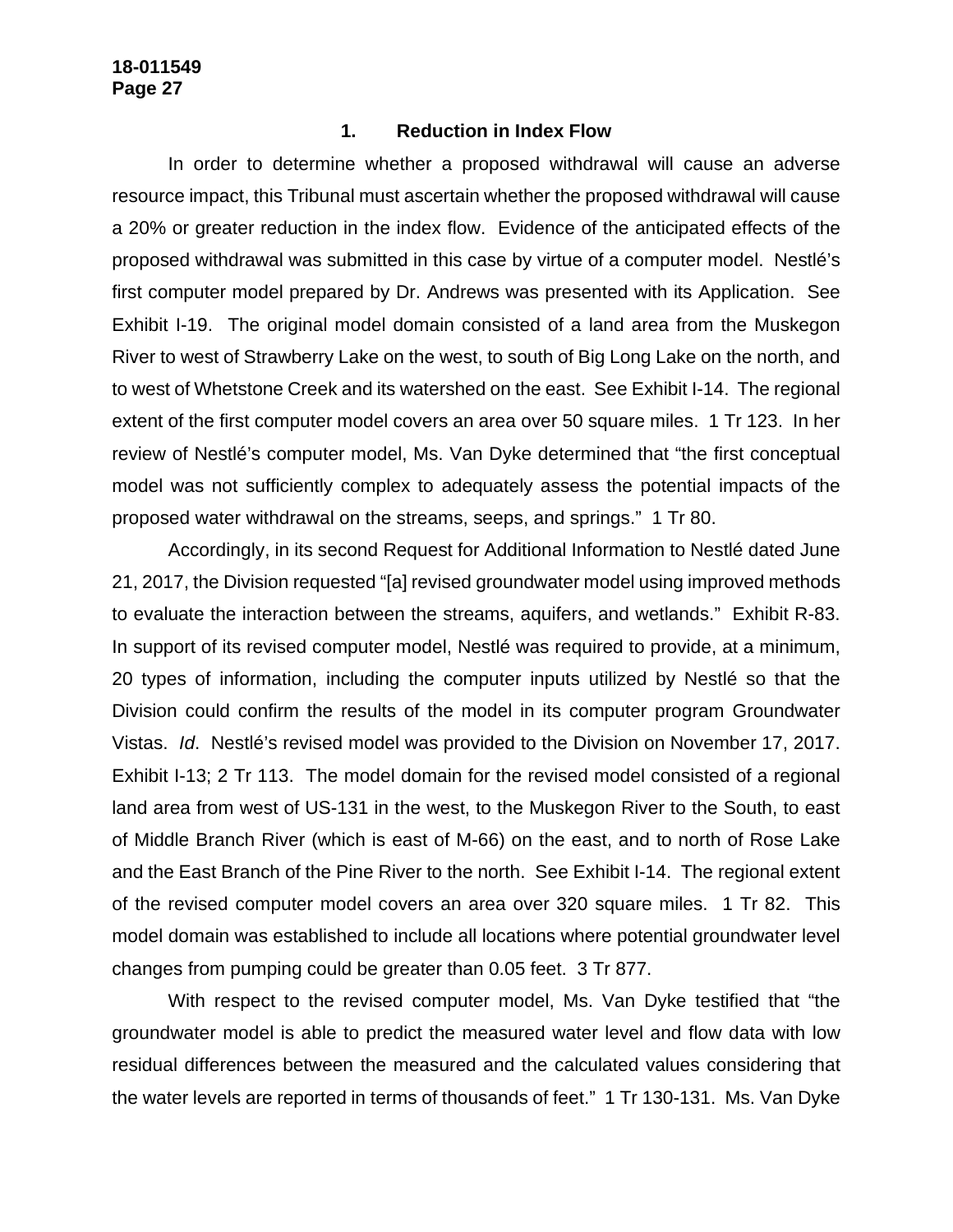opined that, "I could find no evidence that this increased withdrawal to 400 gpm will cause an adverse resource impact based on the data available and the groundwater model predictions." 1 Tr 137. Similarly, Dr. Andrews testified that most of the flow reductions that result from the requested increase of capacity will occur in Twin and Chippewa Creeks. 3 Tr 878. He testified that the calculated change in stream levels for these two Creeks is less than 1/4 of an inch. 3 Tr 881. Based on the model, the calculated reduction in index flow at the mouth of Twin Creek (SF-13) and Chippewa Creek (SF-20) is less than 4%. Exhibit I-8. Finally, Dr. Andrews opined that a 250 gpm increase in pumping will not result in a reduction in index flow by more than 20%. 3 Tr 927-928.

### **a. Challenges to the Computer Model**

Dr. Hyndman raised several challenges to the revised computer model proffered by Nestlé. The revised computer model was indeed the principle method by which Nestlé predicted the effects of the intended withdrawal in order to provide a reasonable basis for the determination for the permitting decision under § 17. MCL 325.1017(3). As a result, each of Dr. Hyndman's challenges to the revised model will be reviewed.

### **(i) Integrated Surface Water/Groundwater Model**

Initially, Dr. Hyndman testified that "[m]odels … can provide an excellent tool to examine how existing or proposed alterations to a system will affect its flows and levels." 1 Tr 233. He noted that, "[c]omplex models can give more precise answers, but too many unknown parameters can lead to misleading results, particularly when those models are used to make predictions outside the conditions to which they were calibrated." *Id*. With this background, Dr. Hyndman first opined that Nestlé should have prepared an integrated surface water/groundwater model. 1 Tr 219. He stated that such a model would "use input weather station data, collected at the site, as well as available from sources such as [the National Oceanic and Atmospheric Administration (NOAA)] and [the National Aeronautical and Space Administration (NASA)], along with satellite imagery of vegetation characteristics, to predict groundwater recharge, water table levels, and streamflows through time." 1 Tr 238. Finally, in his rebuttal testimony, Dr. Hyndman stated that "the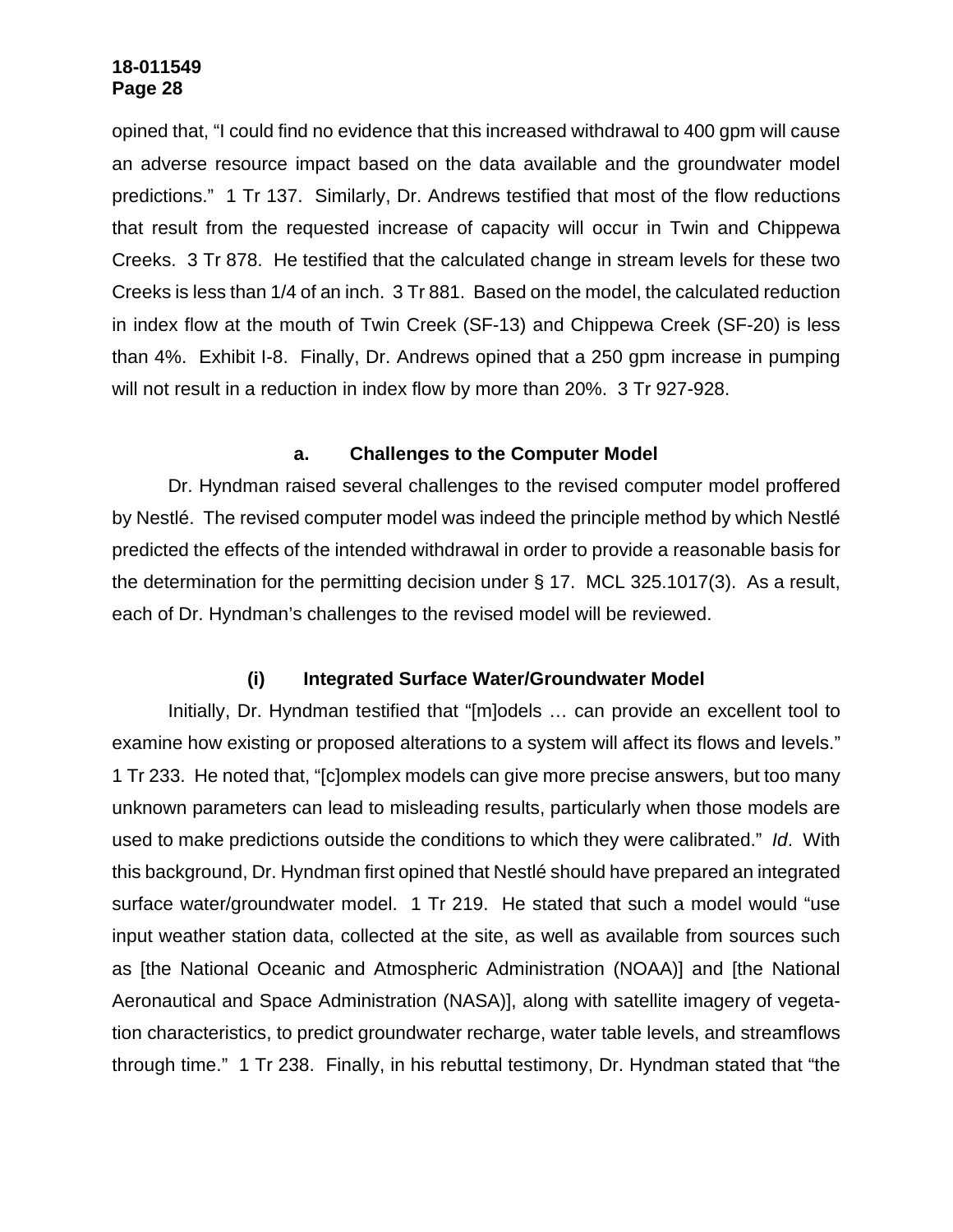information that is required for an integrated model beyond what is input into a groundwater model is readily available from the internet." 5 Tr 1391.

In response to Dr. Hyndman's testimony, Ms. Van Dyke stated that integrated surface water/groundwater models are tools that can provide the opportunity to better simulate the hydrologic cycle at a local scale, such as immediately surrounding PW-101. 1 Tr 81. However, "the potential impact predictions of integrated models are often less" than groundwater models, but "the predictions of the groundwater models alone are likely to be more conservative and less accurate…." *Id*. In this case, Ms. Van Dyke opined that Nestlé's revised groundwater model "was able to reproduce the calibration water level and stream flow targets with low residual errors…." *Id*. She concluded that "the level of detail needed to meet the goals of the Nestlé groundwater model predictions did not require stepping up to an integrated groundwater-surface model at this point." *Id*.

Dr. Andrews testified that his model was based on 16 years of site-specific data obtained from monitoring wells and stream gauges near PW-101. 3 Tr 878, 902; 5 Tr 1443. Moreover, he stated that both integrated models and groundwater models require a balance between inflows (groundwater recharge) and outflows (stream flows plus water withdrawals from PW-101). 5 Tr 1443. He noted that none of the recharge values espoused by Dr. Hyndman came close to balancing with outflows. *Id*.

It is axiomatic that the weight given to testimony is not dependent upon the number of witnesses. *Dewey v Perkins*, 295 Mich 611, 616; 295 NW 333 (1940). In cases tried without a jury, the trier of fact may give such weight to which the testimony, in his opinion, is entitled. *Lather v Michigan Public Service Co*, 332 Mich 683, 690; 52 NW2d 551 (1952). Moreover, the resolution of conflicting expert testimony falls within the province of the trier of fact. See *Goodman v Stafford*, 20 Mich App 631, 637; 174 NW2d 593 (1969).

In this case, the Division, Nestlé and the Petitioners all presented expert witnesses to testify as to the appropriate model to be employed. All three expert witnesses were professionals in their fields and were highly credentialed. While the Petitioners note that "Dr. Hyndman … has spent nearly 20 years modeling the entire Muskegon River watershed," Petitioners' Closing Brief at p 10, Dr. Hyndman was not asked by the Petitioners to prepare a model in this case. 1 Tr 265. From the record, there is no evidence to indicate whether an integrated model would yield any different results from Nestlé's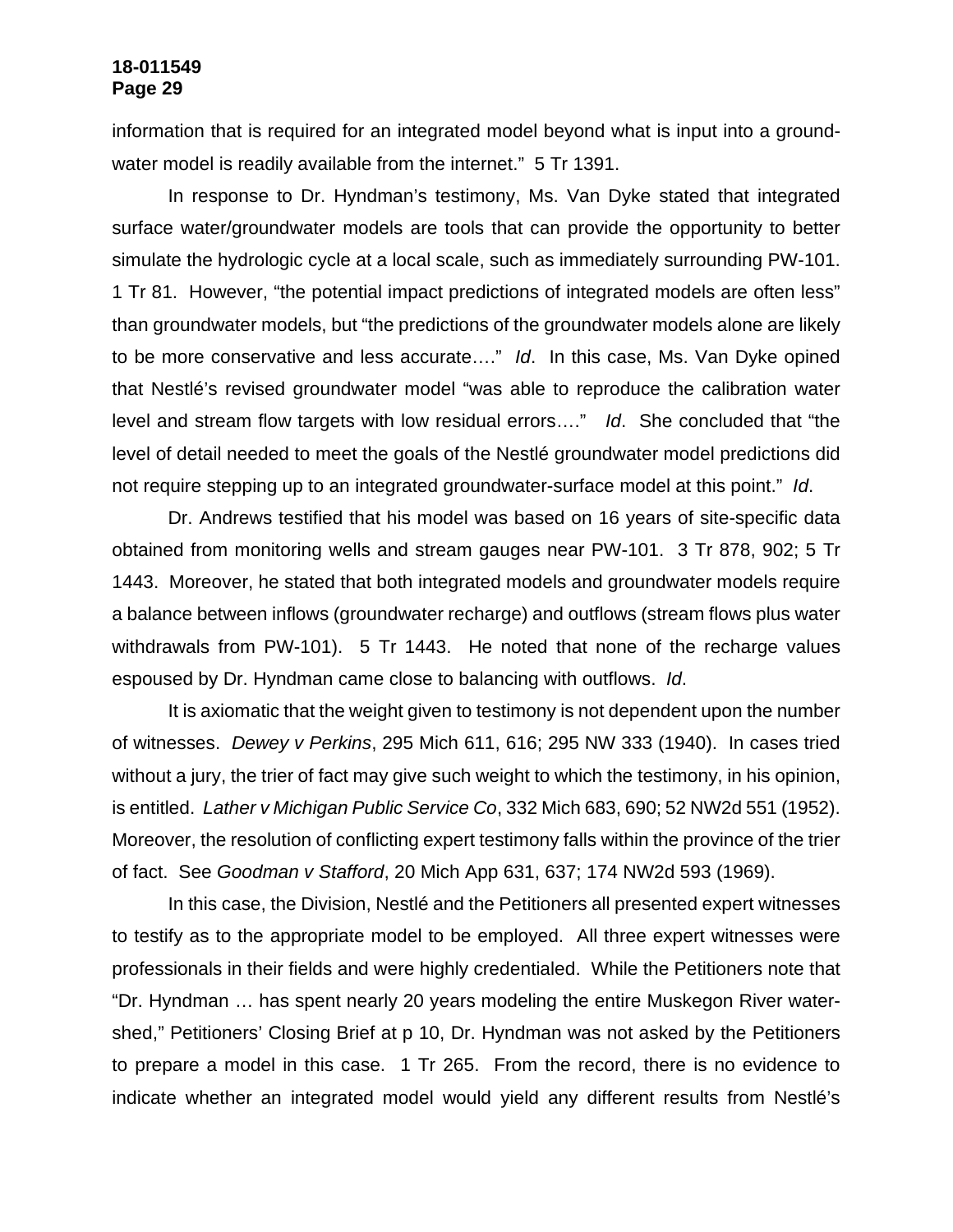revised groundwater model. Moreover, Dr. Hyndman testified that he cannot quantify the predicted impacts from pumping in this case because he did not prepare a model. 1 Tr 283, 308. In fact, while the inputs to Nestlé's revised groundwater model were available, Dr. Hyndman did not run his own groundwater model to determine if the results were accurate. 1 Tr 272. Therefore, from the record, the only evidence in the case regarding the predicted effects from increased pumping from PW-101 is Nestlé's revised groundwater model. As a result, I am unwilling to reject the model employed by Nestlé based solely upon the uncorroborated testimony of Dr. Hyndman. Accordingly, based on the record in this case, I find, as a Matter of Fact, that Nestlé's revised groundwater model is entitled to receive greater weight than the testimony offered by Dr. Hyndman. See *Petition of Boerner*, 2019 WL 6717176, \*51 (Mich.Dept.Nat.Res.). For this reason, I reject the Petitioners' contention that an integrated surface water/groundwater model is more appropriate than Nestlé's revised groundwater model.

### **(ii) Low Conductivity Zone**

During his direct examination, Dr. Hyndman made three challenges to Nestlé's revised groundwater model. 1 Tr 214-215. His first challenge was to a low conductivity zone to the south of PW-101. *Id*. In support of his challenge, Dr. Hyndman testified that, "[w]hile some of the well cores taken in that area showed low-conductivity sediments, extrapolating those limited measurements to create a continuous low-conductivity zone … that nearly perfectly underlies the two streams in question is difficult to justify…." 1 Tr 215. In her rebuttal testimony, Ms. Van Dyke responded that the distribution of low conductivity in Nestlé's revised computer model "is variable and not a continuous low conductivity zone…." 5 Tr 1428. Dr. Andrews, on the other hand, noted that, "[d]ata compiled and interpreted from a large number of borehole logs indicated the subsurface glacial geologic materials change from almost entirely sand near PW-101 to a mixture of mostly clay to the south in the vicinity of Twin and Chippewa Creek." 3 Tr 910-911. Additionally, he testified that, "I determined that the observed stream flows and groundwater levels could only be explained with a conceptual model that incorporated a change in aquifer characteristics from primarily sand to much finer grained materials to the south of PW-101 in the vicinity of Twin Creek and Chippewa Creek." 3 Tr 911. In other words,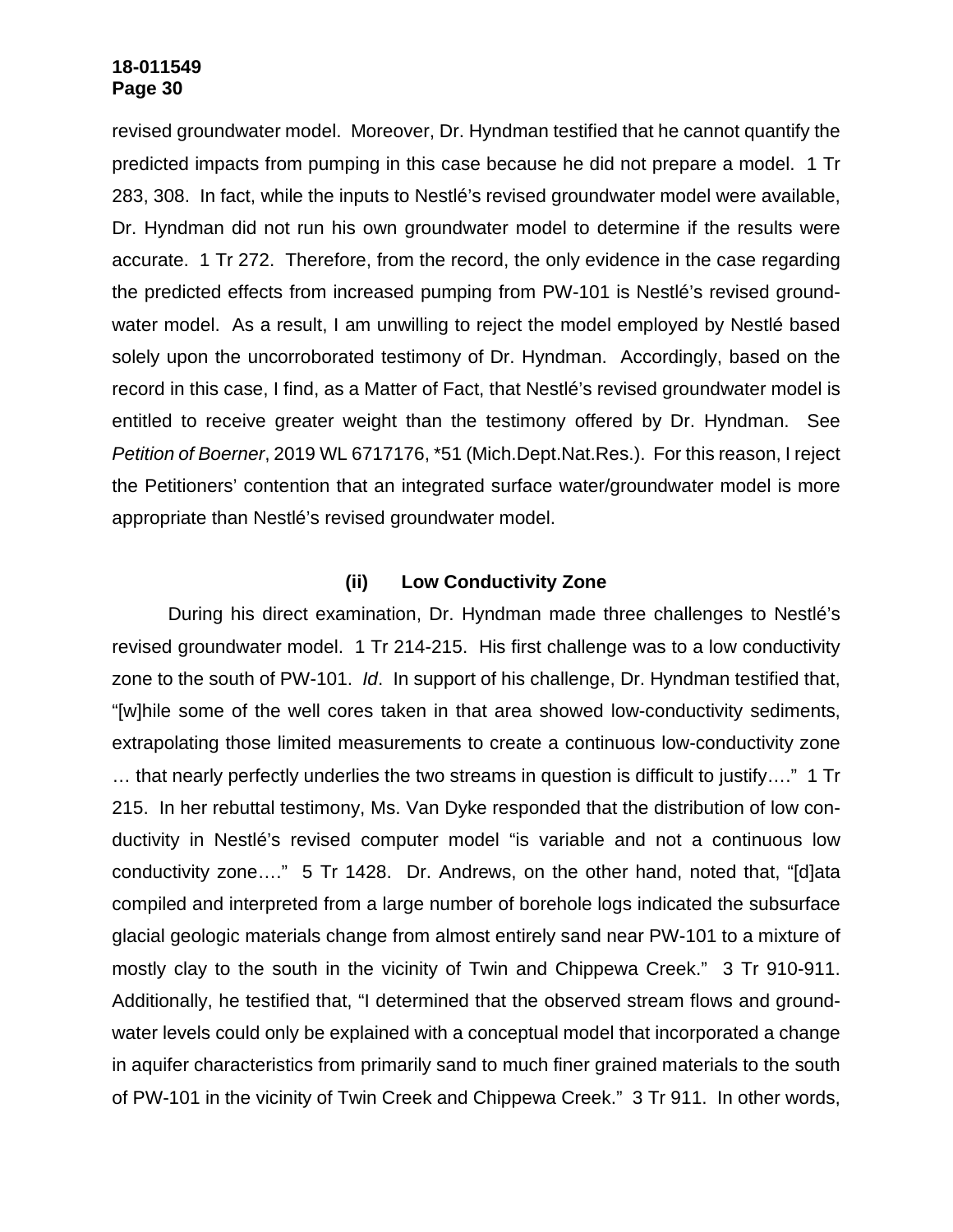the measured flows and measured water levels could not be replicated in the computer model without the lower conductivity zones near Twin Creek and Chippewa Creek. I find that Dr. Andrews' testimony is credible and entitled to receive greater weight. Therefore, Dr. Hyndman's challenge to the computer model based on low conductivity zones is without merit.

### **(iii) Groundwater Recharge**

Dr. Hyndman's next challenge to the computer model is based on groundwater recharge. 1 Tr 215. Specifically, he testified that Nestlé's revised groundwater model "assumes a static distribution of recharge in space, and does not assess year-to-year variability which clearly occurs in reality." 1 Tr 217. In her testimony, Ms. Van Dyke explained that the recharge values used in Nestlé's initial model were too high overall and were not appropriate based on published and local climate station data. 1 Tr 114. However, with respect to Nestlé's revised groundwater model, Ms. Van Dyke noted that the recharge data was based on United States Geological Survey (USGS) data and the Michigan State University/EGLE Groundwater Inventory Mapping Project data estimates that varied over the regional model area. 1 Tr 124. Ms. Van Dyke further testified that, "based upon my review, the modified model was determined to be capable of matching the groundwater levels and stream flows measured to date in conditions that are consistent with the precipitation and recharge assumptions applied in the model." 1 Tr 126-127. She opined that, "the overall predictions from the model match the target water levels and stream flows with low residual differences." 1 Tr 127. I find that Ms. Van Dyke's testimony is credible and entitled to receive greater weight. Therefore, Dr. Hyndman's challenge to the computer model based on groundwater recharge is without merit.

Nevertheless, Ms. Van Dyke noted that, "the groundwater model will need to be verified with future data and the recharge and other climate related conditions assumed in the conceptual model should be periodically reviewed for continued validity." 1 Tr 127. Indeed, it should be noted that the permit contains conditions which call for the continued verification of Nestlé's revised computer model with newly obtained monitoring data. Specifically, the permit provides that "[t]he effectiveness of the groundwater model shall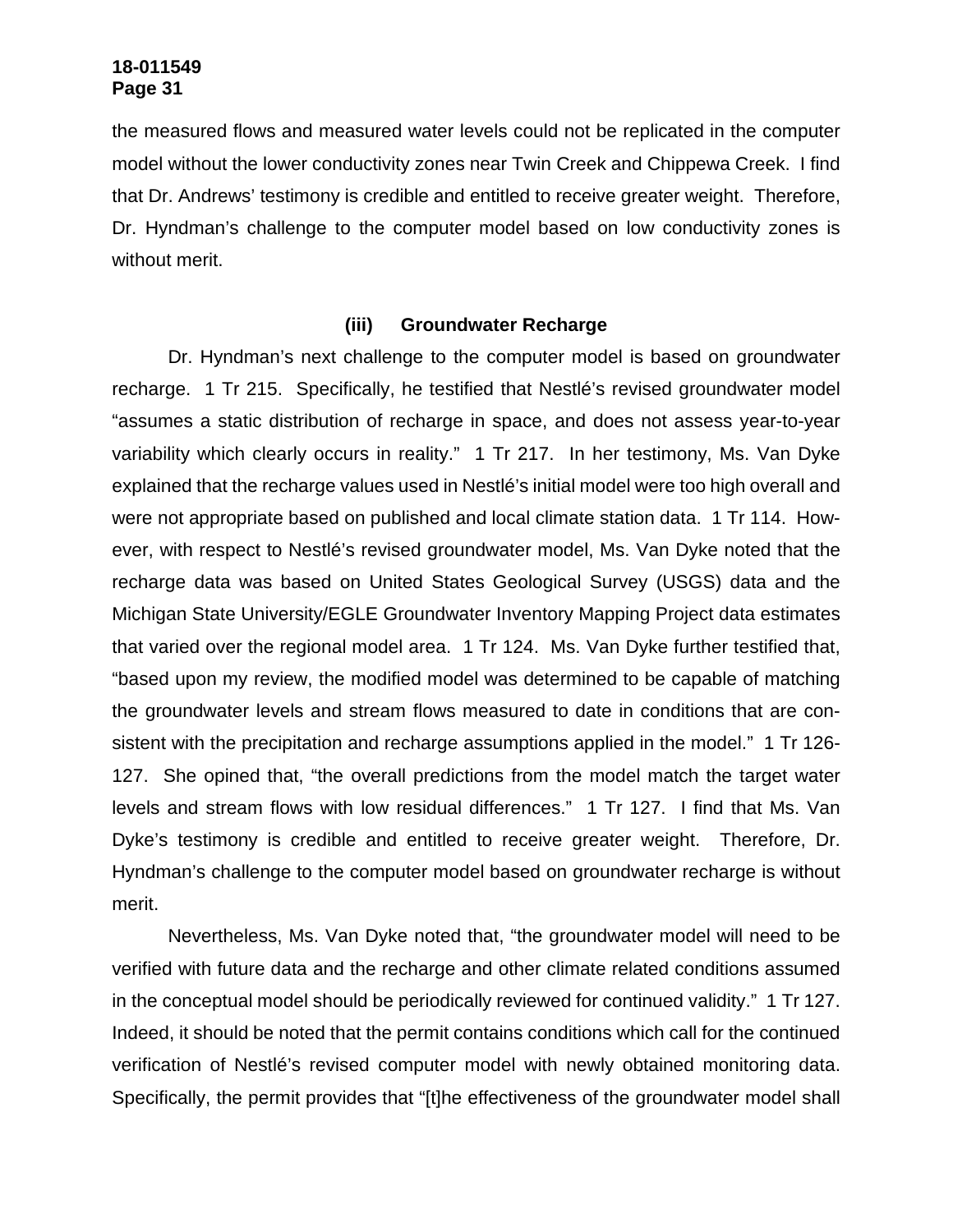be reviewed on an annual basis" including an "assessment of the continued validity of the recharge assumptions along with supporting data." Exhibit R-76 at p 9. I find, as a Matter of Fact, that the monitoring conditions in the permit related to groundwater recharge are adequate.

# **(iv) Evapotranspiration**

Dr. Hyndman's third challenge to the computer model is based on evapotranspiration. 1 Tr 215. Evapotranspiration (ET) consists of both evaporation, which is the amount of water going directly to the atmosphere, and transpiration, which is the process by which plants transpire water to the atmosphere. 1 Tr 288. Dr. Hyndman suggested that "[f]our or more feet of water a year can evaporate from wetlands, or be transpired by wetland plants…." 1 Tr 217. Dr. Hyndman testified that Nestlé's revised groundwater model "lacks any evapotranspiration from groundwater-connected wetlands and includes groundwater recharge on those wetlands, which will significantly overestimate water table levels near those wetlands, particularly during dry seasons." 1 Tr 215.

In response, Dr. Andrews testified that Nestlé's revised groundwater model used 30 inches (almost 3 feet) as annual ET from the wetlands, based on data from Michigan State University Meteorological Station at Sackett Farm, Mecosta County, Michigan. 3 Tr 919. Dr. Andrews first notes that Dr. Hyndman's 4-foot figure for ET greatly exceeds the information obtained from Sackett Farm, and is inconsistent with the large number of perched wetlands in the vicinity of PW-101 that remain wet all year. 3 Tr 920. Based on 4-feet of ET, Dr. Andrews opined that perched wetlands would be seasonally dry since they receive no input of water from groundwater. *Id*. Dr. Andrews further opined that the more than 1,000 wetlands within the model domain, most of which are perched, is empirical evidence that precipitation substantially exceeds ET within these wetlands. *Id*. I find that Dr. Andrew's testimony is credible and entitled to receive greater weight. Therefore, Dr. Hyndman's challenge to the computer model based on ET is without merit.

### **b. Measurement of Index Flow**

There are two questions that need to be resolved before this Tribunal can determine whether Nestlé's proposed withdrawal will constitute an adverse resource impact.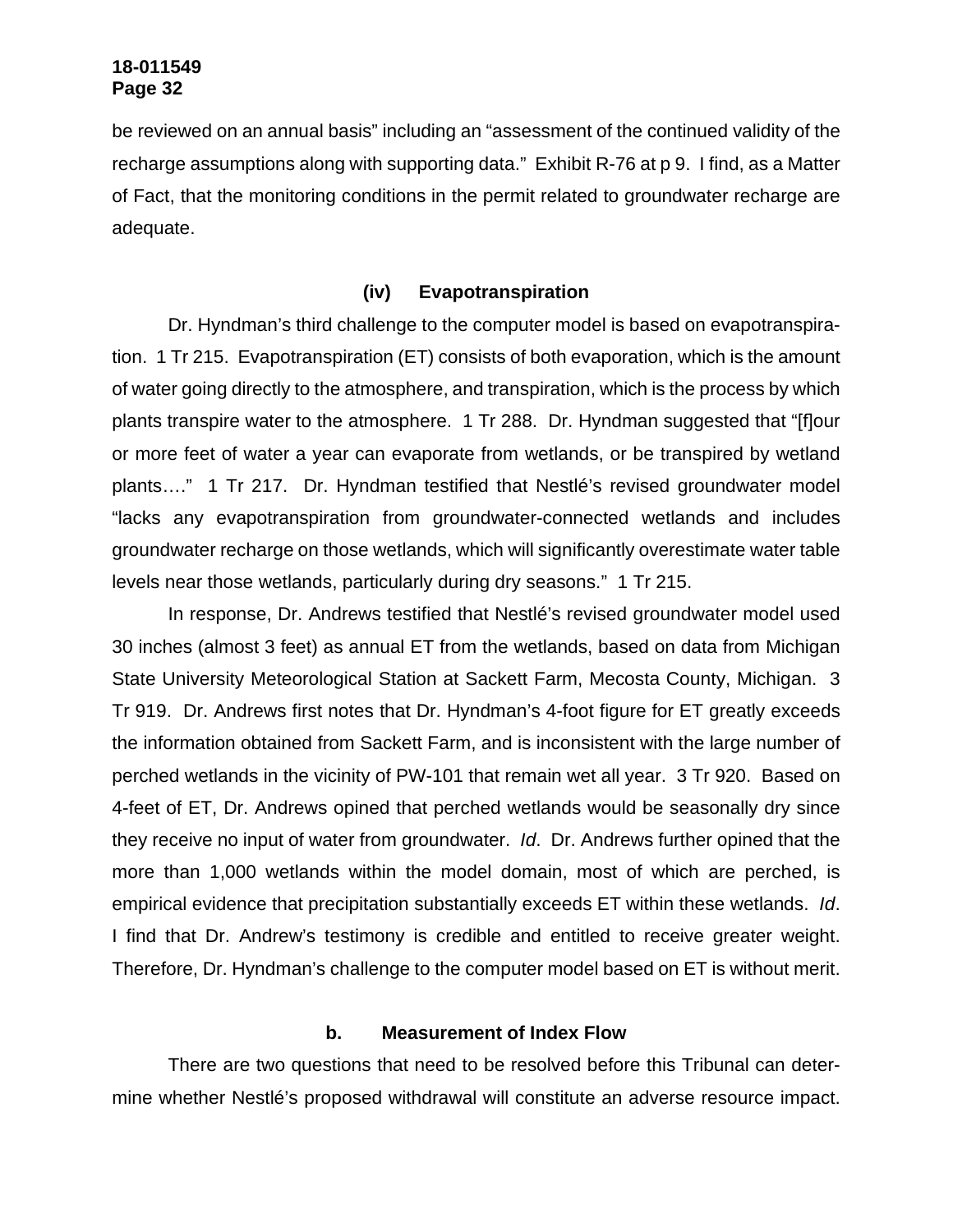First, this Tribunal must make a factual finding where index flow is to be measured on Twin Creek and Chippewa Creek. Second, this Tribunal must conclude from the statutory scheme the applicable portion of Nestlé's proposed withdrawal to be used in the determination of an adverse resource impact. Each of these questions will be addressed *infra*.

# **(i) Where Is Index Flow Measured?**

Ms. Clark testified that index flow is measured at the mouth of each watershed management area. 1 Tr 373. Hence, the index flow for Twin Creek and Chippewa Creek is to be measured at the mouths of these two stream systems. *Id*. No testimony from any other party to this contested case was proffered to rebut this testimony. Therefore, I find, as a Matter of Fact, that index flow for Twin Creek and Chippewa Creek is to be determined at the mouths of these two stream systems. Therefore, index flow for Twin Creek is to be measured at SF-13 and the index flow for Chippewa Creek is to be measured at SF-20, which are the stream flow gauges at the mouths of these two creeks. A map depiction of the location of SF-13 and SF-20 is contained in Exhibit I-5, *supra*. 17

# **(ii) What Percentage of the Withdrawal Is Measured?**

The second question to be answered is what percentage of Nestlé's withdrawal is to be measured to determine if it exceeds 20% of index flow. To understand this query, it is important to remember that Nestlé's registered baseline capacity from PW-101 is 150 gpm. See the Motion for Summary Disposition section of this Proposal for Decision. On April 16, 2015, Nestlé registered a 100 gpm increase in withdrawal capacity by use of the WWAT. Exhibit I-73. By virtue of its Application in this case, Nestlé seeks to increase its authorized capacity to 400 gpm. Exhibit R-28; Exhibit I-21. From the statute, it is unclear what percentage of the proposed withdrawal should be used in the determination of an adverse resource impact. The Petitioners contend that the entire 400 gpm should be

<sup>&</sup>lt;sup>17</sup> SF-13 is located at the 80th Street bridge in Evart, approximately 800 feet upstream of the mouth of Twin Creek at the Muskegon River. Exhibit R-28 at p 12; Exhibit I-21 at p 13. There is no direct measurement at SF-20, which is located near the mouth of Chippewa Creek. Exhibit R-57. For the location of SF-20, see Exhibit I-5. To determine a measurement amount for SF-20, the streams flows measured at the mouths of the two branches of Chippewa Creek (SF17 and SF-19) are added together. Exhibit R-57. For the location of SF-17 and SF-19, see Exhibit I-5, *supra*.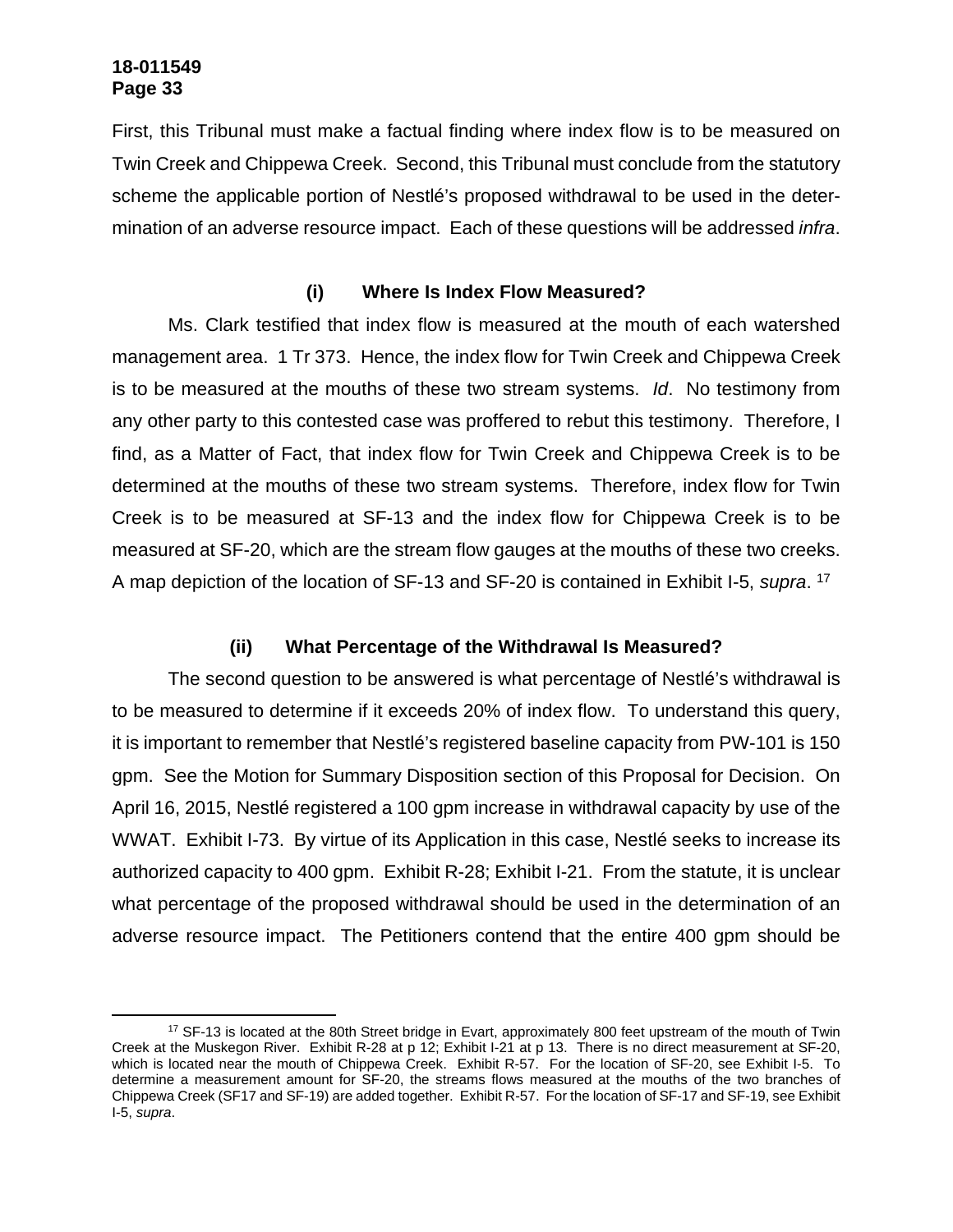used in this computation. See, e.g., 1 Tr 213. The Division, on the other hand, suggests that the total request above baseline (or 250 gpm) should be used in this determination.

To understand the Division's position, it is helpful to review the testimony of Ms. Clark, as follows:

The allowed reduction in stream index flow, as defined in Part 327, depends on the stream's temperature classification. Twin and Chippewa Creeks are both classified as cold streams. Part 327 allows for a maximum decrease in stream index flow of 20 percent for cold streams. This reduction is cumulative for all new or increased large quantity withdrawals developed since October 1, 2008. No other new or increased withdrawals were identified in the Twin or Chippewa Creek watershed during the review. Under Part 327, withdrawal capacity reported to the department no later than April 1, 2009 qualifies as 'baseline capacity' and is considered an approved existing withdrawal amount. Nestle has an established baseline capacity of 150 gpm, which is not subject to the prohibition of causing an [adverse resource impact (ARI)].

1 Tr 364. Based on Ms. Clark's testimony, it is helpful to review the provisions of Part 327.

First, according to the definition, "index flow" is to be calculated as of October 1, 2008. MCL 324.32701(1)(x). Second, to qualify as baseline capacity, it must be registered with the agency by no later than April 1, 2009. MCL 324.32701(1)(d). Third, all Parties agree that Nestlé's Application seeks approval of a "new or increased large quantity withdrawal" which is defined as "a new water withdrawal … beyond the baseline capacity of a withdrawal." MCL 324.32701(1)(cc). However, the definition of "adverse resource impact" does not recite that the determination is limited to that portion of the withdrawal capacity that exceeds baseline capacity. MCL 324.32701(1)(a). Because this definition is equally susceptible to more than a single meaning, the statutory provision is ambiguous. *Lansing Mayor v Public Serv Com'n*, 470 Mich 154, 166; 680 NW2d 840 (2004). Therefore, it is necessary to review canons of statutory construction.

The fundamental purpose of statutory construction is to assist in both discovering and giving effect to legislative intent. *Ansell v Department of Commerce*, 222 Mich App 347, 355; 564 NW2d 519 (1997). If the language of a statute is unclear or of a doubtful meaning, it must be given a reasonable construction, looking to the legislative purpose. *Blackwell v Bornstein*, 100 Mich App 550, 554; 299 NW2d 397 (1980). When construing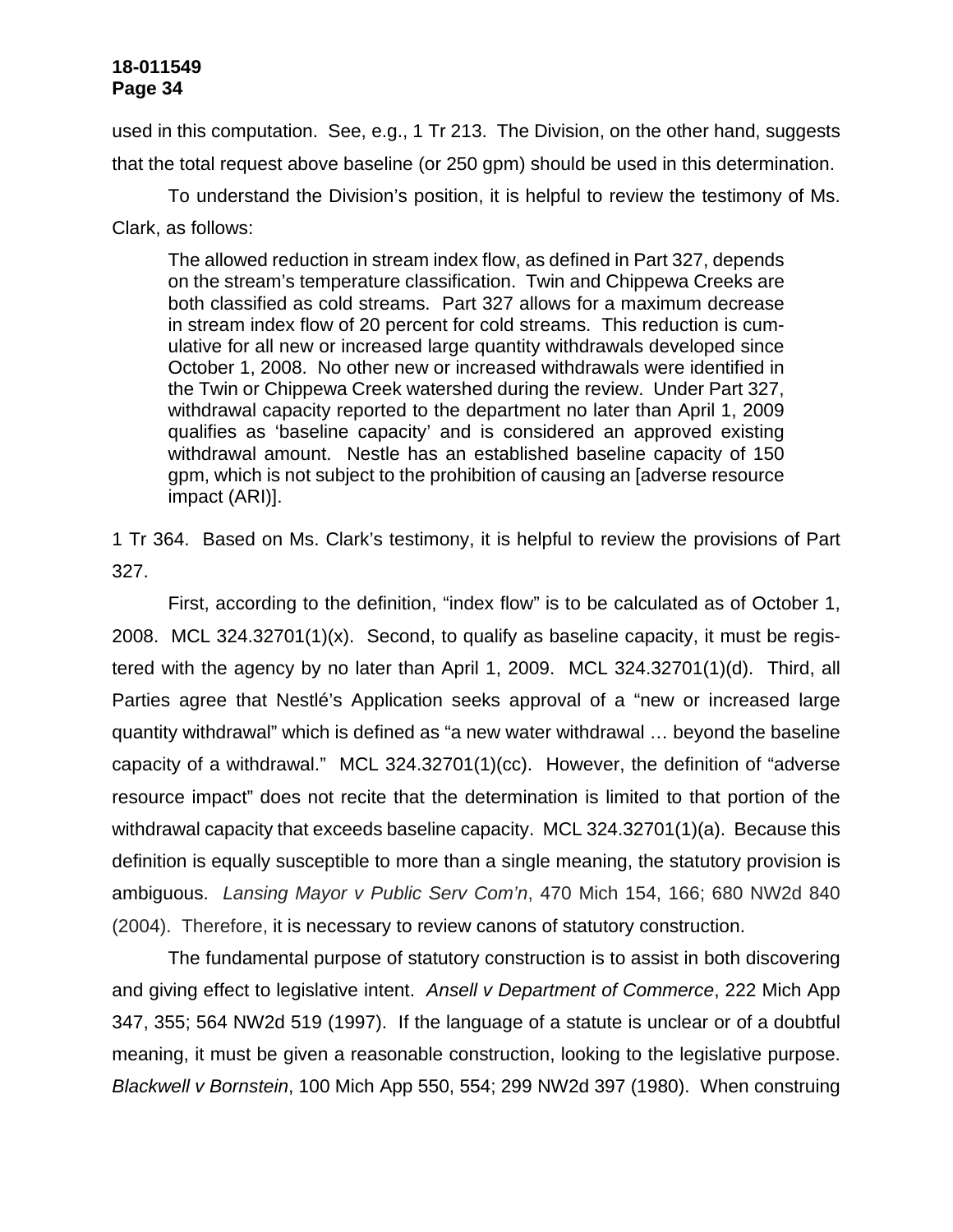a statutory phrase, the meaning of the phrase itself must be considered, but also its placement and purpose within the statutory scheme. *People v Morey*, 461 Mich 325, 330; 603 NW2d 250 (1999).

The determination of adverse resource impact in this case may be based on one of three withdrawal capacities: 150 gpm, 250 gpm, and 400 gpm. The use of 150 gpm constitutes the increase in capacity from Nestlé's previously registered capacity, 250 gpm. Exhibit I-73. It makes sense to employ 150 gpm because only the increase in requested capacity would be used in the determination of whether the new withdrawal quantity would create an adverse resource impact. The Petitioners' contention that 400 gpm should be used as the measuring stick would require Nestlé to have two of its previously registered withdrawal capacities (150 gpm and 250 gpm) examined by the agency. However, neither of these alternatives draw any support from the statutory scheme.

The Division's contention draws support from the statutory scheme. A "new or increased large quantity withdrawal" is defined as "a new water withdrawal … beyond the baseline capacity of a withdrawal." MCL 324.32701(1)(cc). From this definition, a legislative intent can be gleaned: only baseline capacity should be exempt from inclusion in the definition of "new or increased large quantity withdrawal." Because the Legislature intended all new withdrawals above baseline capacity to be subject to Part 327, I conclude, as a Matter of Law, that the Legislature intended the agency to use that portion of the proposed withdrawal above baseline capacity in its determination of "adverse resource impact."

### **(iii) Evidence Related to Adverse Resource Impacts**

Applying the facts to the law in this case, according to the Division the index flow for Twin Creek is 2693 gpm, measured at  $SF-13$ . <sup>18</sup> Exhibit R-57. The anticipated flow reduction for Twin Creek from increasing the withdrawals from PW-101 from 150 gpm to 400 gpm is 99 gpm. Exhibit R-57; Exhibit I-8. A reduction of 99 gpm is  $3.7\%$  (99  $\div$  2693)

 $18$  Recall that index flow is to be calculated as of October 1, 2008. MCL 324.327(1)(x). Ms. Clark testified that "[n]o other new or increased withdrawals were identified in the Twin or Chippewa Creek watersheds during the review." 3 Tr 364. For such reason, it is reasonable to infer that any measured index flow from Twin and Chippewa Creeks is the same as the index flow for these streams effective October 1, 2008.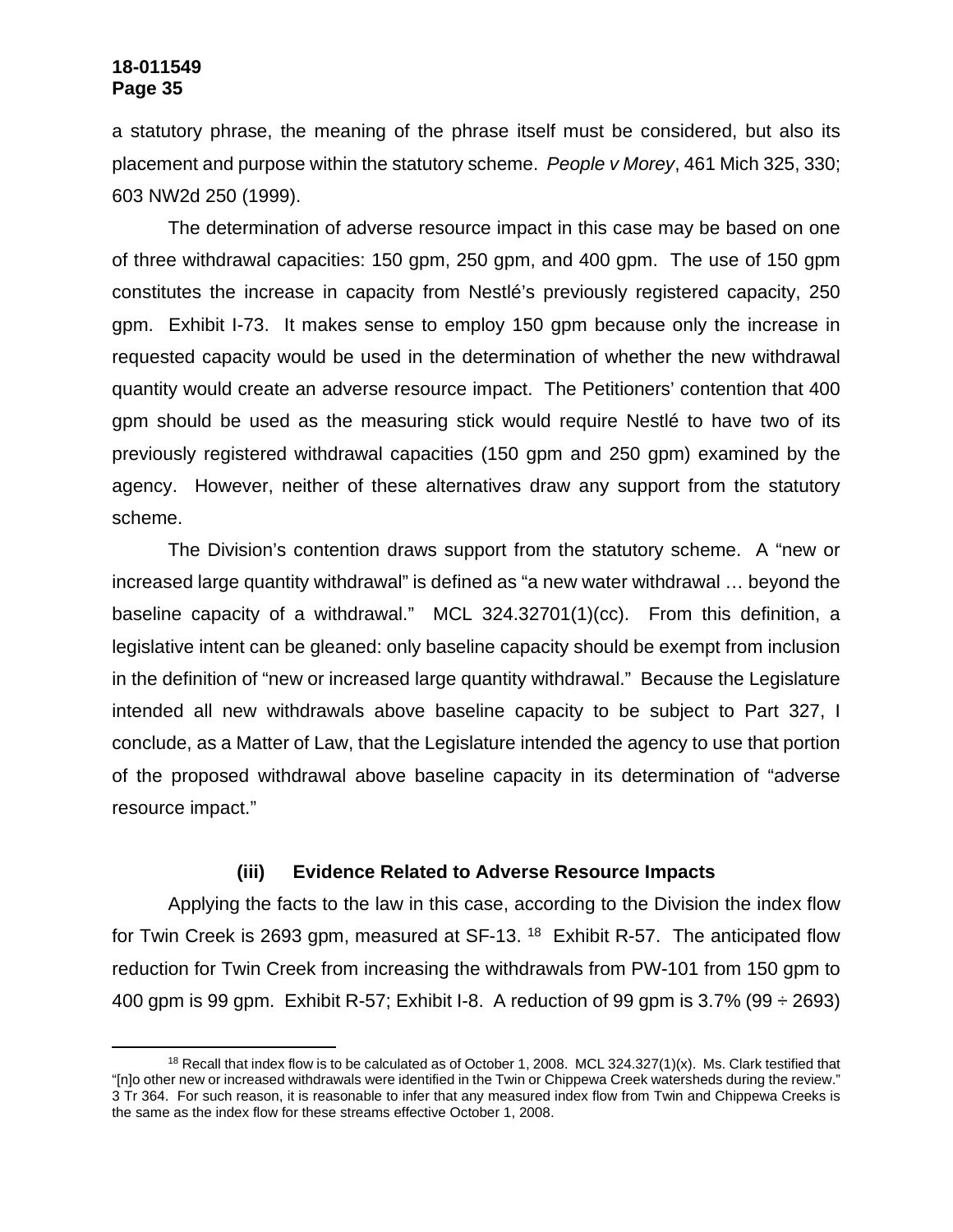of the index flow of Twin Creek. Exhibit R-57. According to the Division, the index flow for Chippewa Creek is 2244 measured at SF-20. The anticipated flow reduction of Chippewa Creek from increasing withdrawals from PW-101 from 150 gpm to 400 gpm is 97 gpm. Exhibit R-57; Exhibit I-8. A reduction of 97 gpm is  $4.3\%$  (97  $\div$  2244) of the index flow of Chippewa Creek. Exhibit R-57. The calculated reduction in stream water levels in Twin Creek and Chippewa Creek is about 1/4 of an inch. 3 Tr 881. The model predicts a roughly 50/50 division of pumping impacts between Twin Creek and Chippewa Creek. 3 Tr 922. Because the predicted impacts from the proposed withdrawal will lead to less than a 20% reduction in index flow in Twin and Chippewa Creeks, the model predicts that there will be no adverse resource impacts from the proposed withdrawal. MCL 324.32723(6)(b); MCL 324.32701(1)(a)(ii)(A); MCL 324.32701(1)(a)(vi).

The Petitioners did not present evidence regarding the index flow of Twin and Chippewa Creeks. Nestlé, on the other hand, suggested that the index flow of Twin Creek measured at SF-13 is 3096 gpm, which is 403 gpm higher than the Division's computation. Exhibit I-8; Exhibit R-57. Nestlé's contention of index flow in Chippewa Creek measured at SF-20 is 2595 gpm, which is 351 gpm higher than the Division's computation. *Id*. Using Nestlé's computation of index flow, the proposed withdrawal is expected to cause a 3.2% (99  $\div$  3096) decrease in index flow to Twin Creek, and a 3.7% (97  $\div$ 2595) decrease in index flow to Chippewa Creek. *Id*. Therefore, Nestlé's computations similarly suggest that there will be no adverse resource impacts from the proposed withdrawal. MCL 324.32723(6)(b); MCL 324.32701(1)(a)(ii)(A); MCL 324.32701(1)(a)(vi). There is no evidence in the record that the proposed withdrawal will cause a 20% or higher reduction in index flow in Twin and Chippewa Creeks, measured at the mouths of the streams.

Although index flow should be measured at the downstream end of each water management area, the Division determined the decrease in index flow at each of the stream flow gauging stations. <sup>19</sup> Exhibit R-57. With respect to Twin Creek, the gauging

 $19$  Because the Division's computations are more conservative than Nestlé's, for brevity all determinations hereafter will rely upon the Division's suggested computations.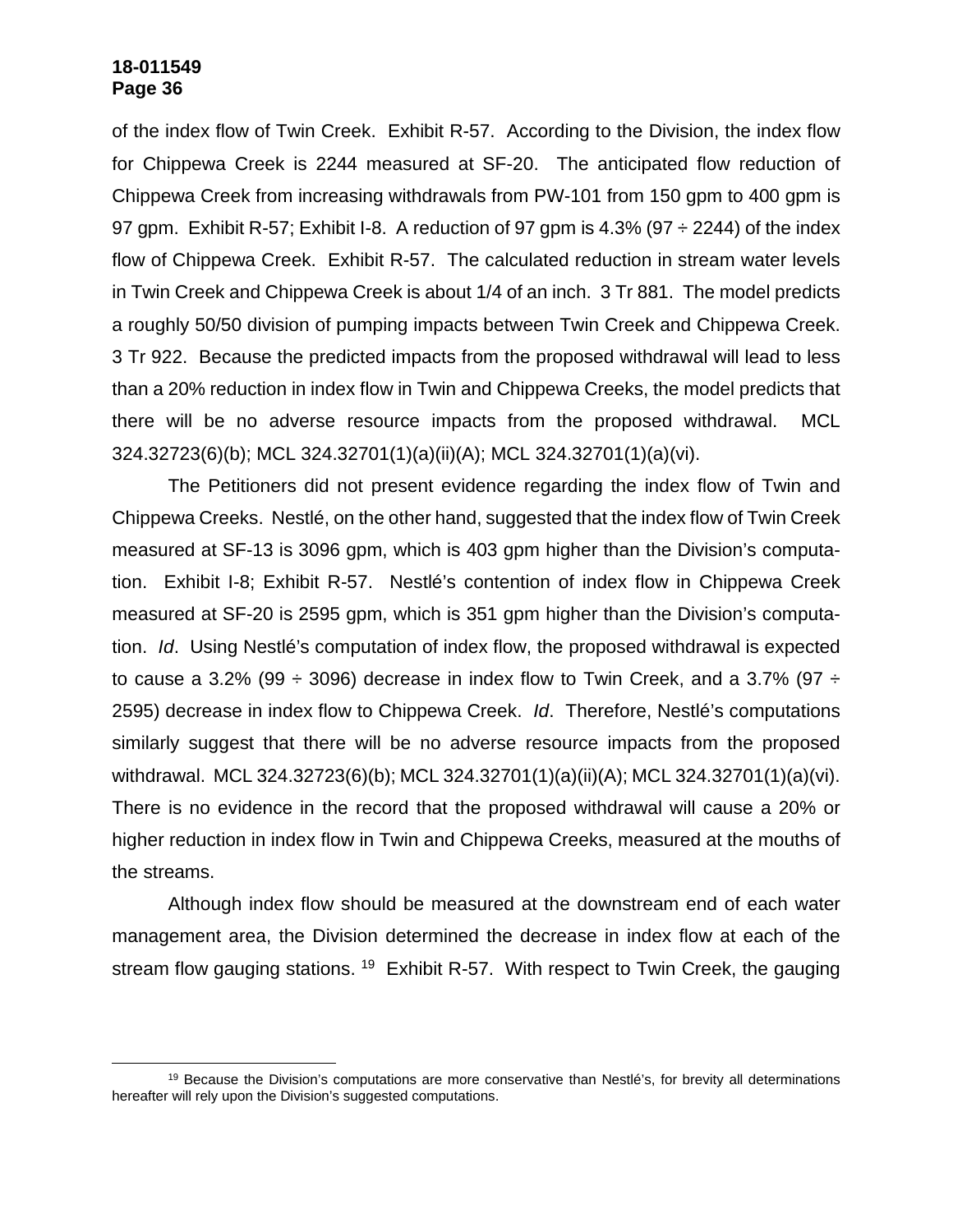stations are SF-1, SF-2, SF-11, SF-9 and SF-10. See Exhibit I-5. The percent reduction in index flow at each of these gauging stations is as follows:

- At SF-1, the index flow is 539 gpm. Exhibit R-57. The anticipated flow reduction from increasing the withdrawals from PW-101 from 150 gpm to 400 gpm is 36 gpm. *Id*. A reduction of 36 gpm is 6.7% (36 ÷ 539) of the index flow at SF-1. *Id*.
- At SF-2, the index flow is 628 gpm. <sup>20</sup> *Id*. The anticipated flow reduction from increasing the withdrawals from PW-101 from 150 gpm to 400 gpm is 40 gpm. *Id*. A reduction of 40 gpm is 6.4% (40 ÷ 628) of the index flow at SF-2. *Id*.
- At SF-11, the index flow is 494 gpm. *Id*. The anticipated flow reduction from increasing the withdrawals from PW-101 from 150 gpm to 400 gpm is 7 gpm. *Id.* A reduction of 7 gpm is 1.4%  $(7 \div 494)$  of the index flow at SF-11. *Id*.
- At SF-9, the index flow is 2199 gpm. *Id*. The anticipated flow reduction from increasing the withdrawals from PW-101 from 150 gpm to 400 gpm is 93 gpm. *Id*. A reduction of 93 gpm is 4.2% (93 ÷ 2199) of the index flow at SF-9. *Id*.
- At SF-10, the index flow is 2154 gpm. *Id*. The anticipated flow reduction from increasing the withdrawals from PW-101 from 150 gpm to 400 gpm is 94 gpm. *Id*. A reduction of 94 gpm is 4.4% (94 ÷ 2154) of the index flow at SF-10. *Id*.

Therefore, even if flow reductions were required to be measured at each of the stream flow gauging stations on Twin Creek (instead of at the mouth of the stream system), the anticipated flow reduction at each of such gauging stations is less than 20%. *Id*.

With respect to Chippewa Creek, the gauging stations are SF-8, SF-16, SF-17, SF-18 and SF-19. See Exhibit I-5. The percent reduction in index flow at each of these gauging stations is as follows:

- At SF-8, the index flow is 90 gpm. Exhibit R-57. The anticipated flow reduction from increasing the withdrawals from PW-101 from 150 gpm to 400 gpm is 16 gpm. *Id*. A reduction of 16 gpm is 17.8% (16 ÷ 90) of the index flow at SF-8. *Id*.
- At SF-16, the index flow is 898 gpm. *Id*. The anticipated flow reduction from increasing the withdrawals from PW-101 from 150 gpm to 400 gpm is

<sup>&</sup>lt;sup>20</sup> For a map depicting the location of SF-2 on Twin Creek, see Exhibit I-21 at p 328.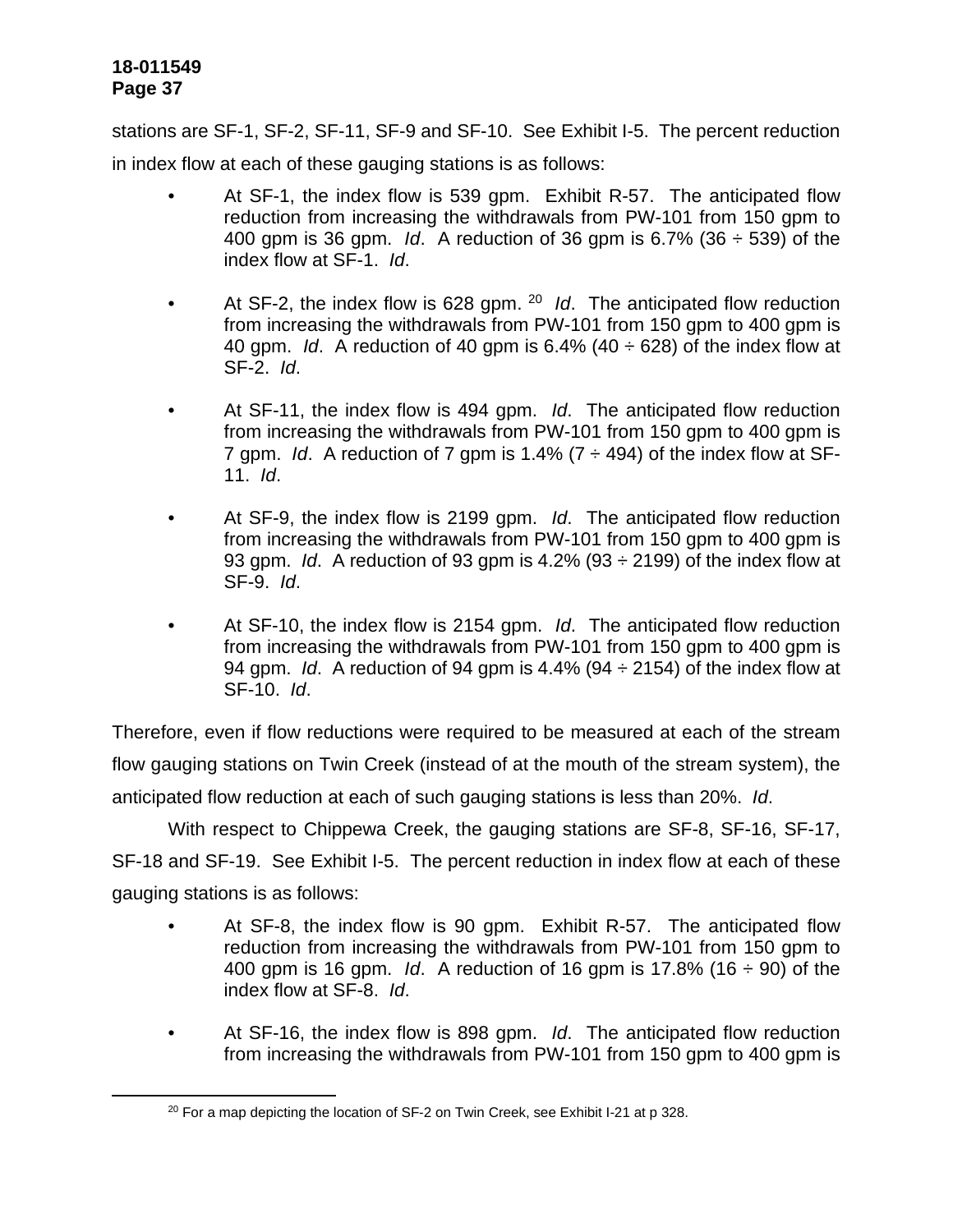61 gpm. *Id.* A reduction of 61 gpm is  $6.8\%$  (61  $\div$  898) of the index flow at SF-16. *Id*.

- At SF-17, the index flow is 1616 gpm. *Id*. The anticipated flow reduction from increasing the withdrawals from PW-101 from 150 gpm to 400 gpm is 89 gpm. *Id*. A reduction of 89 gpm is 5.5% (89 ÷ 1616) of the index flow at SF-17. *Id*.
- At SF-18, the index flow is 628 gpm. *Id*. The anticipated flow reduction from increasing the withdrawals from PW-101 from 150 gpm to 400 gpm is 28 gpm. *Id.* A reduction of 28 gpm is  $4.5\%$  (28  $\div$  628) of the index flow at SF-18. *Id*.
- At SF-19, the index flow is 138 gpm. *Id*. The anticipated flow reduction from increasing the withdrawals from PW-101 from 150 gpm to 400 gpm is 4 gpm. *Id*. A reduction of 4 gpm is 2.9% (4 ÷ 138) of the index flow at SF-19. *Id*.

Hence, even if flow reductions were required to be measured at each of the stream flow gauging stations on Chippewa Creek (instead of at the mouth of the stream system), the anticipated flow reduction at each of such gauging stations is less than 20%. *Id*.

Also, as noted *supra*, the determination of adverse resource impacts is to be measured at the mouth of each of the stream systems, based on a withdrawal of 250 gpm, which is the amount of the proposed withdrawal in excess of Nestlé's baseline capacity. The Petitioners have contended that the Division should have determined the flow reduction based on the entire proposed withdrawal capacity of 400 gpm. Because the Division calculated the decrease in index flow based on a 400 gpm withdrawal, it is helpful to review the results of this determination as well. Specifically, the Division recited that the index flow for Twin Creek is 2693 gpm, measured at SF-13. *Id*. The anticipated flow reduction of Twin Creek from withdrawals of 400 gpm from PW-101 is 158 gpm. *Id*. A reduction of 158 gpm is 5.9% (158 ÷ 2693) of the index flow of Twin Creek. *Id*. With respect to Chippewa Creek, the Division recited that the index flow is 2244 measured at SF-20. *Id*. The anticipated flow reduction of Chippewa Creek from withdrawals of 400 gpm from PW-101 is 154 gpm. *Id*. A reduction of 154 gpm is 6.9% (154 ÷ 2244) of the index flow of Chippewa Creek. *Id*. Even basing a flow reduction of 400 gpm measured at the mouth of the stream systems, it is anticipated that the flow reduction will result in less than a 20% reduction in index flow in Twin and Chippewa Creeks.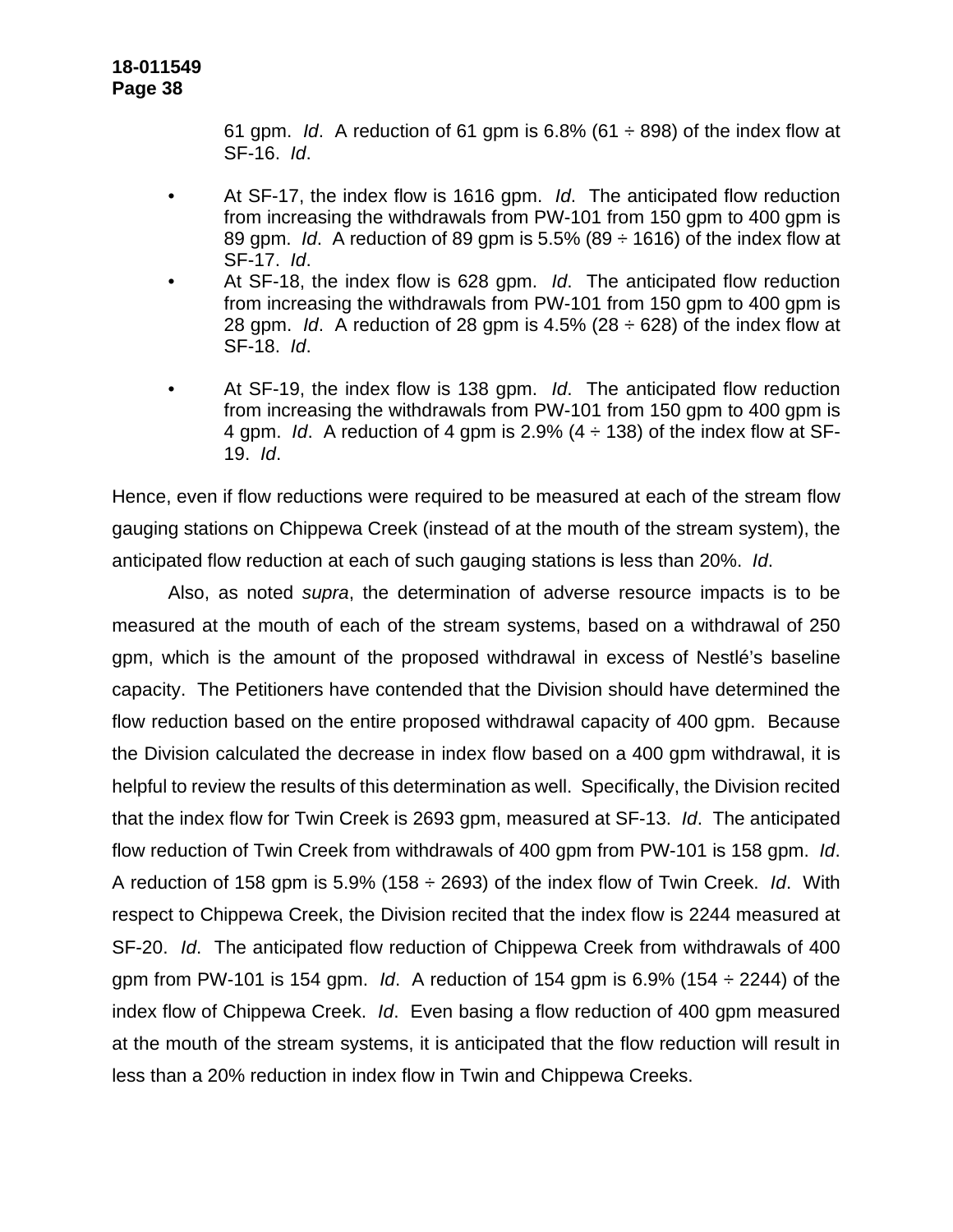While the flow reductions are to be measured at the mouths of each of the stream systems, the Division determined the effect of a 400 gpm withdrawal on stream flow at each of the stream gauging stations. *Id*. With respect to Twin Creek, the percent reduction in index flow at each gauging station is as follows:

- At SF-1, the index flow is 539 gpm. *Id*. The anticipated flow reduction from withdrawals from PW-101 of 400 gpm is 58 gpm. *Id*. A reduction of 58 gpm is 10.8% (58 ÷ 539) of the index flow at SF-1. *Id*.
- At SF-2, the index flow is 628 gpm. *Id*. The anticipated flow reduction from withdrawals from PW-101 of 400 gpm is 63 gpm. *Id*. A reduction of 63 gpm is 10.0% (63 ÷ 628) of the index flow at SF-2. *Id*.
- At SF-11, the index flow is 494 gpm. *Id*. The anticipated flow reduction from withdrawals from PW-101 of 400 gpm is 11 gpm. *Id*. A reduction of 11 gpm is 2.2% (11 ÷ 494) of the index flow at SF-11. *Id*.
- At SF-9, the index flow is 2199 gpm. *Id*. The anticipated flow reduction from withdrawals from PW-101 of 400 gpm is 151 gpm. *Id*. A reduction of 151 gpm is 6.9% (151 ÷ 2199) of the index flow at SF-9. *Id*.
- At SF-10, the index flow is 2154 gpm. *Id*. The anticipated flow reduction from withdrawals from PW-101 of 400 gpm is 94 gpm. *Id*. A reduction of 94 gpm is 4.4% (94 ÷ 2154) of the index flow at SF-10. *Id*.

Even basing a flow reduction of 400 gpm measured at each of the stream flow gauging stations on Twin Creek, the anticipated flow reduction at each of such gauging stations is less than 20%. *Id*.

With respect to Chippewa Creek, the percent reduction in index flow at each gauging station is as follows:

- At SF-8, the index flow is 90 gpm. *Id*. The anticipated flow reduction from withdrawals from PW-101 of 400 gpm is 24 gpm. *Id*. A reduction of 24 gpm is 26.7% (24 ÷ 90) of the index flow at SF-8. *Id*.
- At SF-16, the index flow is 898 gpm. *Id*. The anticipated flow reduction from withdrawals from PW-101 of 400 gpm is 96 gpm. *Id*. A reduction of 96 gpm is 10.7% (96 ÷ 898) of the index flow at SF-16. *Id*.
- At SF-17, the index flow is 1616 gpm. *Id*. The anticipated flow reduction from withdrawals from PW-101 of 400 gpm is 142 gpm. *Id*. A reduction of 142 gpm is 8.8% (142 ÷ 1616) of the index flow at SF-17. *Id*.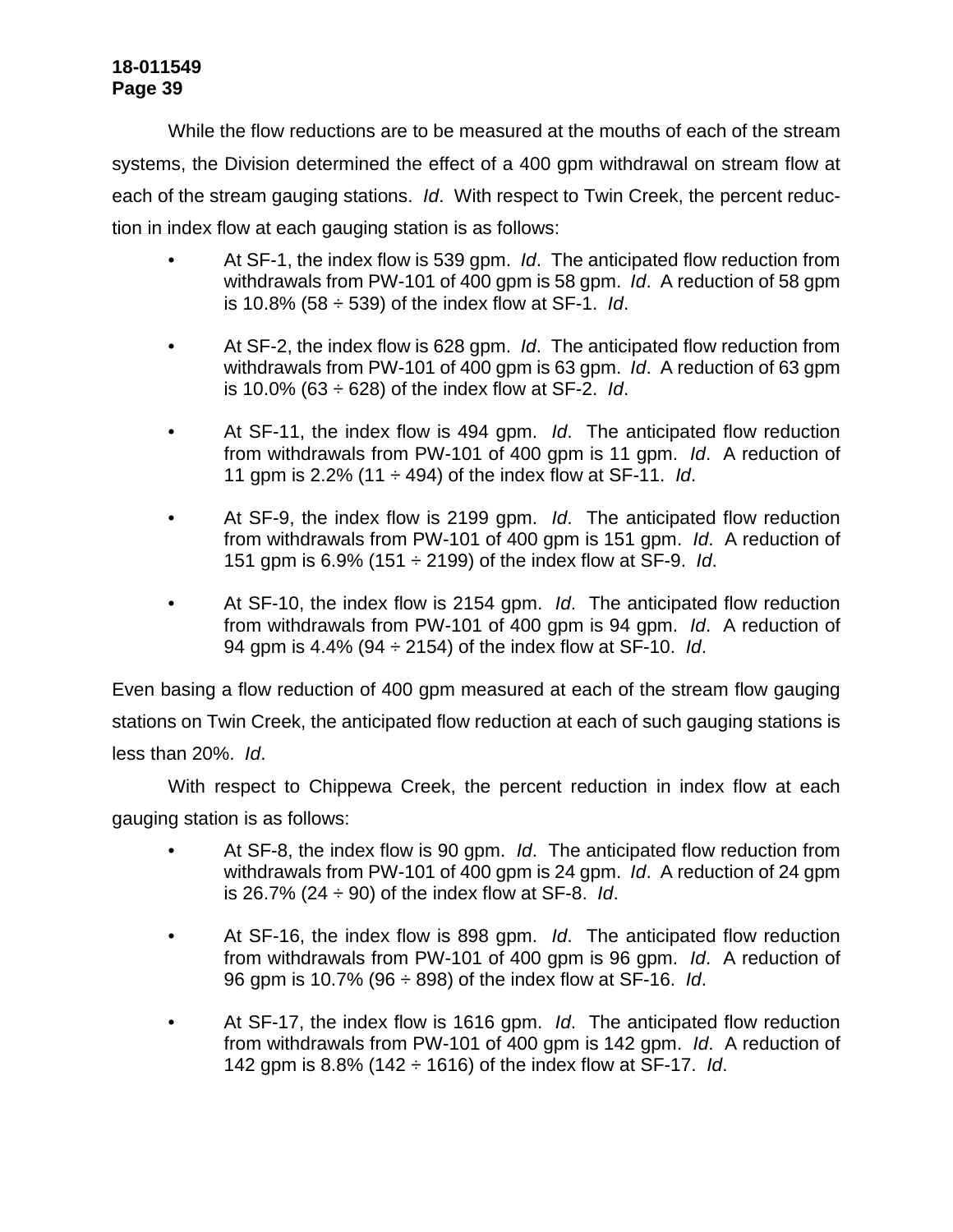- At SF-18, the index flow is 628 gpm. *Id*. The anticipated flow reduction from withdrawals from PW-101 of 400 gpm is 46 gpm. *Id*. A reduction of 46 gpm is 7.3% (46 ÷ 628) of the index flow at SF-18. *Id*.
- At SF-19, the index flow is 138 gpm. *Id*. The anticipated flow reduction from withdrawals from PW-101 of 400 gpm is 6 gpm. *Id*. A reduction of 6 gpm is 4.4% (6 ÷ 138) of the index flow at SF-19. *Id*.

Even basing a flow reduction of 400 gpm measured at each of the stream flow gauging stations on Chippewa Creek, the anticipated flow reduction at each of such gauging stations (except SF-8) is less than 20%. *Id*.

With respect to SF-8, it should be noted that the validity of the readings was questioned. Specifically, Ms. Van Dyke testified that the stream is very small at SF-8, and the area is subject to temporary ponding of water. 1 Tr 128. Indeed, at this location, Chippewa Creek is approximately 2.5 feet wide and less than 6 inches deep. Exhibit R-53 at p 3. Also, SF-8 is upstream from, and adjacent to, the Decker Ponds, a group of impoundments created by the damming of Chippewa Creek. 4 Tr 1046, 1201; Exhibit I-6. Due to the ponding of water, there was difficulty in collecting measurements and getting accurate measurements at SF-8. 1 Tr 184, 187. To account for the concern over the validity of the measurements, the permit was conditioned on requiring Nestlé to monitor flow in the headwaters of Twin and Chippewa Creeks and to reduce pumping if the allowed reduction in index flow at SF-8 is observed for a two week period. 1 Tr 366, 371; R-76 at p 6.

Finally, it should be noted that testimony was proffered by three individuals on behalf of the Petitioners. First, Mr. Maturen testified regarding water levels in Twin and Chippewa Creeks by measuring the high-water marks on the roadway culverts near PW-101. 1 Tr 46. He inferred that the highest rust marks on the culverts is correlated with the high-water levels in these creeks. 1 Tr 47-48. While the credibility of Mr. Maturen, a former Osceola County Commissioner (1 Tr 45), is not questioned, the determination of an adverse resource impact in this case is not based on measured water levels. Rather, an adverse resource impact is a statutorily defined impact that is based on a 3% or more reduction in the density of thriving fish populations, which is correlated with a 20% or more reduction in index flow in these cold stream systems. MCL 324.32701(1)(a)(ii)(A); 1 Tr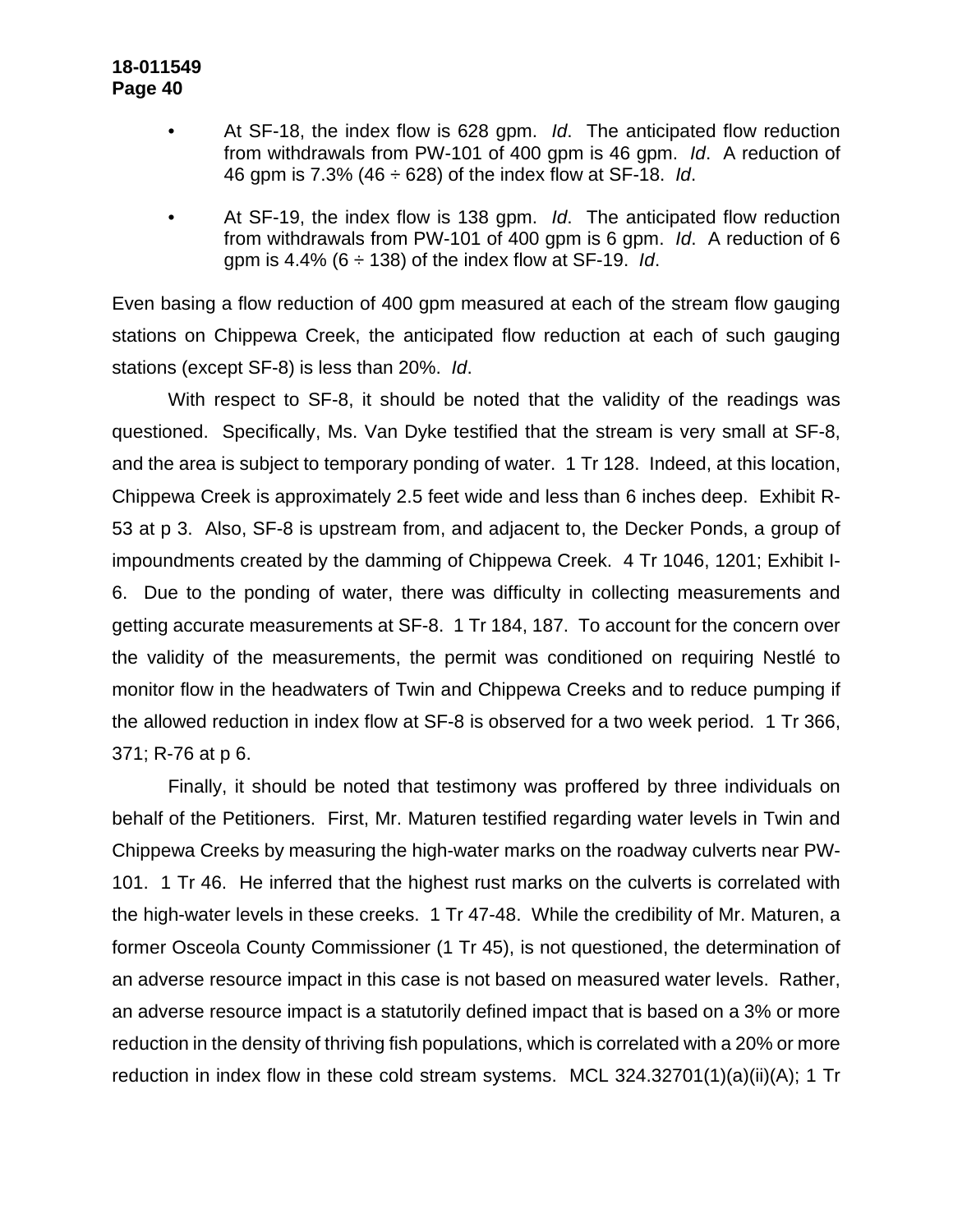137. Mr. Maturen's testimony simply fails to address a computed reduction in stream flow caused by the proposed withdrawal.

Secondly, Ms. Borden testified that Twin Creek "does not run as fast as it used to…." 1 Tr 57. Based on water levels on the nearby culverts, she also suggested that the water levels have decreased over time. 1 Tr 58. Finally, Ms. Borden-Huff testified that Chippewa Creek is shallower than it used to be, such that canoeing is more difficult. 1 Tr 64-65. While such testimony is helpful to assist in the assessment of the current status of these streams, Ms. Borden's and Ms. Borden-Huff's testimony do not address a computed reduction in stream flow caused by the proposed withdrawal. As a result, based on the testimony of Mr. Maturen, Ms. Borden and Ms. Borden-Huff, there was no evidence provided to support a finding of an adverse resource impact.

Based upon the evidence in the record, as exemplified *supra*, I find, as a Matter of Fact, that the predicted impacts from the proposed withdrawal will lead to less than a 20% reduction in index flow in Twin and Chippewa Creeks. MCL 324.32723(6)(b); MCL 324.32701(1)(a)(ii)(A); MCL 324.32701(1)(a)(vi).

### **2. Thriving Fish Populations**

In addition to monitoring the reductions in index flow of Twin and Chippewa Creeks, it is necessary to review the thriving fish populations of such streams. As noted *supra*, the 3% rule provides that an adverse resource impact will occur if the withdrawal results in a 3% or more reduction in the density of thriving fish populations as determined by the thriving fish curve. MCL 324.32701(1)(a)(ii)(A). The 3% rule is a predictive rule which requires the applicant to establish "the predicted effects of the intended withdrawal…." MCL 325.1017(3). Because it is difficult to predict a reduction in the density of fish, the Division employed the standard in this case that an adverse resource impact will occur under the 3% rule if a 20% or greater reduction in the index flow were to occur in a cold stream system. 1 Tr 137; Exhibit R-78.

Each party to this case proffered evidence regarding the fish populations present in Twin and Chippewa Creeks. However, the Division contends that the testimony proffered by the Petitioners was intended for their now withdrawn claim under Part 17, the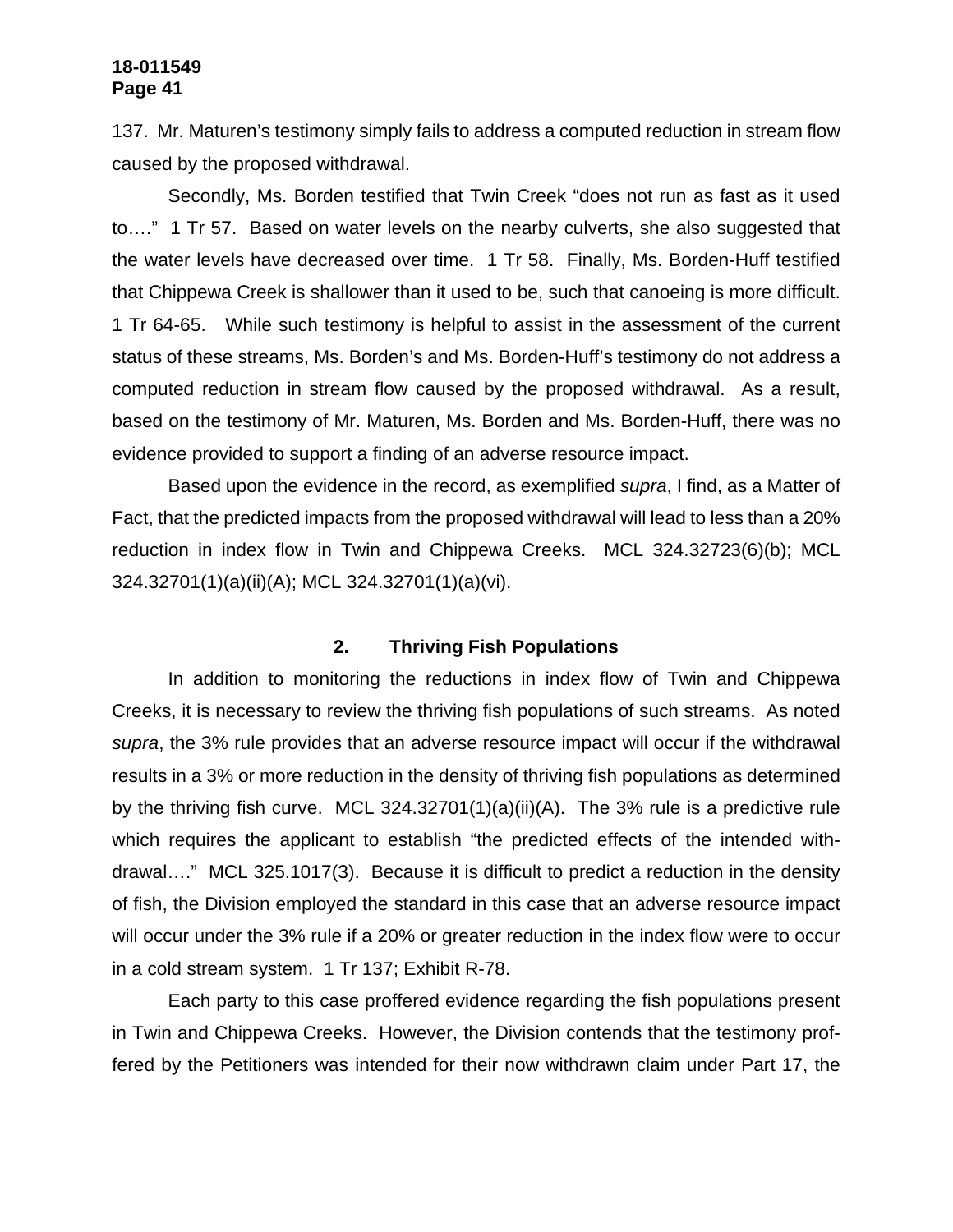Michigan Environmental Protection Act (MEPA). <sup>21</sup> MCL 324.1701, *et seq.* See the Division's Closing Brief at p 4. Nevertheless, this Tribunal will review the evidence presented at the hearing in order to determine if it establishes that the withdrawal will cause a 3% or more reduction in the density of thriving fish populations.

#### **a. Procedure 51**

Before addressing the evidence related to thriving fish populations, a preliminary question must be addressed. Specifically, during the contested case hearing, the Petitioners suggested that the results of Nestlé's fish surveys conducted in Twin and Chippewa Creeks must be rejected because these surveys were not conducted in accordance with EGLE's Procedure 51 (P-51). Initially, it should be noted that P-51 was not admitted as an exhibit in the record. According to Ms. Wilmes, P-51 is approximately 20 to 30 pages in length. 2 Tr 471. In general, a written procedure, such as P-51, is the best evidence of the contents of the procedure. MRE 1002 ("To prove the content of a writing, … the original writing … is required"). Because none of the parties made a best evidence objection to any testimony regarding P-51, this Tribunal can rely upon the testimony of witnesses in assessing the requirements of the Procedure.

According to the testimony of Ms. Wilmes, "[t]he State of Michigan uses a stream monitoring method known as Procedure 51 to sample a stretch of stream and produce a score for the habitat and macroinvertebrate community." 2 Tr 422. P-51 is used to assess whether a water body is meeting water quality standards for indigenous aquatic life and wildlife. 2 Tr 428. Ms. Wilmes was asked whether Nestlé, in performing its surveys of Twin and Chippewa Creeks, had supplied all the data requested by EGLE. 2 Tr 429. In response, she testified that the data was incomplete because it was not collected in accordance with P-51. 2 Tr 430. P-51 "involves a qualitative assessment of macroinvertebrate, fish and habitat." *Id*. The Procedure contains a methodology to score macroinvertebrate and habitat data. *Id*. Because Nestlé's data had not been collected in accordance with P-51, Ms. Wilmes was unable to score the data. *Id*. Nevertheless, she graphed the data and looked at trends instead of using the P-51 scoring process. *Id*. She

<sup>&</sup>lt;sup>21</sup> The Petitioners' MEPA claim was withdrawn as part of the Stipulation and Order entered on May 17, 2019.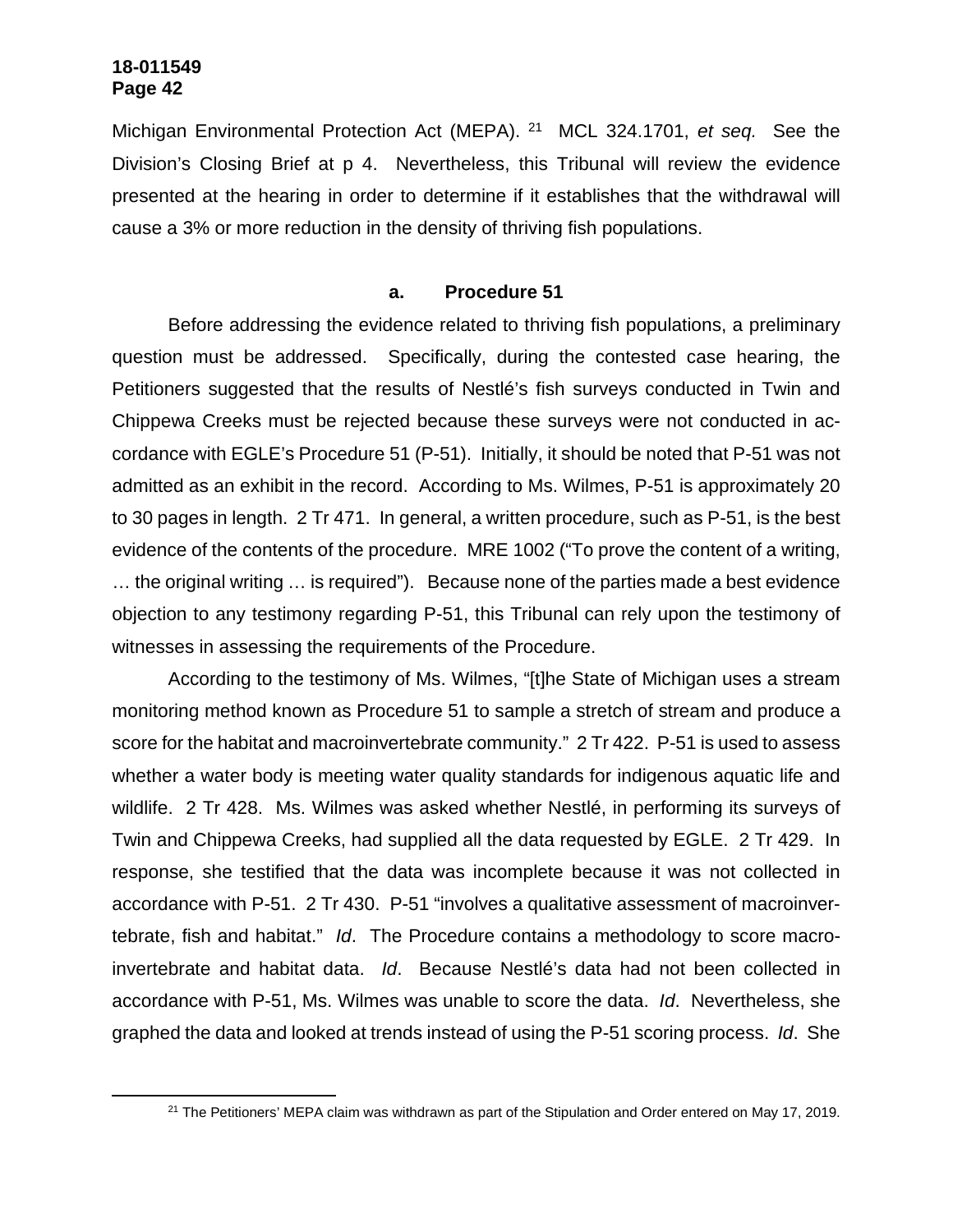also performed an aquatic life review based on current data as well as model predictions. 2 Tr 431. Based on her review of all available data, including a site visit she performed at the project area, she concluded that, "the stream temperature and stream depth predictions from the groundwater withdrawal are expected to provide negligible impacts to the aquatic life of Twin and Chippewa Creek." 2 Tr 433.

Ms. Wilmes' testimony regarding P-51 was clarified on cross-examination. Specifically, she noted that Nestlé's sampling was consistent with P-51. 2 Tr 438. She stated that (a) Nestlé sampled all available habitats which is required by P-51, (b) Nestlé used a kick net which is required by P-51, and (c) Nestlé used two people in sampling the stream reaches which is also required by P-51. *Id*. When asked how Nestlé's sampling was deficient under P-51, Ms. Wilmes stated that, "we were not provided scores as you would see in Procedure 51 for macroinvertebrates, and we also did not see the habitat forms that Procedure 51 creates." 2 Tr 439. Because she was not provided with P-51 scoring, she graphed the data to look for trends. 2 Tr 440. Ms. Wilmes stated that this trend data, available for years 2003 to 2016, provided information on how the sensitive taxa within these streams have changed over that time frame. 2 Tr 441.

Mr. Garavaglia's testimony implicated P-51 in one respect. He opined that, "the failure to use Procedure 51 or a similar set of procedures for collecting and analyzing macroinvertebrate data greatly diminishes the degree to which changes in macroinvertebrate abundance can be detected." 2 Tr 658. While Mr. Garavaglia was critical that Nestlé did not use P-51, he readily admitted that he does not use P-51 in his stream survey work. 2 Tr 696. Moreover, Mr. Garavaglia espoused that macroinvertebrate sampling should occur prior to electrofishing.  $22$  2 Tr 657-658. Because P-51 provides that fish should be sampled before macroinvertebrates, 2 Tr 476, 511, 1207, the credibility of Mr. Garavaglia's opinions regarding P-51 is called into question.

Dr. Workman testified that, in performing his surveys in this case, he followed P-51 by (a) surveying fish, (b) surveying macroinvertebrates, and (c) evaluating the aquatic habitat. 4 Tr 1187. Dr. Workman emphasized that P-51 is dependent upon visual

 $22$  In electrofishing, a current is placed into the water which draws the fish toward the probe so that they can be collected for biological information. 2 Tr 586-587, 644-645. This electroshock feature is non-lethal for the fish. 2 Tr 587. The fish are released downstream from the electroshocked area. 2 Tr 609.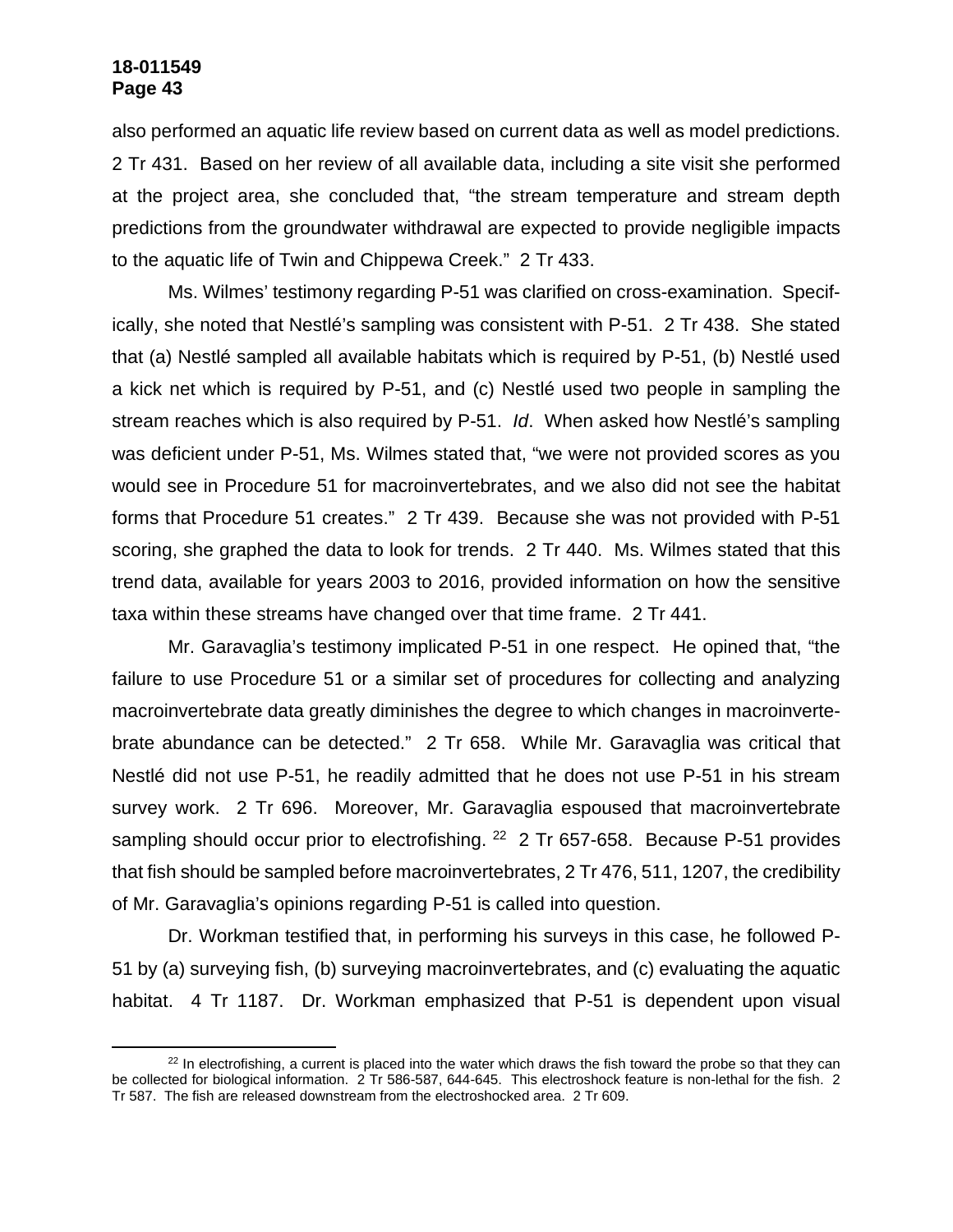observation of both overall habitat and stream characteristics. 4 Tr 1192-1193. He noted that his surveying went beyond P-51 because the Procedure requires identification down to the "family" level, while his identification went down to the "genus" or even "species" level. 4 Tr 1190. He conceded that the only deficiency in his work *vis-à-vis* P-51 is that he did not tabulate the data he collected to produce a score or metric for each stream segment. *Id*. However, Dr. Workman explained that, "[s]ince I was looking at the data in a more detailed sense, I felt that using very broad categories of scoring would add nothing to my understanding of the communities I was observing." *Id*. In fact, he emphasized that, "while I did not expressly state in my reports that I was following the P-51 protocol, I met or exceeded those requirements with the exception of producing the overall P-51 habitat score." 4 Tr 1191. Nevertheless, Exhibit I-81 is a P-51 scoring performed by Dr. Workman for years 2003-2016 with respect to the habitat observed at SF-1 on Twin Creek and SF-16 on Chippewa Creek. This Exhibit indicates that these two sampling stations obtain a P-51 community rating of "acceptable." Exhibit I-81.

Based on the record in this case, I find, as a Matter of Fact, that Nestlé's sampling of aquatic resources conducted in Twin and Chippewa Creeks was performed in accordance with the requisites of Procedure 51.

### **b. One-Pass or Three-Pass Fish Surveys**

The Petitioners challenged most of the fish surveys performed by the DNR and Nestlé because they were one-pass surveys. Mr. Heintzelman testified that he performed a one-pass survey of Twin and Chippewa Creeks in July of 2018. 2 Tr 567, 590. He opined that, with watersheds of this size, it is more important to understand the fish community rather than the quantitative numbers of the fish in the watershed. 2 Tr 582. Hence, a one pass electrofishing sampling event is sufficient. 2 Tr 586. Conversely, a quantitative assessment would require multiple passes. *Id*.

Dr. Newcomb explained that a multiple pass survey is used when you are interested in calculating a population abundance estimate. 2 Tr 609. She stated that a multiple pass survey is a method employed when you want to determine a statistical variance from year to year, or month to month. 2 Tr 618. She noted that a single pass sampling is used when you do not need a population abundance determination but are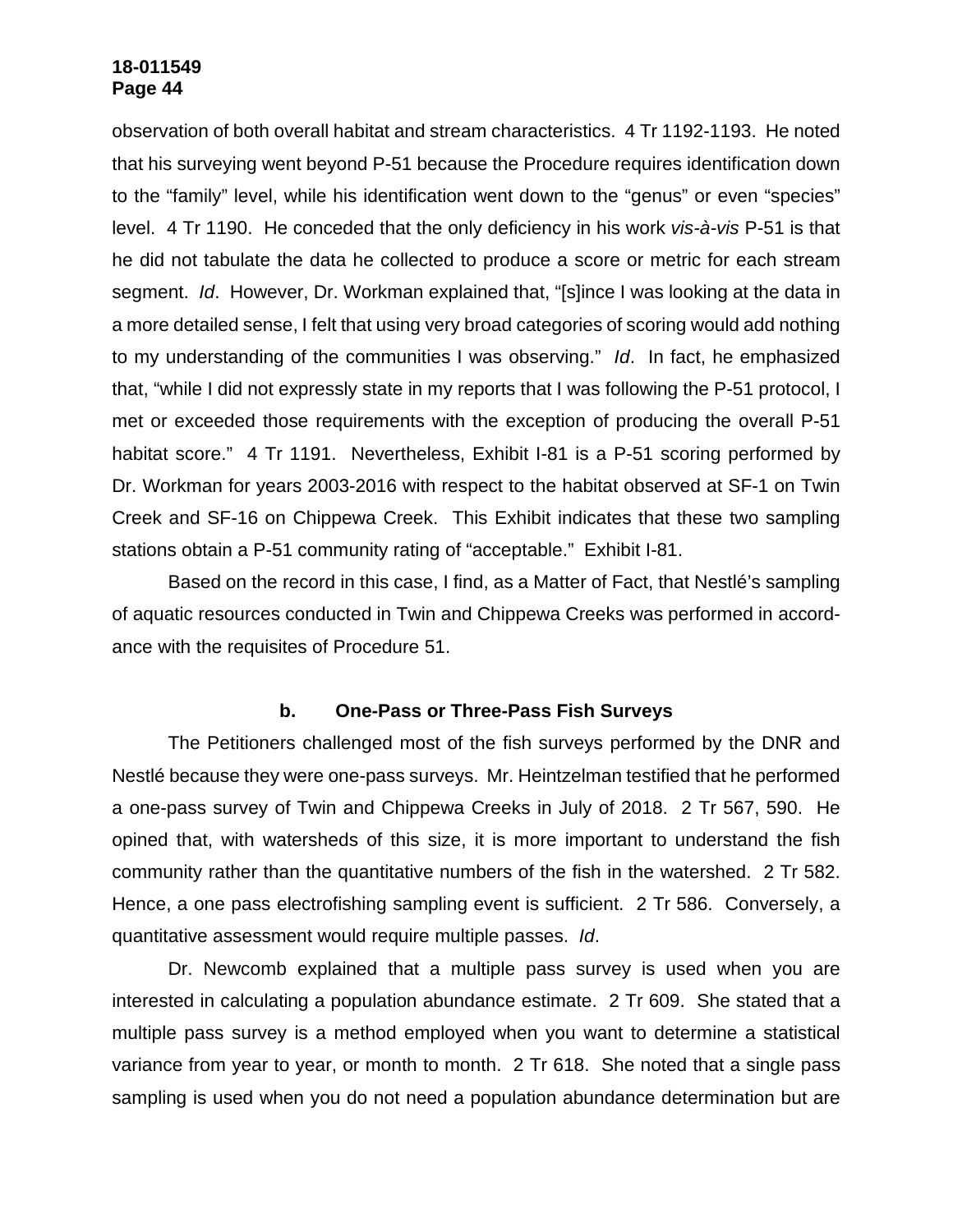interested in a sampling reflective of the fish community. 2 Tr 609-610. A single pass survey is used when determining the presence and prevalence of fish communities. 2 Tr 618-619.

In his testimony, Mr. Garavaglia was critical of Nestlé's sampling protocols. 2 Tr 645. Specifically, he noted that Nestlé used a multiple pass survey in 2003 but conducted single pass surveys in subsequent years. *Id*. He stated that a single pass survey merely provides a measure of relative abundance but does not provide a statistical variance over time. *Id*. Mr. Garavaglia testified that the data provided by Nestlé yields an idea of the species present and a measure of abundance but is not a valid metric in determining a variance in abundance over time. 2 Tr 648. He opined that the data provided by Nestlé was insufficient to determine diminishment of the fisheries in Twin and Chippewa Creeks. 2 Tr 648-649. On cross-examination, Mr. Garavaglia conceded that Nestlé's "surveys aren't necessarily inadequate, however, I am not necessarily concerned with fish communities. I am concerned with the actual number of fish." 2 Tr 699. He was thus concerned with more of a statistical variance from year to year.

Dr. Luttenton conducted a fish survey in December of 2018 on behalf of the Petitioners. 3 Tr 767. Dr. Luttenton did not perform a three-pass survey. Rather, he conducted a one-pass survey. 3 Tr 784.

Dr. Workman's first survey, conducted on behalf of Nestlé in the summer and winter of 2003, was a multi-pass survey. 3 Tr 1189. He used a three-pass survey to obtain a baseline assessment and understanding of the streams. *Id*. The surveys he conducted thereafter were not to focus on absolute population numbers, but the overall composition of the fish community and its variability from year to year. *Id.* His subsequent surveys were a single-pass survey. 4 Tr 1189-1190. His goal in performing these surveys "was to evaluate the natural variability of these communities before any pumping began, and after pumping started in 2015." 4 Tr 1191.

 Given such evidence, it is helpful to review the statutory scheme. The 3% rule is a predictive rule to determine if the proposed withdrawal will cause a 3% or greater reduction in the "thriving fish population." MCL 324.32701(1)(a)(ii)(A). The phrase "thriving fish population" is defined as "the fish species that are expected to flourish at very high densities in stream reaches having specific drainage area, index flow, and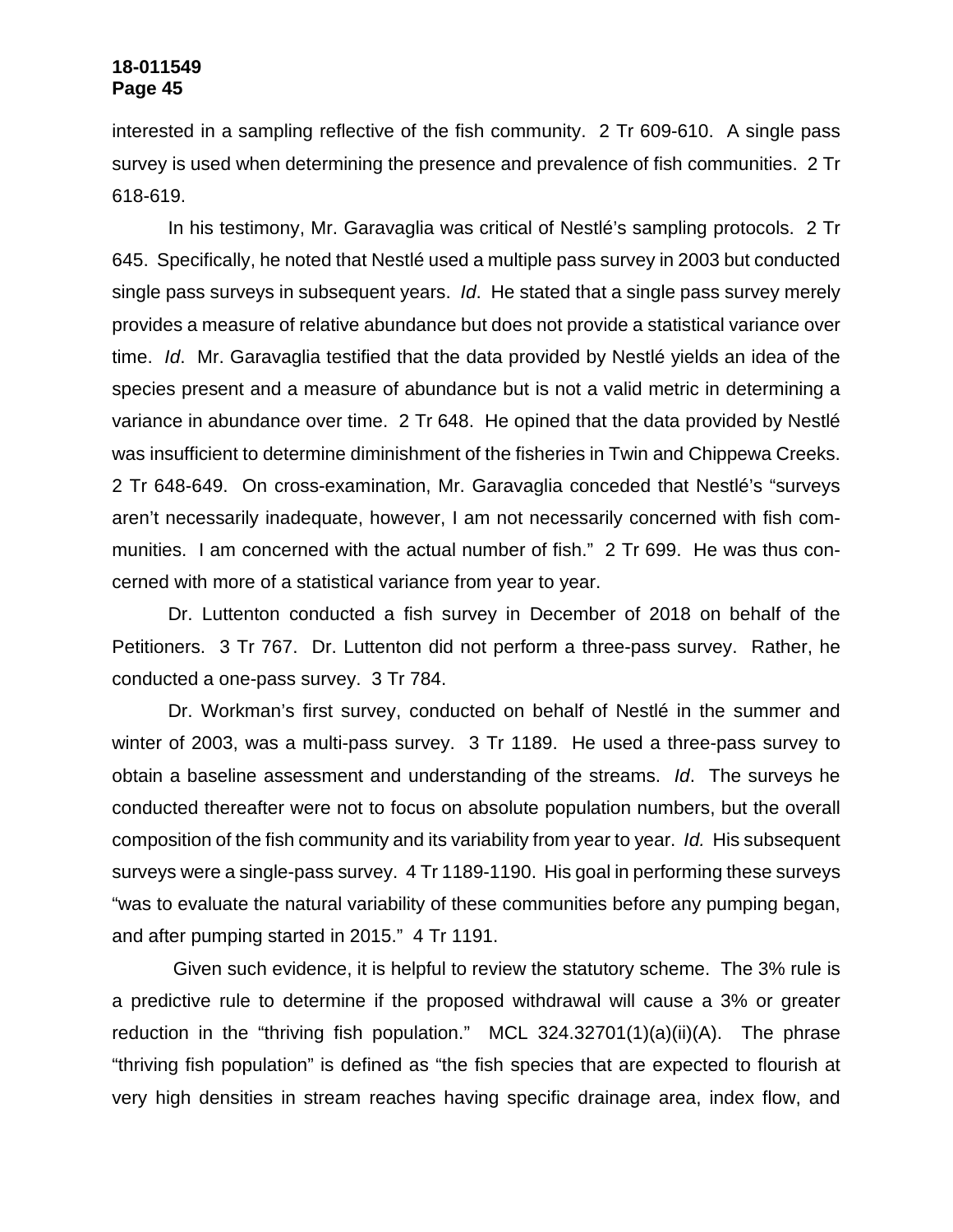summer temperature characteristics." MCL 324.32701(1)(oo). Based on the record before me, I am unable to conclude that the definition of "thriving fish population" is limited to evidence obtained from a three-pass fish survey. Therefore, I conclude, as a Matter of Law, that evidence from either one-pass or three-pass fish surveys may be used in the determination of thriving fish populations.

### **c. Evidence of Thriving Fish Populations**

Mr. Heintzelman testified that he performed a survey of Twin and Chippewa Creeks in July of 2018 using the Random Status and Trends protocol. <sup>23</sup> 2 Tr 567. During his sampling of Chippewa Creek on July 24, 2018, a total of 173 fish representing 6 species were caught. 2 Tr 567-568. A report of the results of this survey is reflected in Exhibit R-26. In his sampling of Twin Creek on July 23 and 25, 2018, a total of 124 fish were caught, representing 9 species, with the most common species being brown trout. 2 Tr 569. In fact, one of the brown trout captured was 15 inches in length. 2 Tr 569. A report of the results of this survey is reflected in Exhibit R-27. Based on his surveys of these streams, Mr. Heintzelman testified that he does not believe that the proposed withdrawal will cause an adverse resource impact to Twin or Chippewa Creeks. 2 Tr 570- 571. He explained that his use of the phrase "adverse resource impact" is not referring to a 20% reduction in index flow, but rather relates to the fish community. 2 Tr 591-592.

Dr. Newcomb next testified that the DNR did not have any serious reservations about issuing the permit, but that its concerns with the proposed withdrawal related to potential uncertainty in the effects of the withdrawal in the headwater regions of Twin and Chippewa Creeks. 2 Tr 595. To address these concerns, the DNR requested specific monitoring locations for aquatic biota, temperature, and flow, including thresholds indicating when the proposed withdrawal should be suspended. *Id*. She testified that the analysis that was performed is consistent with every other analysis done throughout the state for water withdrawal, and that she is confident that the monitoring conditions that are required in this permit will help the DNR to quickly address any issues that may come

 $23$  A Random Status and Trends protocol is a robust sampling program that has a fish community assessment and a habitat measurement. 2 Tr 574.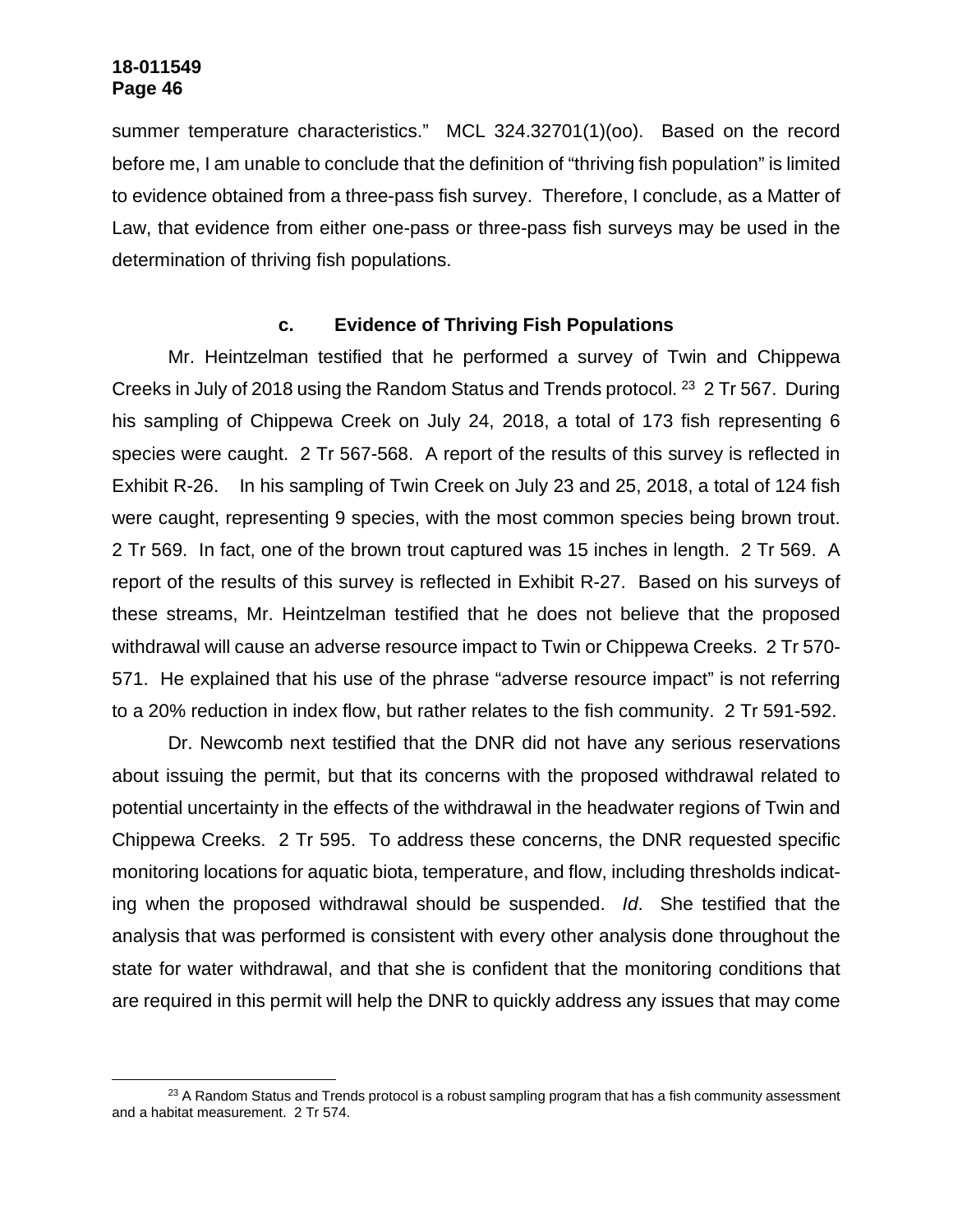about in the headwater regions of these watersheds. 2 Tr 617. See Exhibit R-76 at pp 7-8

In his testimony, Dr. Luttenton opined that impacts to the fish community has "already occurred at current pumping rates." 3 Tr 755. Specifically, he noted that, according to fish surveys on Twin Creek, brook trout numbers have decreased by 37.5% between 2003 and 2016. 3 Tr 755. He explained that brown trout surveyed at SF-1 have decreased by 100% between 2003 and 2016. *Id*. He stated that brown trout measured at SF-9 have declined by 95.5% between 2000 and 2016. *Id*. In reviewing Nestlé's data for years 2003 through 2015, he opined that "it appears that the fish community may have already changed." 3 Tr 759. In support of his opinion, he noted that the data collected between 2000 and 2004, when compared with the data reported in 2016, indicate "there were fewer fish species reported from Chippewa Creek in the 2016 report." *Id*. In addition, Dr. Luttenton conducted a fish survey in December of 2018. 3 Tr 767. The results of his survey are similar to the results of the DNR's 2018 survey. 3 Tr 784. See Exhibit P-3.

On cross-examination, Dr. Luttenton conceded that, at the time he prepared his report (Exhibit P-2), he believed that Nestlé had been pumping PW-101 since 2008. 3 Tr 792. He conceded his testimony assumed that changes had already occurred in the environment around PW-101 prior to 2015. 3 Tr 793. Dr. Luttenton was then informed that Nestlé had not pumped on a continuous basis from PW-101 until June of 2015, which is when Nestlé pumped for the first time over 100 gpm. *Id*. See Exhibit I-23. In response, Dr. Luttenton testified that pumping from PW-101 at less than 40 gpm had caused the impacts he cited in his report. 3 Tr 797.

On re-direct examination, Dr. Luttenton was questioned regarding the pump tests that occurred in 2000 and 2001. 3 Tr 830. He noted that the 2000 test pumped two or three wells at 700 gallons per minute for about a week. *Id*. The 2001 pump test was for 100 gpm for an extended period and then 700 gpm for a short period. <sup>24</sup> *Id*. Dr. Luttenton

 $24$  According to the testimony of Ms. Van Dyke, a seven-day aquifer test was conducted in wells TW-1, TW-2, and TW-3 in 2000; and a nine-day aquifer test was conducted in PW-101 in 2001. 1 Tr 136. Dr. Andrews testified that the three wells were pumped at a combined rate of 723 gpm for seven days, while PW-101 was pumped at 400 gpm for eight days, and 700 gpm for one additional day. 5 Tr 1449-1450.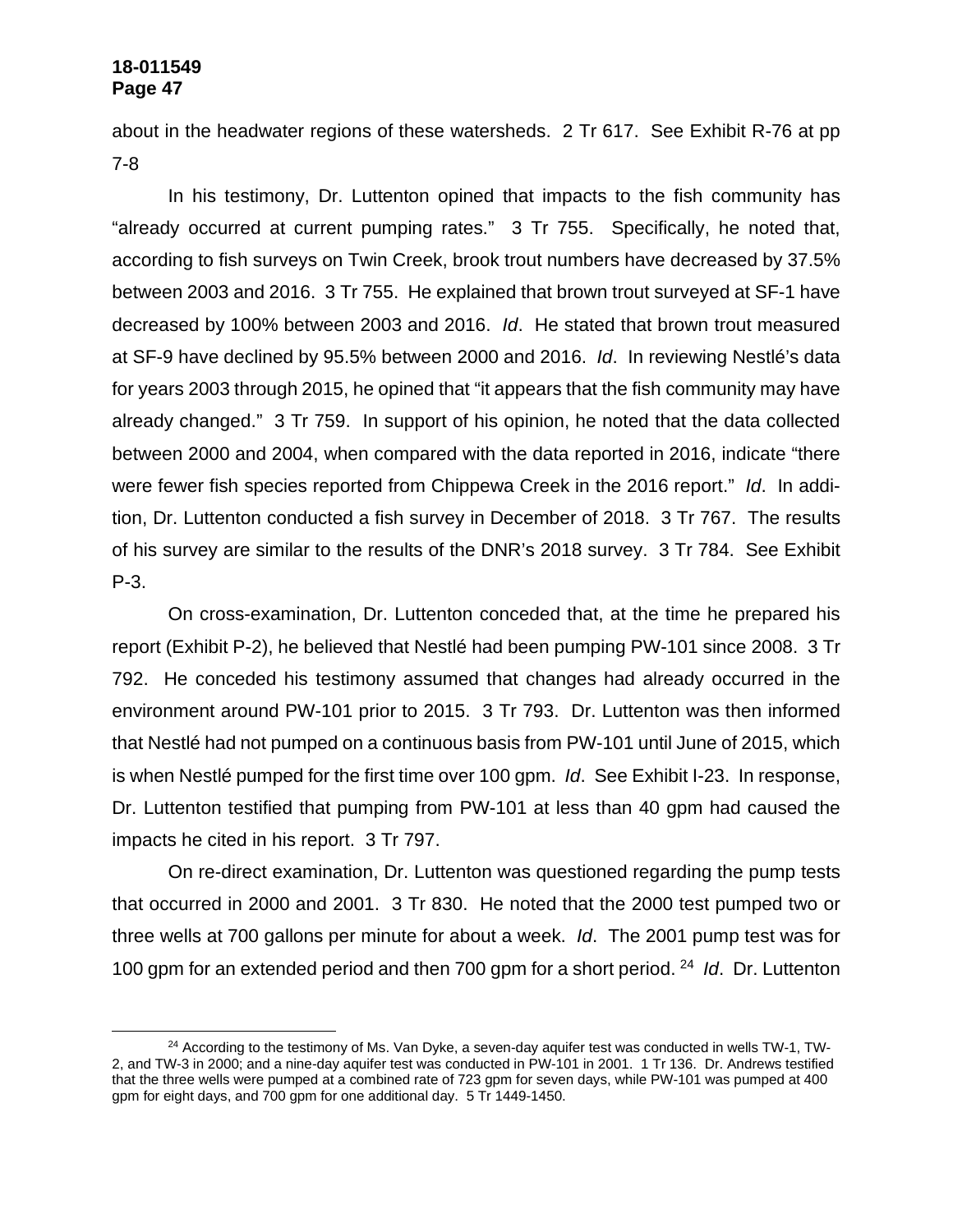attributed the impacts he observed in the environment to these pump tests. 3 Tr 832. In his rebuttal testimony, Dr. Luttenton also points to pump tests that occurred in 2011 and 2012. 5 Tr 1374. He felt these two pump tests were significant because they withdrew 2.5 million gallons and 11 million gallons of water, respectively. <sup>25</sup> *Id*.

Next, Dr. Workman testified that aquatic surveys were performed at thirteen locations, seven on Twin Creek and six on Chippewa Creek. 4 Tr 1187. He opined that, based on the predicted reduction in groundwater discharge in both streams due to the proposed withdrawal, no perceptible degradation of the aquatic habitat or aquatic communities will result. 4 Tr 1188. His opinion is based on aquatic surveys, visual observations of the streams, and knowledge of the fish and macroinvertebrate communities. *Id*. He testified that, starting in 2008, he commenced conducting annual sampling events at selected locations along Twin and Chippewa Creeks. 3 Tr 1189. He chose sampling locations where he believed the effect of withdrawals from PW-101 would be observed. *Id*. Initially, he selected five sampling locations, four on Twin Creek and one on Chippewa Creek. *Id*.

Dr. Workman opined that he "observed a range of natural variability in these stream characteristics both before and after continuous pumping began in 2015 with little discernable difference between the two times [sic] periods." 4 Tr 1192. He stated that, over fifteen years, he conducted over 22 surveys and visual observations of these two streams, with each survey event lasting approximately one day. *Id.* Since 2013, he has conducted site visits to these streams at least three times per year. *Id*.

Dr. Workman also opined that, "I would expect any coldwater stream, including but certainly not limited to these two streams, to exhibit variability in community composition from year to year." 4 Tr 1193. With respect to the fish community present in Twin and Chippewa Creeks, Dr. Workman proffered three Exhibits. See Exhibit I-29 at p 11; Exhibit I-31 at p 17; Exhibit I-33 at pp 3-6, 34-43. In evaluating the data, Dr. Workman looked for discernable trends that suggest a meaningful change in fish habitat. 4 Tr 1203. Finally, he opined that, "I have not been able to observe any impact from [Nestlé's] current

<sup>&</sup>lt;sup>25</sup> In response to this testimony, Dr. Andrews testified that, during the time period of the tests, the total flow of water in Twin Creek was 215 million gallons and the total flow of water in Chippewa Creeks was 155 million, such that 2.5 million gallons of water is merely 0.7% of the combined flow of these two streams. 5 Tr 1453.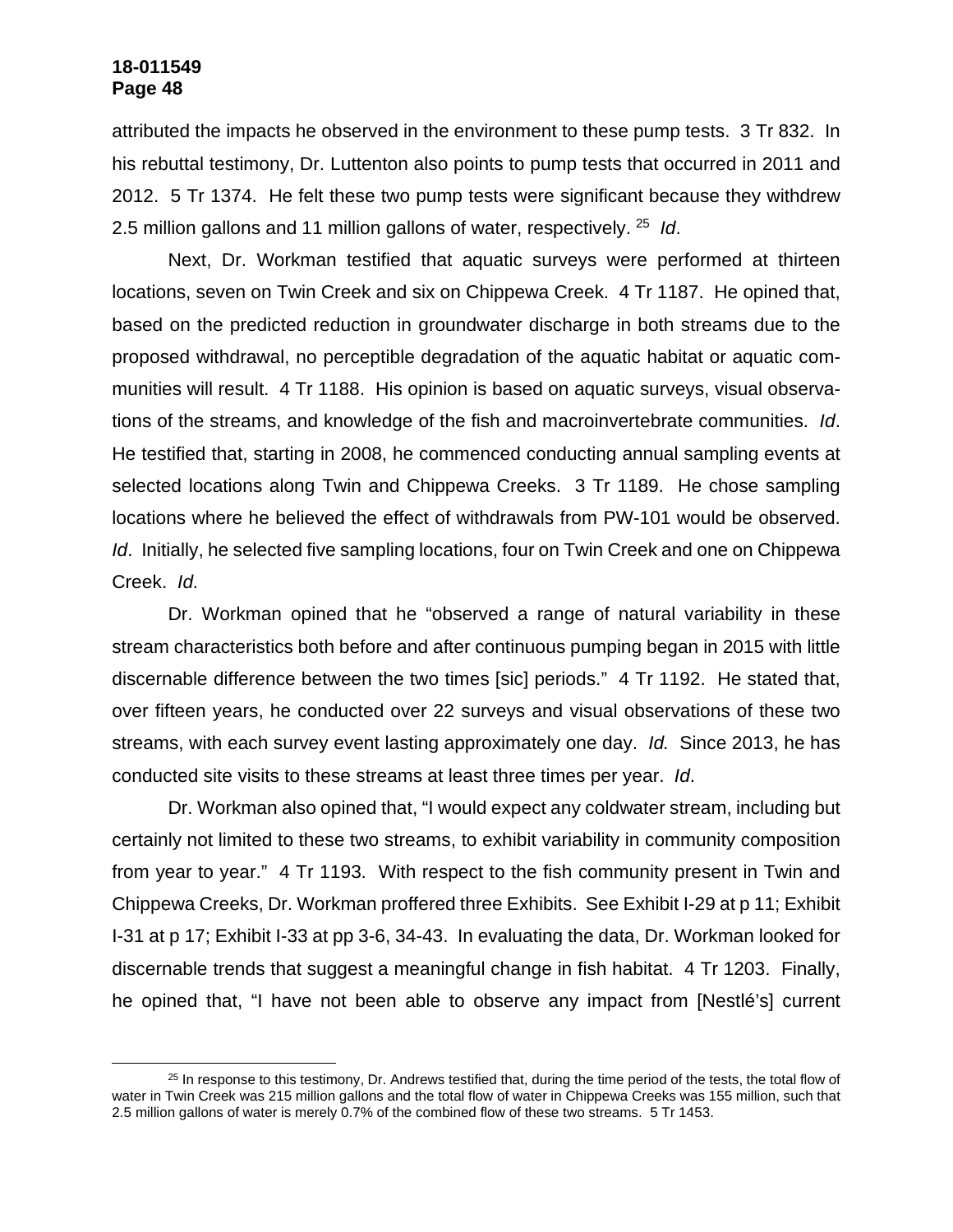pumping rate, compared to the stream conditions that existed prior to mid-2015, when continuous pumping began." 4 Tr 1199.

One of the impacts on the presence of certain fish species was the extreme cold weather in the winters of 2013-2014 and 2014-2015, which caused the streams to freeze solid from top to bottom. 4 Tr 1204. The freezing of the streams in these winters would yield lower population numbers in 2015 and 2016. 4 Tr 1205. Dr. Workman also testified that the DNR's fish survey conducted in 2018, as well as the fish survey performed by Dr. Luttenton in December of 2018, indicate healthy populations including brown and brook trout. <sup>26</sup> 4 Tr 1210. Dr. Workman testified that the variations in populations espoused by Dr. Luttenton has nothing to do with pumping but with the natural variability in these streams. 4 Tr 1212. To illustrate this opinion, Dr. Workman noted that, at SF-5, brook trout populations declined before pumping began but increased after continuous pumping commenced. 4 Tr 1212; Exhibit I-79; Exhibit I-80. Similarly, at SF-5-6, brook trout populations remained constant, while at SF-9, more brook trout were captured in 2015 and 2016 than were captured in 2000, 2003 and 2011. 4 Tr 1212-1213; Exhibit I-79; Exhibit I-80. Finally, Dr. Workman did not attribute the varying percentages in terms of fish community to anything other than natural variability. 4 Tr 1258.

Dr. Luttenton's testimony is inconsistent. His opinions were based on Nestlé's 2003 and 2016 reports. 3 Tr 755. The 2016 report expressly recites that it was based on fish surveys conducted between 2003 and 2013. Exhibit I-31 at pp 5, 6, 17. Dr. Luttenton's opinions were based on pre-pumping conditions because pumping began in commercial quantities in June of 2015. Exhibit I-23. When confronted with this error, he argued that the fish population had been impacted by *de minimis* pumping that had occurred in 2012. Exhibit I-23. Then, during re-direct examination, his opinion once again changed to argue that the fish population had been impacted by pump tests conducted in 2000 and 2001. While Dr. Luttenton argued that brook and brown trout populations had decreased, 3 Tr 755, the 2018 surveys conducted by both the DNR and Dr. Luttenton

<sup>&</sup>lt;sup>26</sup> The DNR's 2018 survey of Chippewa Creek found 1 brook trout and 59 brown trout. Exhibit R-26 at p 3. The DNR's 2018 survey of Twin Creek found 29 brook trout and 45 brown trout. Exhibit R-27 at p 4. Dr. Luttenton's survey in December of 2018 found a total of 2 brook trout and 207 brown trout at all survey locations on Chippewa Creek. Exhibit P-3. Dr. Luttenton also found a total of 39 brook trout and 101 brown trout at all survey locations on Twin Creek. Exhibit P-3.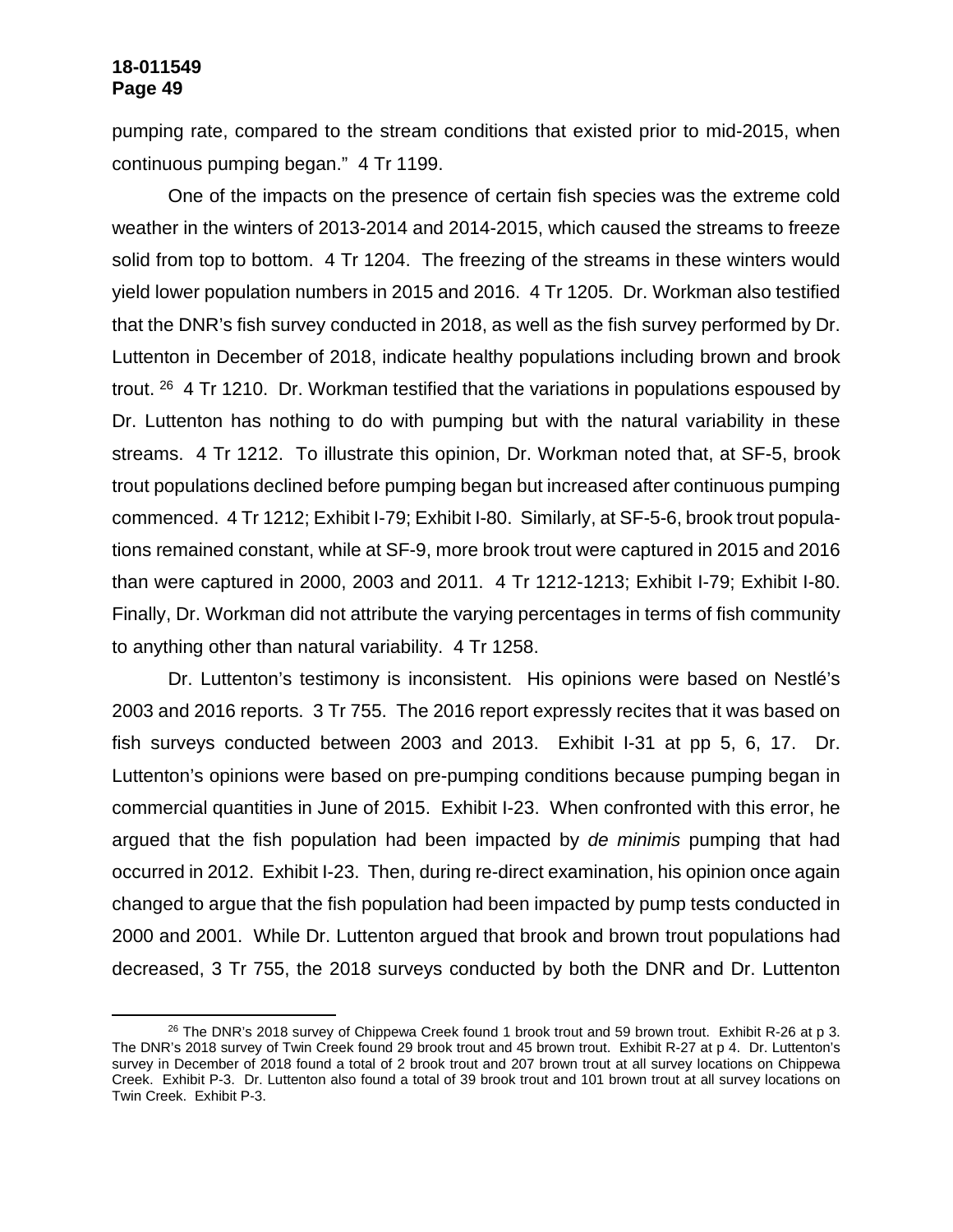indicated that brook and brown trout populations in these streams had increased since 2013. Compare Exhibit I-31 at p 17 with Exhibits R-26, R-27 and P-3. Therefore, I find, as a matter of fact, that Mr. Heintzelman's and Dr. Workman's testimony is entitled to receive greater weight than the testimony offered by Dr. Luttenton. I also find, as a Matter of Fact, that a 3% or greater reduction in the thriving fish population did not occur in Twin and Chippewa Creeks. Because no evidence was presented to support a predicted decrease, I find, as a Matter of Fact, that the proposed withdrawal will not cause a predicted decrease of 3% or greater in the thriving fish population in Twin and Chippewa Creeks. Moreover, I find, as a Matter of Fact, that the conditions in the permit to monitor the headwaters of Twin and Chippewa Creeks are adequate.

Because the proposed withdrawal will not cause a 20% or greater reduction in index flow in Twin and Chippewa Creeks, and because the proposed withdrawal will not cause a 3% or greater reduction in thriving fish population in Twin and Chippewa Creeks, I find, as a Matter of Fact, that the proposed withdrawal will not cause an adverse resource impact.

# **C. Compliance with Laws**

Under § 32723(6)(c), EGLE must ensure that "the withdrawal will be implemented … in compliance with all applicable local, state, and federal laws as well as all legally binding regional interstate and international agreements, including the boundary waters treaty of 1909." MCL 324.32723(6)(c). Nestlé presented evidence to EGLE in its Application that the proposed withdrawal will comply with such laws. See, e.g., Exhibit R-28 at p 23; Exhibit I-21 at p 24. In their Petition, Citizens argued that the proposed withdrawal fails to satisfy these laws. See, e.g., Citizens' Petition at pp 16-17.  $27$  However, the Petitioners presented evidence in this case regarding only two statutory schemes: Part 303 and Part 365. MCL 324.30301, *et seq*; MCL 324.36501, *et seq*. A review of these statutes is warranted.

<sup>&</sup>lt;sup>27</sup> The allegations contained in Citizens' Petition was incorporated by reference into the Grand Traverse Band's Petition. Grand Traverse Band's Petition at p 8.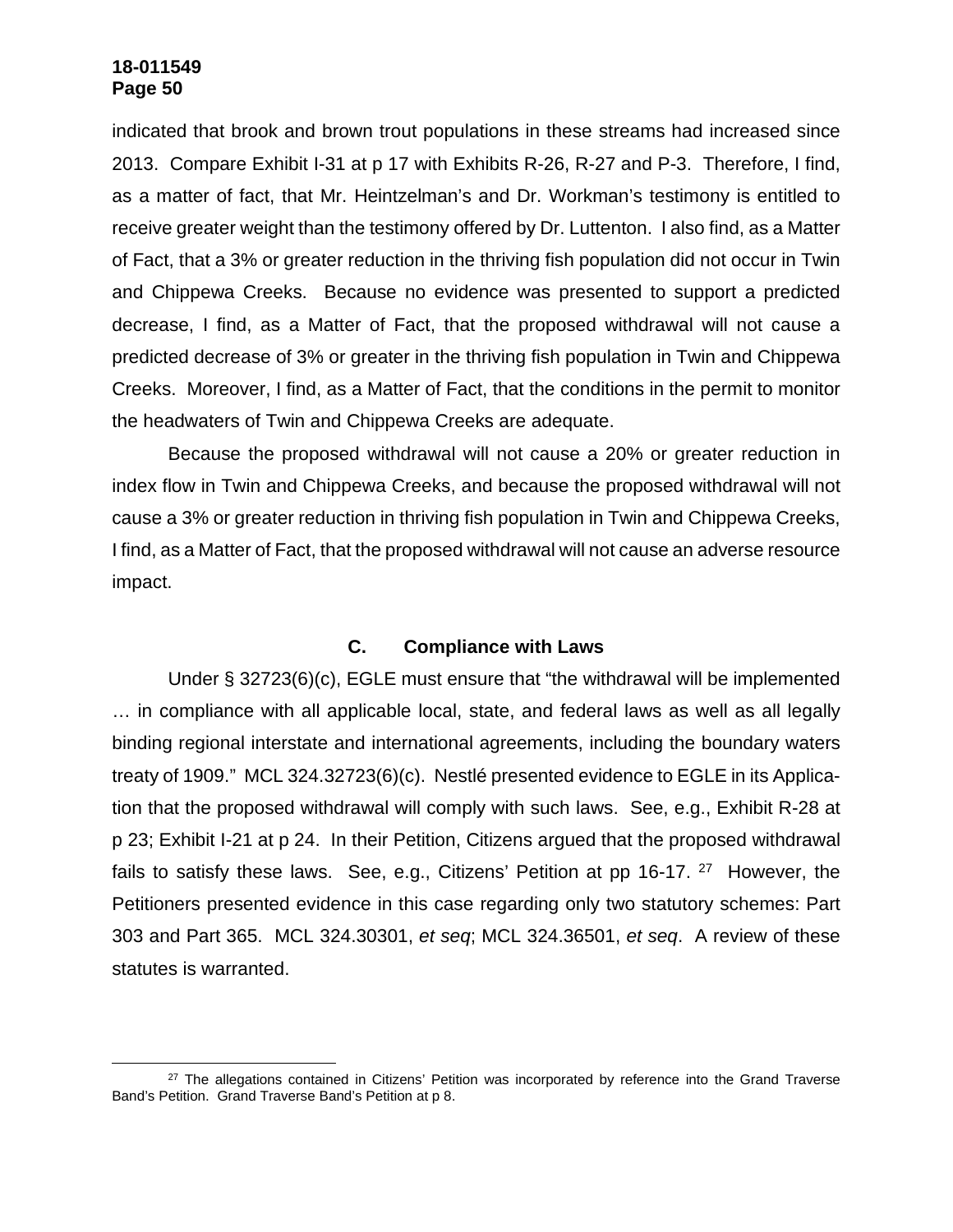#### **1. Part 303**

Part 303, Wetlands Protection, is implicated if a jurisdictional activity occurs in the proposed project. MCL 324.30304. The jurisdictional activities identified in Part 303 are (a) placing fill material in a wetland, (b) dredging or removing soil from a wetland, (c) constructing or operating a use in a wetland, and (d) draining surface water from a wetland. *Id*. In this case, the proposed project involves the withdrawal of water from PW-101. Hence, the jurisdictional question in this case is whether PW-101 will drain surface water from a wetland. In its Response Brief, the Division correctly noted that "[t]he statute does not limit this prohibition spatially – draining surface water from the surface of a wetland is just as prohibited as draining surface water from below a wetland." The Division's Response Brief at p 21. See also 2 Tr 527. The Division further explained that "groundwater is connected to surface water, and it is thus physically possible to drain surface water from a wetland, in violation of Part 303, from either above or below the surface." *Id*. Therefore, a review of the record is necessary to determine whether the surface water of a wetland in this case will be drained by a withdrawal of groundwater from PW-101.

Initially, it should be noted that there are more than 1,000 wetlands within the model domain. 3 Tr 920. Most of these wetlands have been identified as perched. *Id*. Wetlands that are disconnected from groundwater are perched. 1 Tr 218; 2 Tr 529; Exhibit R-17; Exhibit I-26. Perched wetlands commonly "form above low-permeability substrates where infiltration is restricted...." 4 Tr 1083. Mr. Pennington testified that raising or lowering of groundwater tables do not have any effect on water levels in perched wetlands. 2 Tr 521. Conversely, "[w]etlands that are connected to the groundwater table are affected by water withdrawals and raising and lowering the groundwater table." *Id*. Most notably, Mr. Pennington explained that withdrawing groundwater in the proximity of a wetland does not necessarily result in draining surface water from the wetland. 2 Tr 528. Rather, the question is dependent on several factors, such as "the elevation of the wetland, the type of underlying soils, the extent of drawdown, and timing of drawdown." *Id*. Mr. Pennington opined that removing 4 inches of water from a wetland would result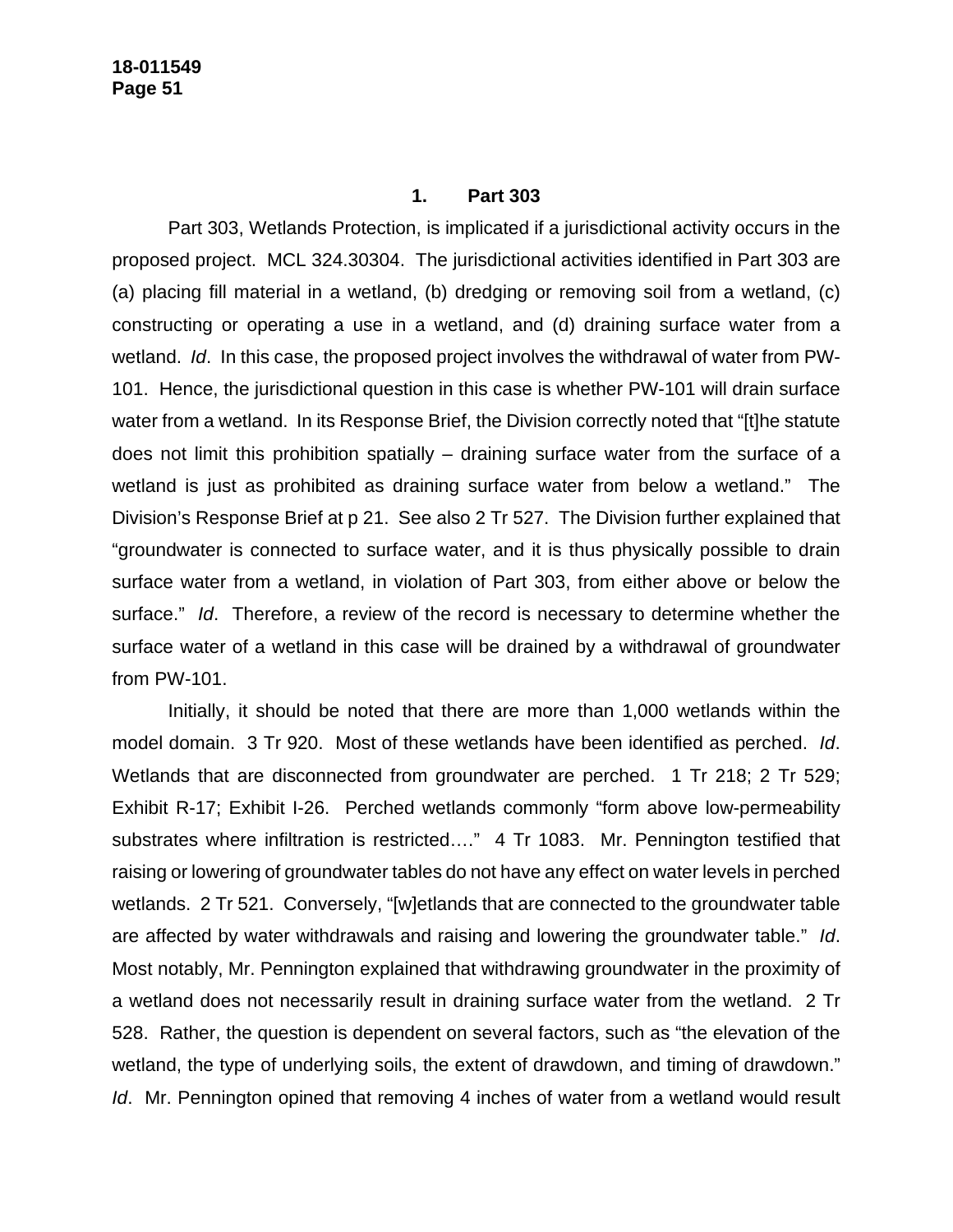in impacts to the wetland. 2 Tr 529; Exhibit R-18. However, he testified that a drawdown of surface water within the wetland of 0.3 feet was not likely to cause any effect on wetland plants or ecology. 2 Tr 563.

Mr. Pennington's responsibilities in the project were to determine if there would be an impact to wetlands that would require a Part 303 permit. 2 Tr 530. His conclusions are reflected in Exhibit R-22. With respect to the proposed withdrawal from PW-101, this report noted that "the average drawdown of wetland complexes connected to the water table ranged between .03 and .3 feet." Exhibit R-22 at p 3. See also Exhibit I-7. Based upon the predicted drawdown within wetlands, the report noted that "a permit is not required at this time." Exhibit R-22 at p 4. See also 2 Tr 531.

Mr. Boote testified that the 2003 assessment performed by Tilton & Associates identified 70 wetlands in the vicinity of PW-101, and six of them were connected to the source aquifer (*i.e.*, non-perched). 4 Tr 1079. These six wetlands – Wetlands A, CC, H, G, PP, and R – were assessed in a 2016 report. 4 Tr 1102. See Attachment E to the Application, Exhibit I-21 at pp 350-409. Since 2011, annual surveys have been conducted with respect to four of the connected wetlands closest to PW-101, being Wetlands R, A, G, and H. 5 Tr 1468. Mr. Boote noted that these four wetlands have remained saturated, even inundated, during dry years. 5 Tr 1469. Mr. Boote opined that, "it is my professional opinion that the degree of potential change in wetland water levels is not great enough to cause measurable or observable changes in any of the wetlands." 4 Tr 1107. On crossexamination, Mr. Boote also opined that, "if the drawdown is very small, even under dry conditions, it's not going to substantially affect the wetland or it's not going to cause ecological effects." 4 Tr 1152.

Dr. Andrews prepared Exhibit I-7, which is a table that illustrates the forecasted impact of pumping on all nearby wetlands that are potentially connected to groundwater. 3 Tr 880; Exhibit I-7. Two of these wetlands – Wetlands A and R – are greater than 5 acres. 3 Tr 880.<sup>28</sup> The forecasted water level change in these wetlands from pumping is 0.05 feet. 3 Tr 880; Exhibit I-7.

 $28$  A regulated wetland under Part 303 includes those that are greater than 5 acres in size. MCL 324.30301(1)(n).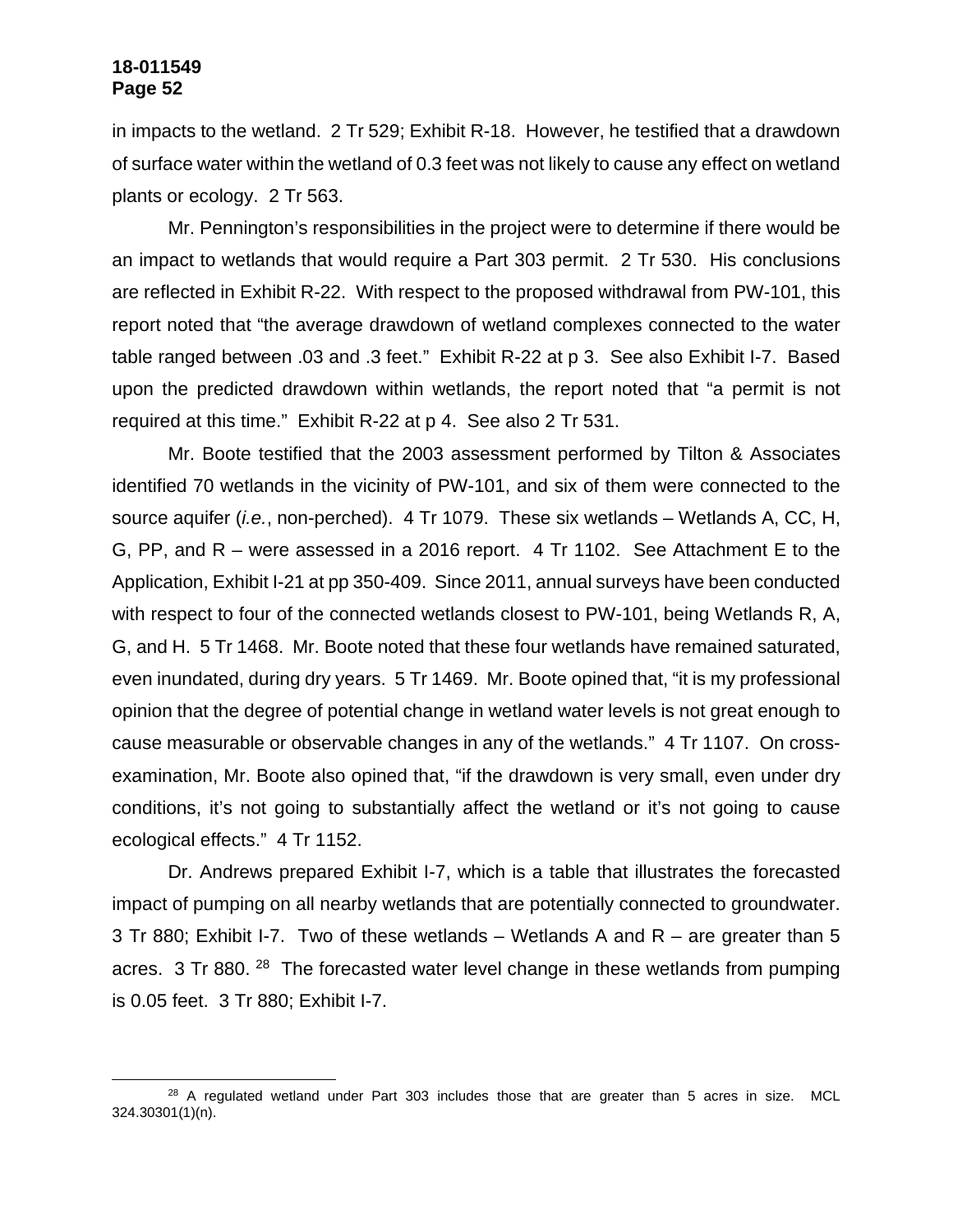The Petitioners' wetlands expert in this case is Dr. Grobbel. His direct testimony related to authenticating Exhibit P-24, which is his public comment to EGLE dated February 10, 2017. Dr. Grobbel does not, in either Exhibit P-24 or in his rebuttal testimony, recite the amount of the anticipated drawdown of surface water from any wetland within the vicinity of PW-101. 5 Tr 1378-1383; Exhibit P-24. Dr. Luttenton testified in his rebuttal testimony regarding delineation of wetlands. See 5 Tr 1368-1373. However, he did not testify with respect to the anticipated drawdown of surface water from any wetland within the vicinity of PW-101. Therefore, the testimony of Mr. Pennington, Mr. Boote and Dr. Andrews is unrebutted. Accordingly, I find, as a Matter of Fact, that the anticipated drawdown in the wetlands surrounding PW-101 will be between .03 and .3 feet which does not constitute draining surface water from a wetland. I conclude, as a Matter of Law, that a Part 303 permit is not currently required in this case.

It should be noted, however, that the permit contains the following conditions regarding monitoring the effects of the proposed withdrawal upon the surrounding wetlands: First, the permit requires Nestlé to conduct a Level 3 Wetland Identification Program (WIP) assessment of all wetlands located south of Nine Mile, west of 95th Avenue, north of Eight Mile and east of 110th. This program is to verify wetland boundaries every two years to detect changes in such boundaries. Exhibit R-76 at p 10. Second, the permit requires Nestlé to conduct a floristic quality assessment in Wetlands A, B, C, CC, D, E, F, G, H, LL, Q, and R. The initial baseline survey is to be completed three times throughout the growing season prior to increasing pumping rates. After increased pumping commences, the permit requires Nestlé to conduct a floristic quality assessment every year in Wetlands A, B, C, CC, D, E, F, G, H, LL, Q, and R between July 15 and August 31. Exhibit R-76 at pp 10, 11. Third, the permit requires Nestlé to develop a vegetation sampling plan to detect potential changes to wetland hydrology and plant communities, particularly in Wetlands A, B, C, CC, D, E, F, G, H, LL, Q, and the east side of Wetland R. Exhibit R-76 at p 11. Fourth, the permit requires Nestlé to conduct a meander each year in Wetlands A, B, C, CC, D, E, F, G, H, LL, Q, and R to search for visible signs of vegetation stress including stress to trees and shrubs. Exhibit R-76 at p 11. If the foregoing monitoring plan indicates that wetland performance standards are not met, the permit requires Nestlé to reduce pumping to 250 gpm and to notify the Department.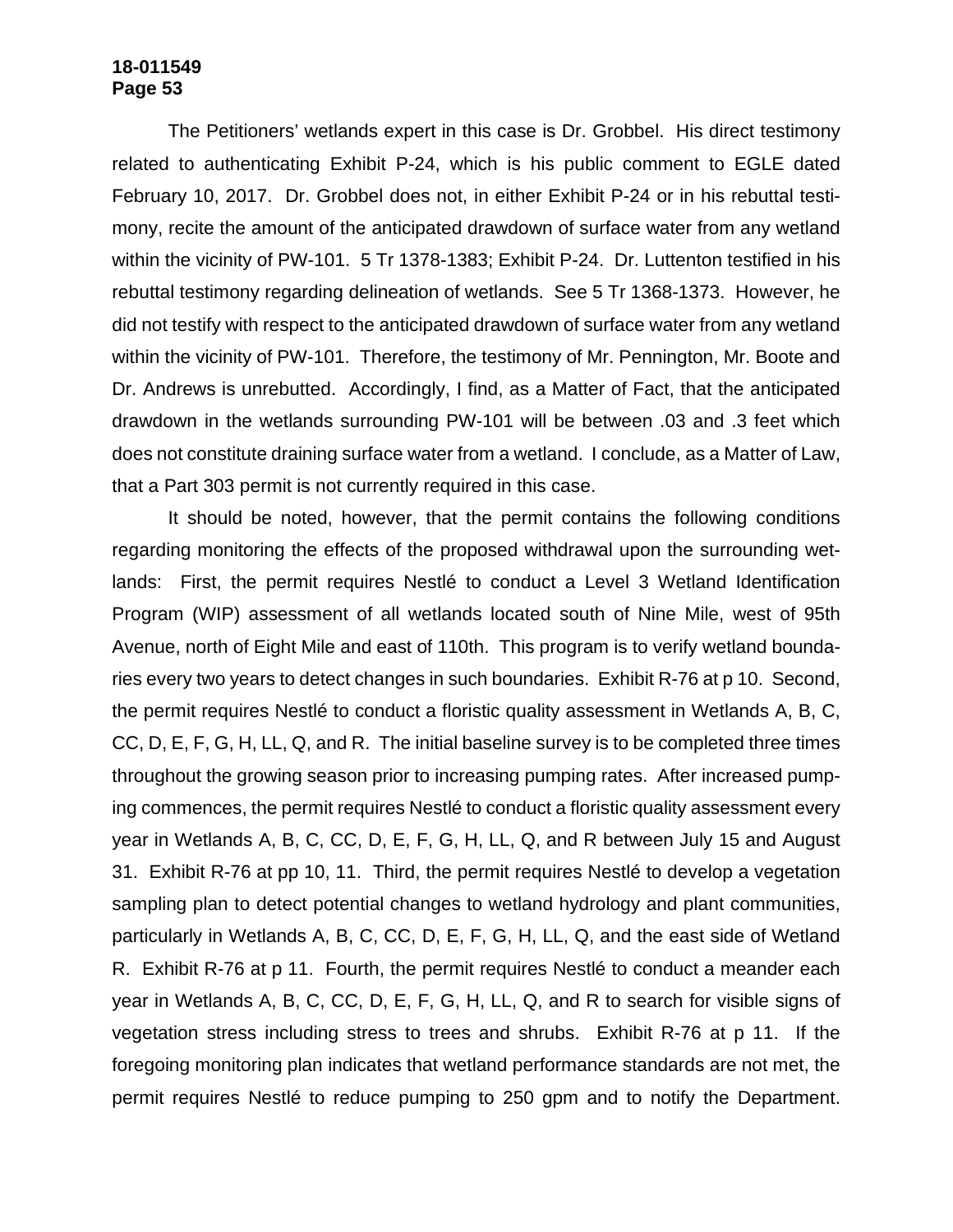Exhibit R-76 at p 12. If any deficiency in wetland monitoring indicates that a Part 303 permit is necessary, the permit requires a reduction in pumping to 250 gpm so that such a permit could be obtained by Nestlé. I find, as a Matter of Fact, that such wetland monitoring conditions in the permit are adequate.

#### **2. Part 365**

Under Part 365, Endangered Species Protection, the prohibited activity is the "taking" of T&E species. MCL 324.36505(1). With respect to fish and wildlife, a "take" is defined as activities which harass, harm, pursue, hunt, shoot, wound, kill, trap, capture, and collect T&E species. MCL 324.36501(f). With respect to plants, a "take" is defined as activities that collect, pick, cut, dig up, or destroy T&E plant species. MCL 324.36501(g). For Part 365 to be implicated in this case, there must be a taking of plants, fish or wildlife by Nestlé's proposed activity of withdrawing water from PW-101.

Dr. Newcomb testified regarding the T&E review performed by the DNR. Specifically, she noted that it was determined that only four mussel species and one fish species (a minnow species) had the potential to be in the watershed. 2 Tr 596, 612. She stated that, "there were no historical accounts of those species in these rivers and that the habitats required by those species further suggested that it was highly unlikely that they were in this area." *Id*. On cross-examination, Dr. Newcomb testified that she personally conducted the review for T&E species along with the DNR's T&E species coordinator. 2 Tr 611. In her review, Dr. Newcomb first determined which species could potentially be in the area based on the Michigan Natural Features Inventory (MNFI). *Id*. Next, the review involved looking at specific habitat requirements for the five identified species. 2 Tr 612. As to the minnow species, it was determined that it is a big river species and is unlikely to be found in these headwater reaches. *Id*. As to the four mussel species, Dr. Newcomb opined that they are found in larger rivers, and their host fish are warm water fish, such as bluegill and sucker. <sup>29</sup> Id. In addition, Peter Kailing, DNR's wildlife biologist,

<sup>&</sup>lt;sup>29</sup> To reproduce, freshwater mussels will release tiny larvae called glochidia, which attach to the gills of fish. 2 Tr 629, 660. Each species of freshwater mussels has a particular type of fish that will act as its host. 2 Tr 631, 660. For example, the host fish for slippershell mussels is mottled sculpin. 2 Tr 663. However, a mussel cannot reproduce unless its host fish is present in the stream. Exhibit P-16 at p 2. When the glochidia has developed sufficiently on the gills of its host, it falls off into the sediment and becomes a baby freshwater mussel. 2 Tr 629, 660. After detaching from its host fish, the mussel spends the remainder of its life in the substrate. Exhibit P-16 at p 2.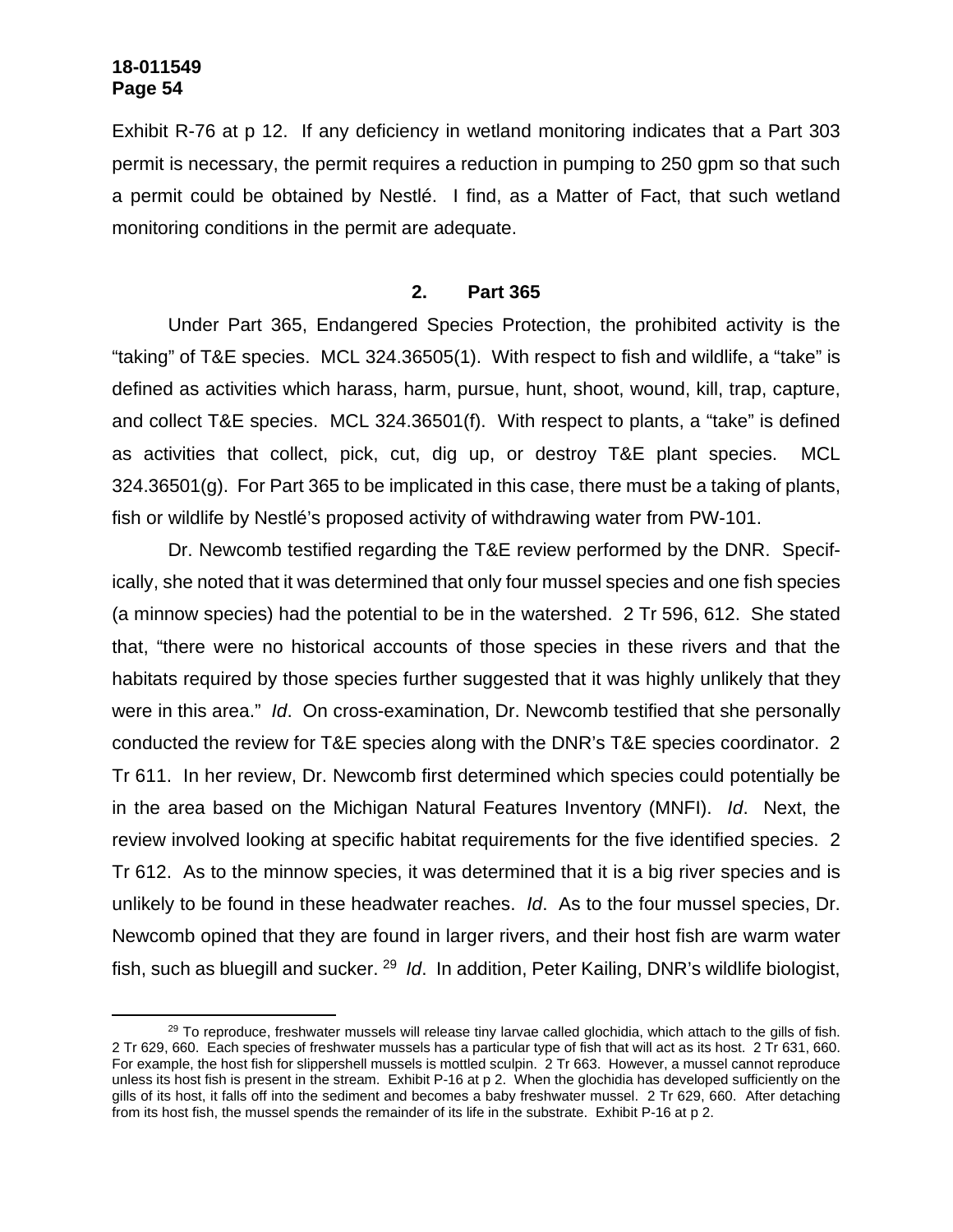determined that there were no wildlife T&E species of concern within the project area. 2 Tr 613.

Mr. Garavaglia testified on behalf of the Petitioners that the MNFI indicates that six T&E species of mussels are in Osceola County. 2 Tr 661-662. Mr. Garavaglia disagreed with DNR's determination that there are no T&E mussel species present in the habitats identified in Twin and Chippewa Creeks. 2 Tr 662. His disagreement is based on his opinion that, "[n]o evidence has been provided that Twin or Chippewa creeks have ever been sampled for mussels using scientifically valid methods." 2 Tr 663. Mr. Garavaglia noted that the host fish for the six mussel species have been found in Twin and Chippewa Creeks. 2 Tr 663-665. He opined that "[t]he habitat requirements of some of the above species are present in Twin and Chippewa Creeks, as are the required host species." 2 Tr 665. He testified that, "it is quite possible for one or more of the above species to be present in either Twin or Chippewa Creek" but that, "[w]ithout a proper survey to determine what mussel species are present and at what density, a determination as to whether there has been an impact to the mussel community by Nestle's pumping operations will be impossible." *Id*. On cross-examination, Mr. Garavaglia admitted that he has not conducted any field surveys in either Twin or Chippewa Creeks. 2 Tr 677. Mr. Garavaglia also conceded that the dams on these creeks would impede the upstream migration of the host fish for mussels. 2 Tr 693.

Nestlé submitted both the report and the testimony of Dr. Workman. In his report, Dr. Workman noted that surveys were conducted at SF-1, SF-5-6, SF-8, SF-9, and SF-16. Exhibit I-32 at pp 3, 9. At these locations, D-framed kick nets were used in the surveys. *Id* at p 4. According to the report, "[n]o listed fish or macroinvertebrate species, including freshwater mussels have been observed in Twin or Chippewa Creeks … since 2003" and that, "it is unlikely that the streams in the vicinity of the [PW-101] well contain fish or mussels that are listed as threatened, endangered, or special concern." *Id* at 5. Mr. Garavaglia criticized this report because he opined that mussels should not be sampled by use of D-framed kick nets, but by buckets with a transparent bottom. 2 Tr 659. See also Exhibit P-20 at p 2.

In his testimony, Dr. Workman stated that every time he conducted fish and macroinvertebrate surveys in Twin and Chippewa Creeks, he inspected for mussels in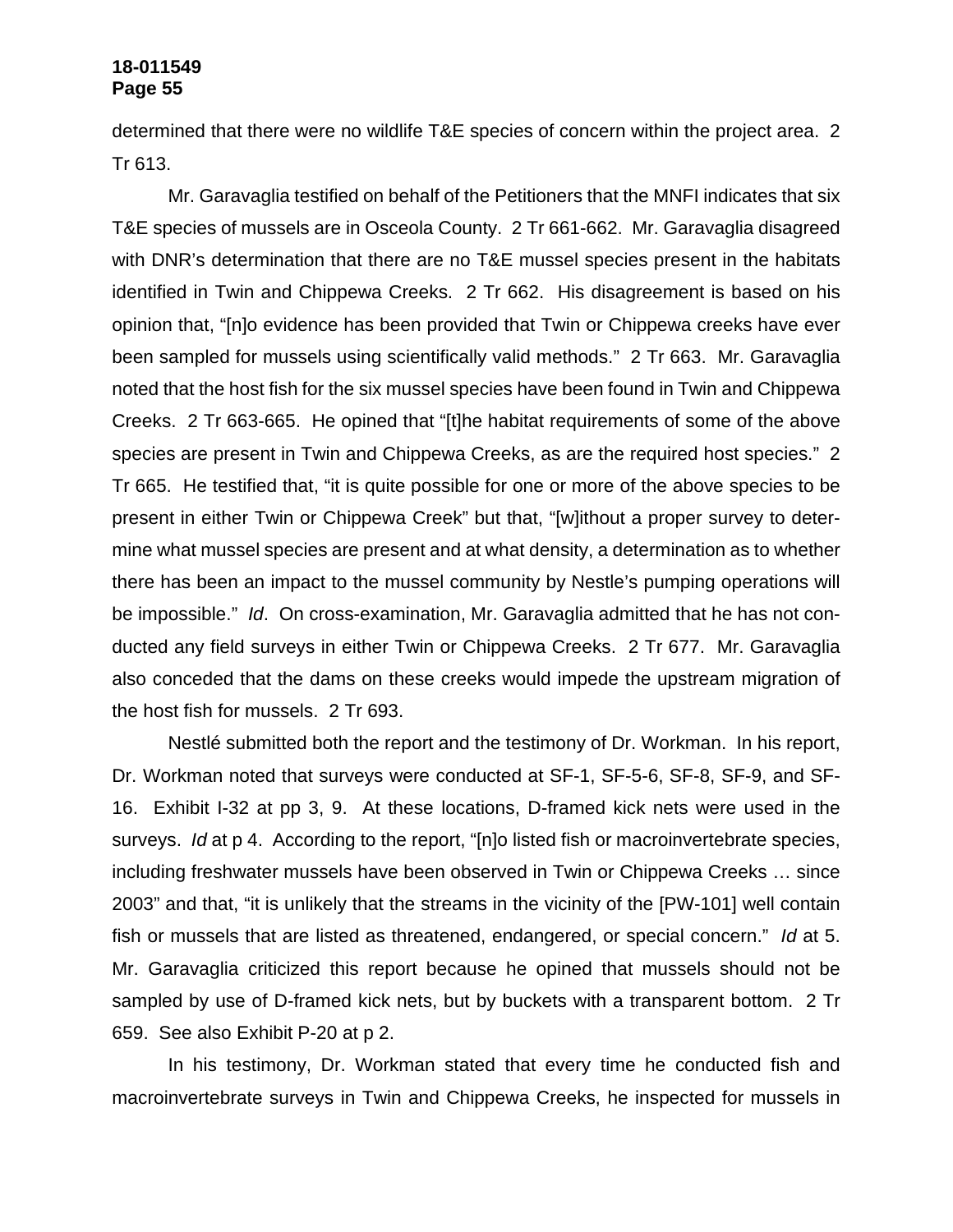the stream bottom material he captured in the net. 4 Tr 1208. Dr. Workman also testified that, "I am constantly visually inspecting the stream bottom throughout each 100-foot reach of the stream I am sampling." *Id*. He noted that this type of inspection, "can be accomplished because the water in these reaches is very clear and the streams are very shallow." *Id*. Significantly, Dr. Workman testified that, "[d]uring the course of my over 22 sampling events of these two streams, I have never encountered any mussels, threatened and endangered, or otherwise, and given the presence of significant organic matter at a number of the sample locations, I do not consider these streams ideal habitat for mussels." 4 Tr 1208-1209. Dr. Workman also noted that he was not surprised that he did not observe any mussels on these streams because the host fish for these mussel species cannot move upstream due to the dams and other control structures that impede fish movement. 4 Tr 1209.

Finally, Mr. Boote or his staff conducted a T&E review with respect to wetland, stream, and floodplain impacts on T&E plant species. 4 Tr 1068, 1092. In addition to being required for the issuance of a permit under § 17 of the SWDA, an assessment of impacts to T&E species was required by the United States Fish and Wildlife Service for federal T&E species review. *Id*. Mr. Boote's assessment was conducted in 2014. 4 Tr 1093. He testified that, "[w]e eliminated the potential of T&E species being present or being impacted based on our review of site conditions, habitat suitability, location of work, and potential for the project to impact those T&E species." *Id*.

I find the testimony of Dr. Newcomb and Dr. Workman are both credible and consistent. Mr. Garavaglia did not conduct a mussel survey for T&E species in these stream reaches. 2 Tr 694. Hence, there is no evidence in the record which controverts the testimony of Dr. Workman, who physically conducted surveys for mussels in these streams. 4 Tr 1208-1209. Even if, *arguendo*, there were T&E mussel species in Twin Creek and Chippewa Creek, there was no evidence presented in the record that any of such species would be negatively impacted by the proposed withdrawal. Therefore, based upon the record, I find, as a Matter of Fact, that the proposed withdrawal will be implemented in such a manner that it will not constitute a taking of any T&E fish or wildlife species protected by state or federal laws. Also, because no testimony was presented to controvert the testimony of Mr. Boote, I find, as a Matter of Fact, that the proposed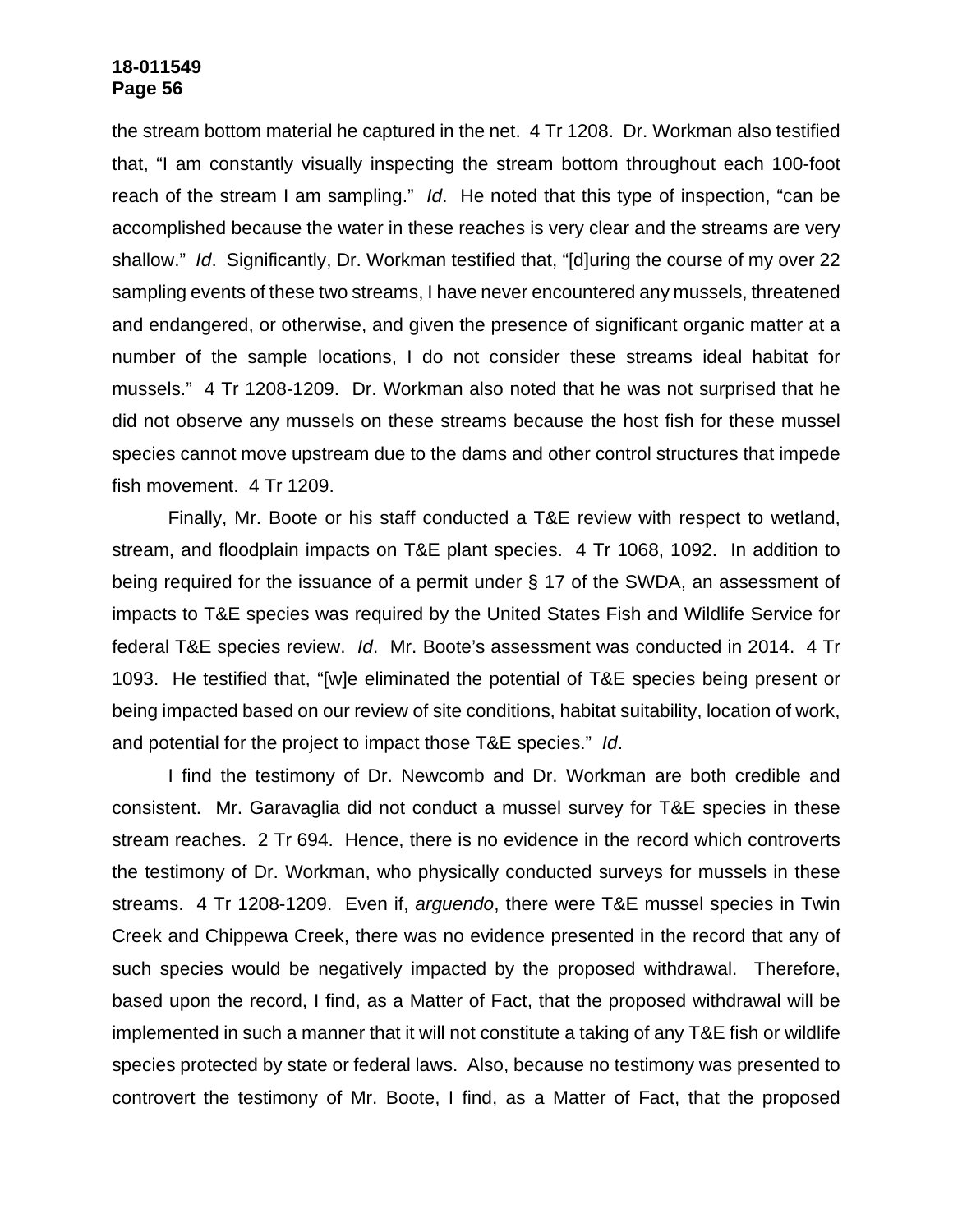withdrawal will be implemented in such a manner that it will not constitute a taking of any T&E plant species protected by state or federal laws.

# **D. Common Law Principles of Water Law**

Under § 32723(6)(d), EGLE must ensure that "[t]he proposed use is reasonable under common law principles of water law in Michigan." MCL 324.32723(6)(d). Nestlé presented evidence to EGLE in its Application that the withdrawal will comply with such common law principles. See, e.g., Exhibit R-28 at pp 23-25; Exhibit I-21 at pp 24-26. See also Nestlé's Closing Brief at pp 45-49. In their Petition, the Petitioners argued that the proposed withdrawal fails to satisfy such principles. See, e.g., Citizens' Petition at pp 16- 17. Prior to the commencement of the contested case hearing, the Parties stipulated to the dismissal of certain claims raised by the Petitions so that such claims can be brought in Circuit Court instead of before this Tribunal, including claims related to common law principles of water law in Michigan. From a review of the Order entered on May 17, 2019, these claims are properly preserved for review in Circuit Court. Therefore, there being no evidence on this record that the proposed use is unreasonable under such principles, I find, as a Matter of Fact, that the proposed use is reasonable under common law principles of water law in Michigan.

### **E. The Applicant's Self-Certification**

Under § 32723(6)(e), Nestlé must self-certify that it "is in compliance with environmentally sound and economically feasible water conservation measures developed by the applicable water user's sector … or developed for the water use associated with that specific withdrawal." MCL 324.32723(6)(e). The Application contained Attachment A-10, which is Nestlé's certification that it is in compliance with the water conservation measures developed by the beverage industry sector. Exhibit I-21 at p 80. This attachment expressly recites that Nestlé, "hereby certifies that it is in compliance with the accepted water conservation practices as developed and submitted to [EGLE] for the beverage industry sector." *Id*. No evidence was presented to contest Nestlé's selfcertification. Therefore, I find, as a Matter of Fact, that Nestlé has certified that it is in compliance with environmentally sound and economically feasible water conservation measures developed by the applicable water user's sector.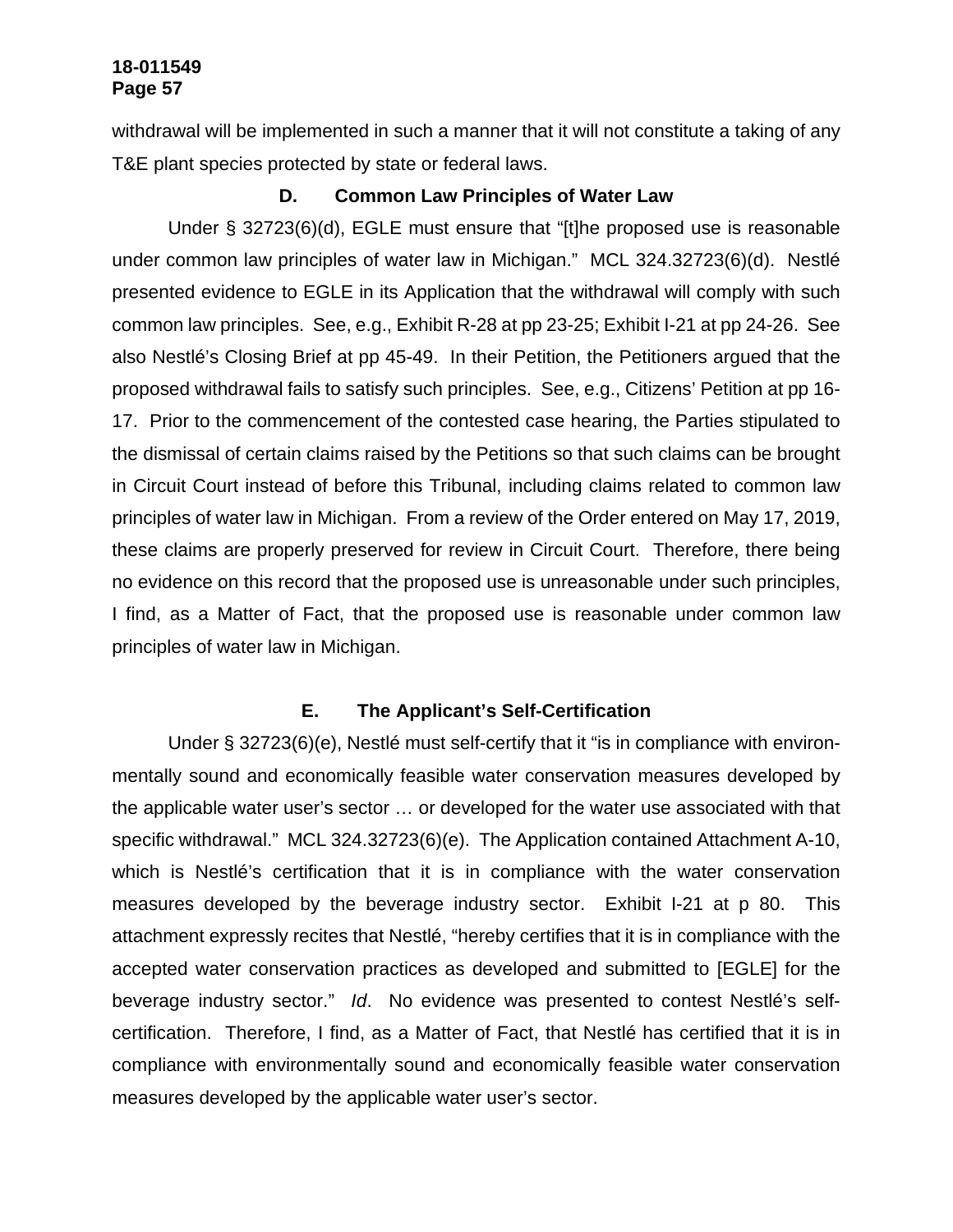# **F. Public or Private Rights and Limitations**

Under § 32723(6)(f), EGLE must determine that "the proposed withdrawal will not violate public or private rights and limitations imposed by Michigan water law or other Michigan common law duties." MCL 324.32723(6)(f). Nestlé presented evidence to EGLE in its Application that the withdrawal will comply with such rights, limitations, and duties. See, e.g., Exhibit R-28 at pp 27-28; Exhibit I-21 at pp 28-29. Prior to the commencement of the contested case hearing, the Parties stipulated to the dismissal of certain claims raised by the Petitions so that such claims can be brought in Circuit Court instead of before this Tribunal, including claims related to public or private rights and limitations imposed by Michigan water law or other Michigan common law duties. From a review of the Order entered on May 17, 2019, these claims are properly preserved for review in Circuit Court. Therefore, there being no evidence on this record that the proposed withdrawal will violate such rights, limitations, and duties, I find, as a Matter of Fact, that the proposed withdrawal will not violate public or private rights and limitations imposed by Michigan water law or other Michigan common law duties.

# **V. Addressing Hydrologic Impacts**

Finally, under § 17(4)(b), EGLE must determine that the applicant "will undertake activities, if needed, to address hydrologic impacts commensurate with the nature and extent of the withdrawal." MCL 325.1017(4)(b). The statute notes that "[t]hese activities may include those related to the stream flow regime, water quality, and aquifer protection." *Id.* The record in this case contains evidence regarding the activities that Nestlé will undertake to address hydrologic impacts. Specifically, Ms. Anderson-Vincent testified that there are 15 Type IIb public water supply wells on Spring Hill Camps, nine of which are located within a one-mile radius of PW-101. 4 Tr 1309. Ms. Anderson-Vincent stated that Nestlé and Spring Hill Camps entered into an agreement which, *inter alia*, requires Nestlé to address impacts caused by withdrawals from PW-101 on water wells located on the Spring Hill Camps property. 4 Tr 1294. Moreover, "the agreement also requires Nestlé to address material and unusual changes in the water level of a surface water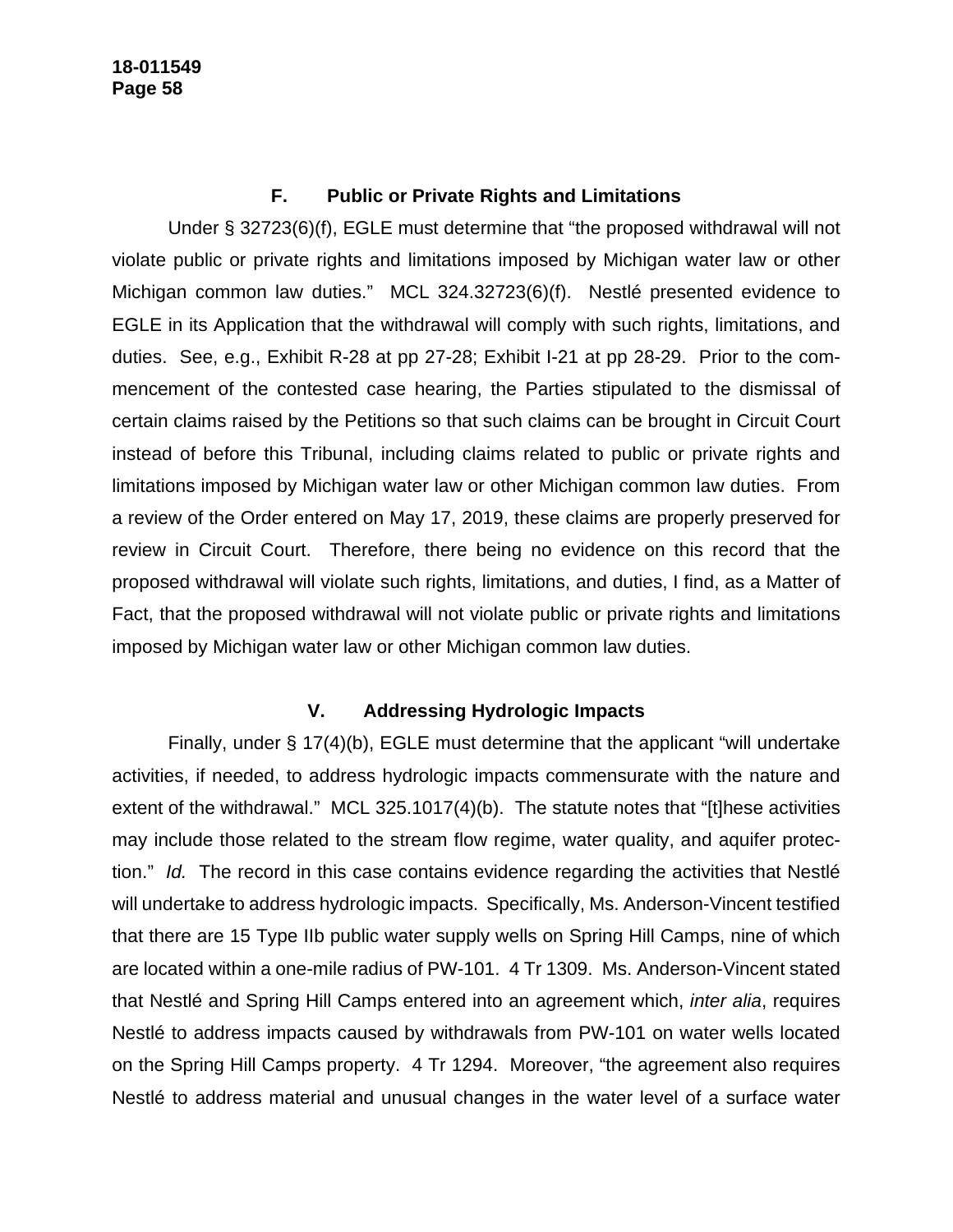body or wetland located on the Spring Hill Camps property if caused by withdrawals from" PW-101. *Id*. This agreement also restricts surface uses that could potentially harm Nestlé's water source or limit recharge of the aquifer. 3 Tr 1308.

Nestlé has also entered into an agreement with the Township of Osceola. Exhibit I-76. Under this agreement, a person who believes their water well may have been impacted by the proposed withdrawal can have their complaint investigated; and, if the impact is attributable to Nestlé's withdrawal, the impact would be remedied at Nestlé's expense. *Id*; 3 Tr 1310. Finally, the permit itself provides that if impacts to streams or wetlands result from the proposed withdrawal, the approved 150 gpm increase in capacity will be suspended, and Nestlé's withdrawals will be reduced to its previously registered capacity of 250 gpm. Exhibit R-76 at pp 5, 6, 12.

No party presented evidence challenging the above-referenced evidence proffered by Nestlé. As a result, I find, as a Matter of Fact, that Nestlé has demonstrated that it will undertake activities, if needed, to address hydrologic impacts commensurate with the nature and extent of the withdrawal.

#### **VI. Summary**

To summarize the Findings of Fact, PW-101 was "developed" in 2001 when it was drilled. The baseline capacity for PW-101 is 150 gpm. The information and data supplied by Nestlé was sufficient to provide an evaluation of environmental, hydrological, and hydrogeological conditions that exist at PW-101, and the predicted effects of the intended withdrawal. The Muskegon River is a direct tributary of Lake Michigan. The watershed for the Muskegon River is considered the watershed of Lake Michigan. All water withdrawn from PW-101, less any consumptive use, is returned either naturally, or after use, to the source watershed. Twin and Chippewa Creeks are cold water streams. A 20% or greater reduction in the index flow in a cold-stream system will cause a 3% or higher reduction in the density of the thriving fish population based on Michigan's established thriving fish population curves.

Nestlé's revised groundwater model is entitled to receive greater weight than the testimony offered by Dr. Hyndman. Dr. Andrews' testimony regarding a low conductivity zone south of Twin Creek and Chippewa Creek is credible and entitled to receive greater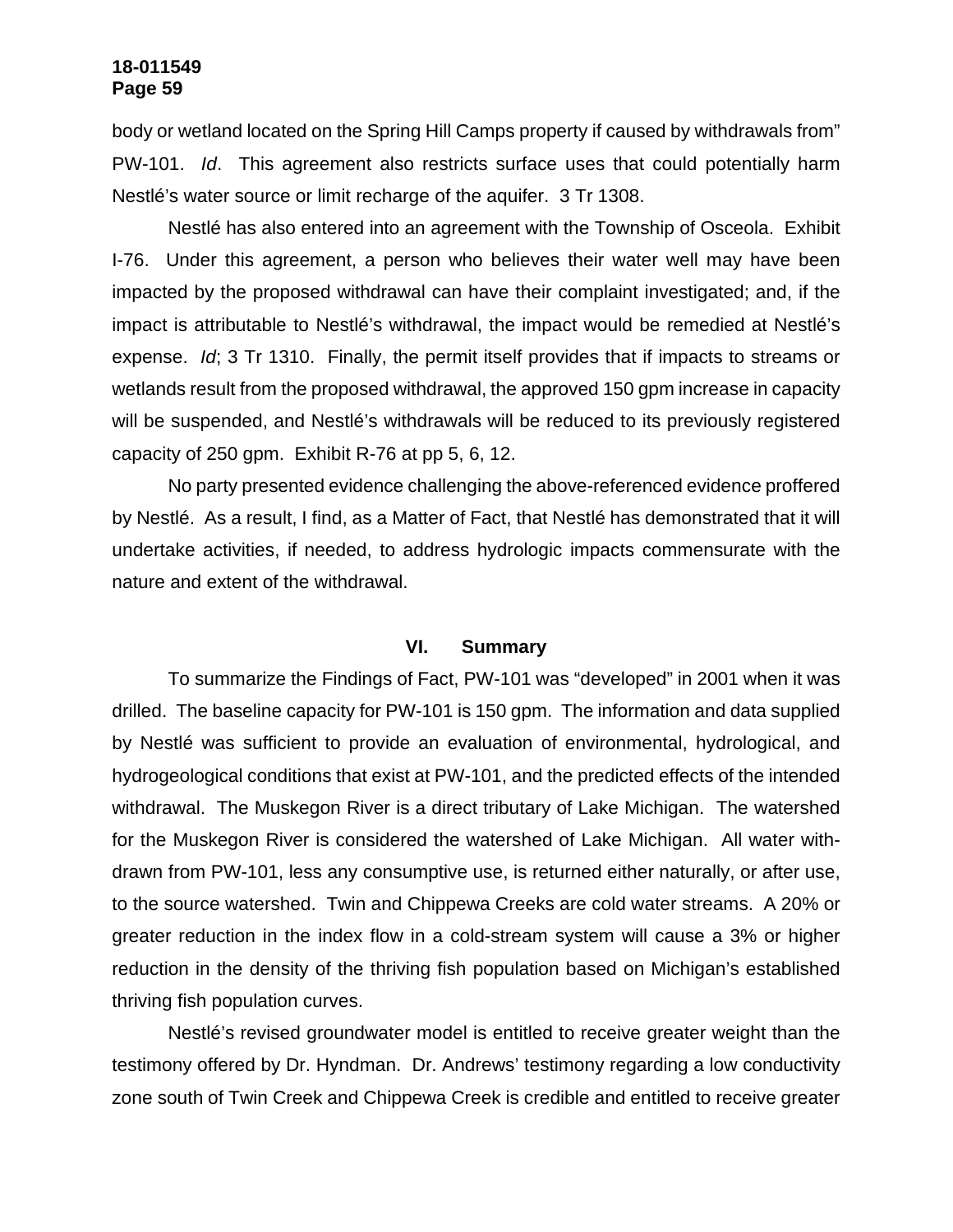weight than the testimony of Dr. Hyndman. Ms. Van Dyke's testimony regarding groundwater recharge is credible and entitled to receive greater weight than the testimony of Dr. Hyndman. Dr. Andrew's testimony regarding evapotranspiration is credible and entitled to receive greater weight than the testimony of Dr. Hyndman.

Index flow is to be determined at the mouths of Twin Creek and Chippewa Creek. The predicted impacts from the proposed withdrawal will lead to less than a 20% reduction in index flow in Twin and Chippewa Creeks. Nestlé's sampling of aquatic resources conducted in Twin and Chippewa Creeks was performed in accordance with the requisites of Procedure 51. The testimony of Mr. Heintzelman and Dr. Workman is entitled to receive greater weight than the testimony offered by Dr. Luttenton. A 3% or greater reduction in the thriving fish population did not occur in Twin and Chippewa Creeks. Because no evidence was presented to support Dr. Luttenton's predicted decrease, the proposed withdrawal will not cause a predicted decrease of 3% or greater in the thriving fish population in Twin and Chippewa Creeks. The conditions in the permit to monitor the headwaters of Twin and Chippewa Creeks are adequate. Because the proposed withdrawal will not cause a 20% or greater reduction in index flow in Twin and Chippewa Creeks, and because the proposed withdrawal will not cause a 3% or greater reduction in thriving fish population in Twin and Chippewa Creeks, the proposed withdrawal will not cause an adverse resource impact.

The anticipated drawdown in the wetlands surrounding PW-101 will be between .03 and .3 feet which does not constitute draining surface water from a wetland. The wetland monitoring conditions in the permit are adequate. The proposed withdrawal will be implemented in such a manner that it will not constitute a taking of any threatened or endangered fish or wildlife species protected by state or federal laws. The proposed withdrawal will be implemented in such a manner that it will not constitute a taking of any threatened and endangered plant species protected by state or federal laws. The proposed use is reasonable under common law principles of water law in Michigan. Nestlé has certified that it is in compliance with environmentally sound and economically feasible water conservation measures developed by the applicable water user's sector. The proposed withdrawal will not violate public or private rights and limitations imposed by Michigan water law or other Michigan common law duties. Nestlé has demonstrated that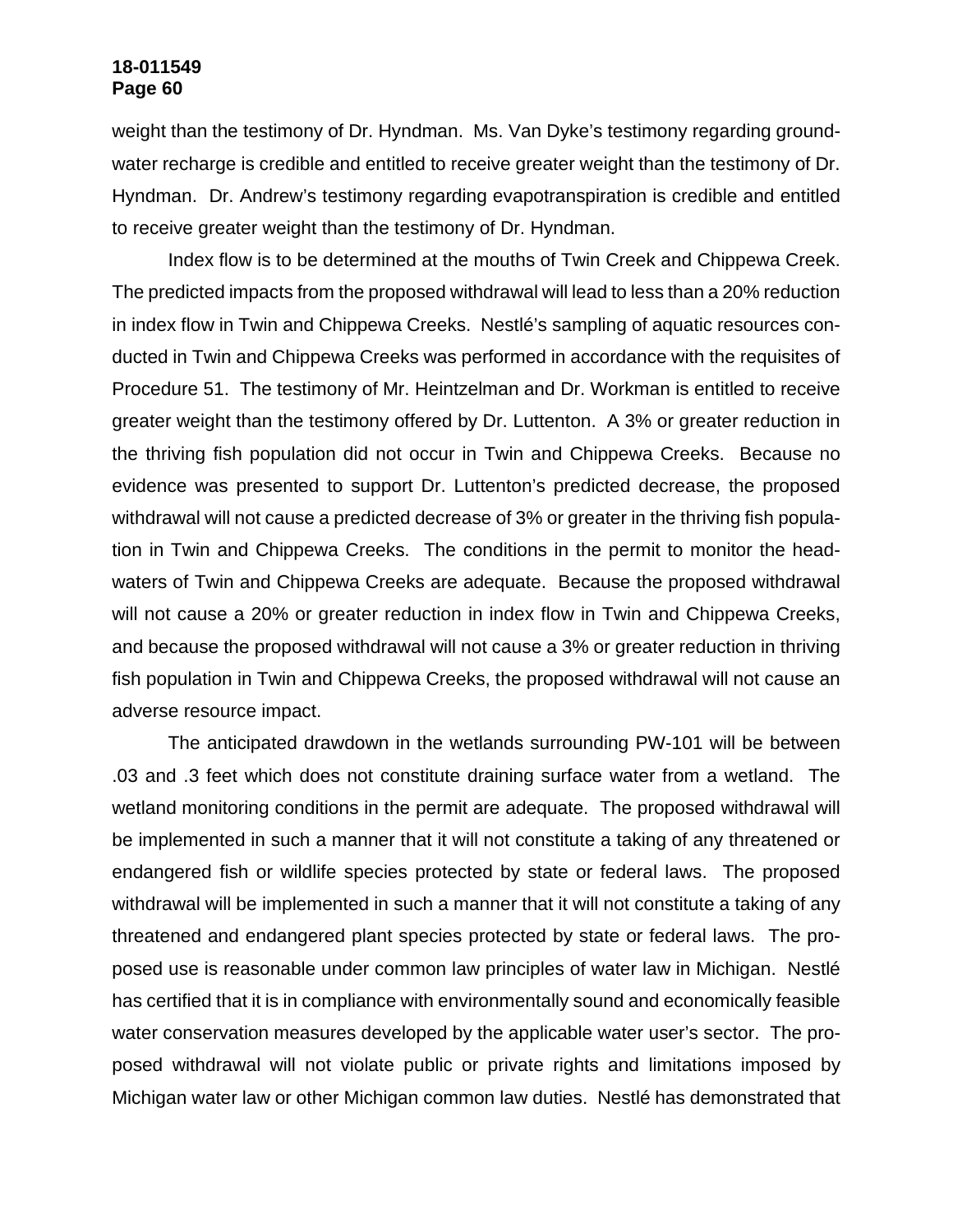it will undertake activities, if needed, to address hydrologic impacts commensurate with the nature and extent of the withdrawal.

# **CONCLUSIONS OF LAW**

Based on the Findings of Fact, I conclude, as a Matter of Law:

- 1. In their Motion for Summary Disposition, the Petitioners seek relief which is beyond the scope of this contested case. *York v Detroit*, 438 Mich 744; 475 NW2d 346 (1991); *Coffman v State Board of Examiners in Optometry*, 331 Mich 582; 50 NW2d 322 (1951); *In Re Quality Service Standard*, 204 Mich App 607, 611; 516 NW2d 142 (1994); *Fox v Board of Regents of the University of Michigan*, 375 Mich 238, 242; 134 NW2d 146 (1965); *National Wildlife Fed'n v Department of Envtl Quality (No. 2)*, 306 Mich App 369, 379; 856 NW2d 394 (2014).
- 2. The Petitioners' claim challenging the effectiveness of the 2009 source approval letter is beyond the scope of this contested case. *York, supra*; *Coffman, supra*; *In Re Quality Service Standard*, *supra*; *Fox, supra*; *National Wildlife Fed'n (No. 2)*, *supra*.
- 3. Because facts are at issue in this contested case, Nestlé's Motion for Summary Disposition on unacceptable ecological effects is denied.
- 4. Because Nestlé seeks an increased large quantity withdrawal of more than 200,000 gpd, EGLE has jurisdiction over the increased withdrawal requested by Nestlé. MCL 325.1701(3).
- 5. The Legislature intended the agency to use that portion of the proposed withdrawal above baseline capacity in its determination of "adverse resource impact." MCL 324.32701(1)(cc); MCL 324.32701(1)(a); *Ansell v Department of Commerce*, 222 Mich App 347, 355; 564 NW2d 519 (1997); *Blackwell v Bornstein*, 100 Mich App 550, 554; 299 NW2d 397 (1980); *People v Morey*, 461 Mich 325, 330; 603 NW2d 250 (1999).
- 6. Because Twin and Chippewa Creeks are cold water streams, the 3% rule is applicable in this contested case. MCL 324.32701(1)(a)(ii)(A).
- 7. The definition of "thriving fish population" is not limited to evidence obtained from a three-pass fish survey but may be obtained from evidence of either one-pass or three-pass surveys. MCL 324.32701(1)(oo).
- 8. Because the proposed water withdrawal is not anticipated to drain surface water from wetlands, a Part 303 permit is not currently required in this case. MCL 324.30304(d).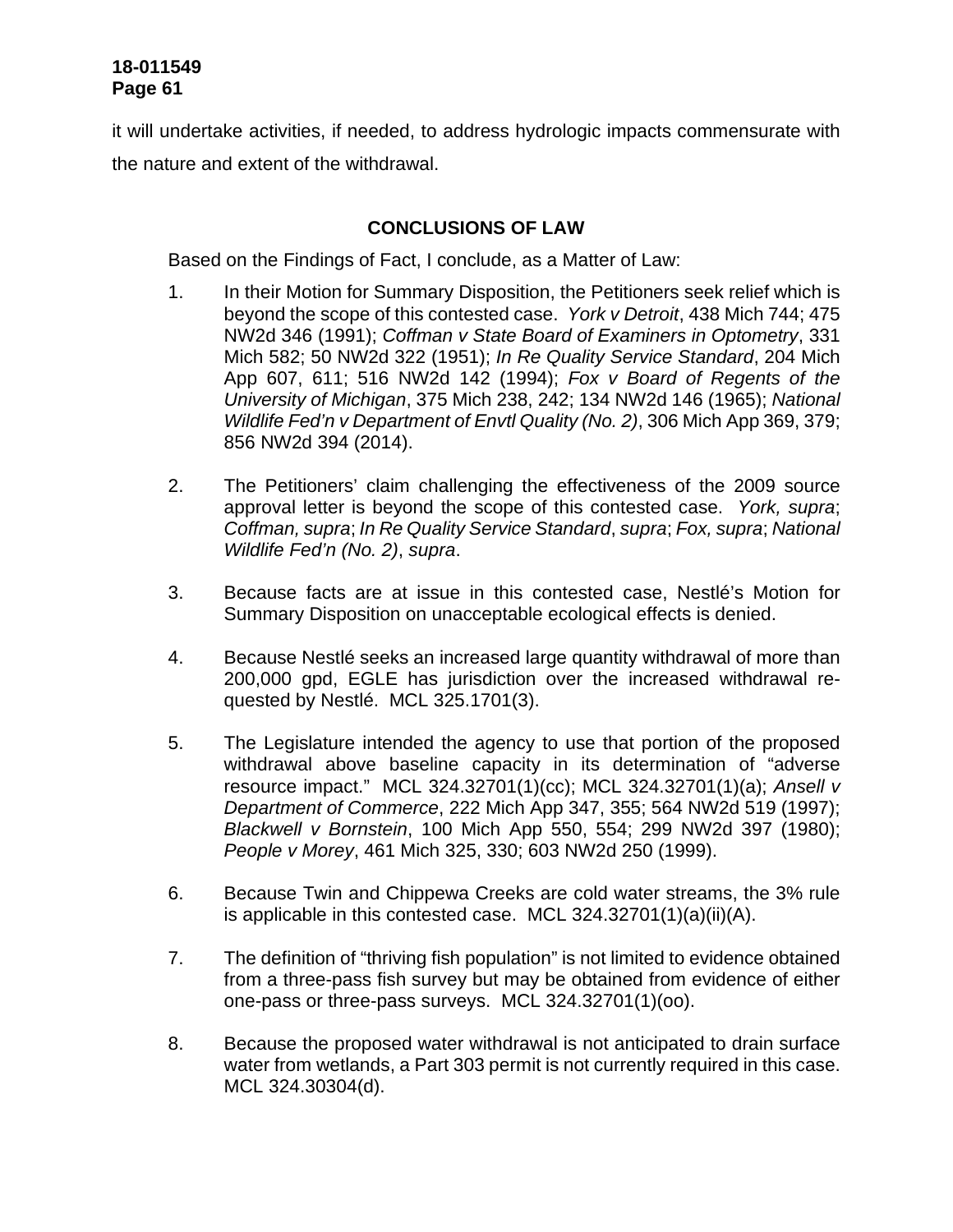### **PROPOSAL FOR DECISION**

Based on the Findings of Fact and Conclusions of Law, I propose that the Final Determination and Order approve the activity proposed in the Application submitted by Nestlé Waters North America, Inc. (Exhibit I-21), consistent with Permit No. 1701 issued on April 2, 2018 (Exhibit R-76).

Pultei

Administrative Law Judge

### **EXCEPTIONS**

The Parties have until May 15, 2020, which is twenty-one (21) days from the date of this Proposal for Decision, to file Exceptions. R 792.10132. If an opposing party chooses to file a Response to the Exceptions, it must be filed by May 29, 2020, which is fourteen (14) days after Exceptions are due. R 792.10132. The filings shall be sent via email to: [MOAHR-GA@michigan.gov](mailto:MOAHR-GA@michigan.gov) with a copy sent to all other parties.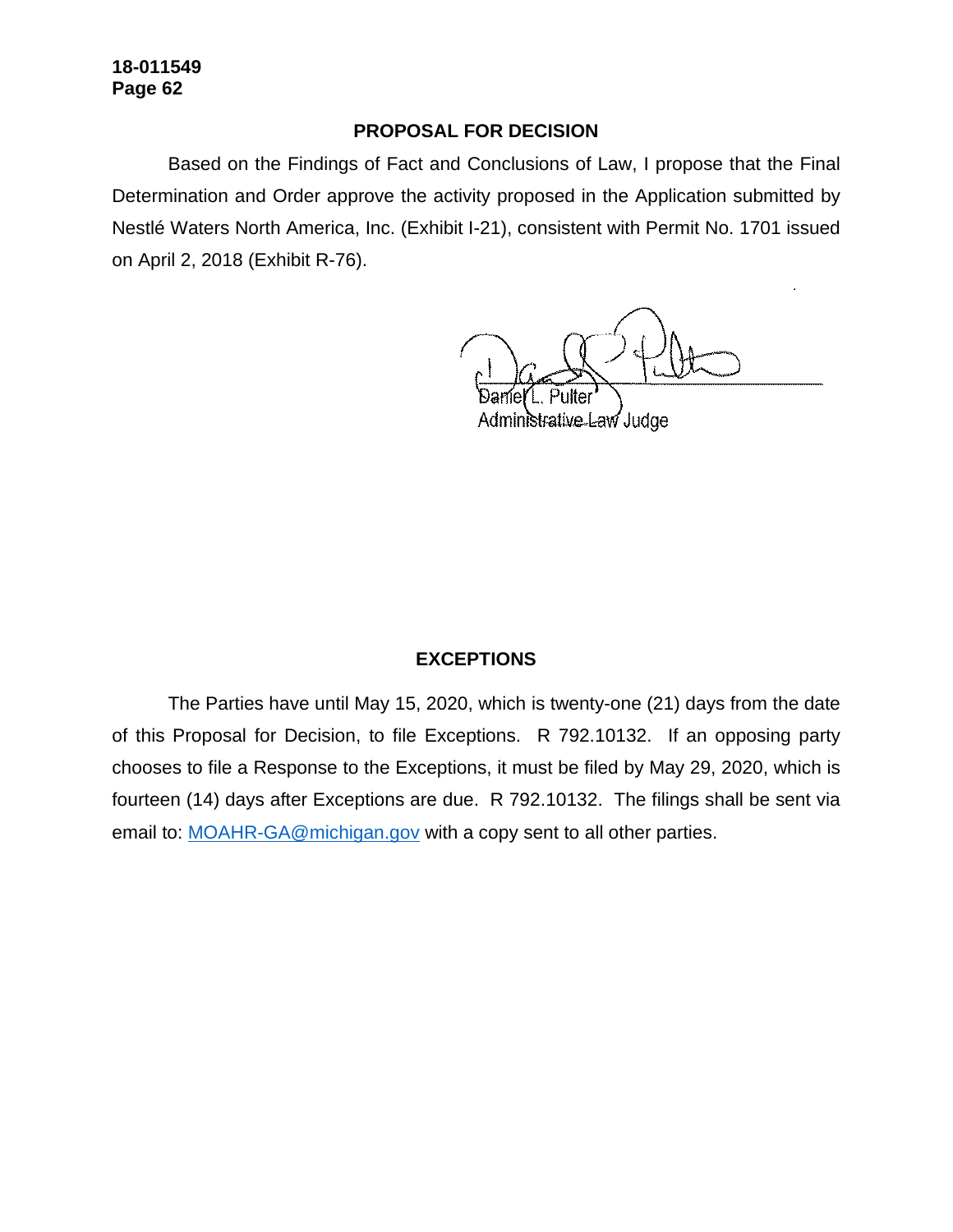### **PROOF OF SERVICE**

I hereby state, to the best of my knowledge, information and belief, that a copy of the foregoing document was served upon all parties and/or attorneys of record in this matter via email this 24th day of April, 2020.

ECunano

**E. Cussans** 

**Michigan Office of Administrative Hearings and Rules** 

**\_\_\_\_\_\_\_\_\_\_\_\_\_\_\_\_\_\_\_\_\_\_\_\_\_\_\_\_\_\_\_\_**

Douglas A. Donnell William A. Horn Ronald Redick Mika Meyers 900 Monroe Ave. NW Grand Rapids, MI 49503 **[ddonnell@mikameyers.com](mailto:ddonnell@mikameyers.com) [whorn@mikameyers.com](mailto:whorn@mikameyers.com)  [rredick@mikameyers.com](mailto:rredick@mikameyers.com)** 

Elizabeth Morrisseau Neil D. Gordon Department of the Attorney General P.O. Box 30755 Lansing, MI 48909 **[MorrisseauE@michigan.gov](mailto:MorrisseauE@michigan.gov) [Gordonn1@michigan.gov](mailto:Gordonn1@michigan.gov)** 

Rebecca L. Millican Ross A. Hammersley Olson Bzdok & Howard 420 East Front Street Traverse City, MI 49686 **[rebecca@envlaw.com](mailto:rebecca@envlaw.com)  [ross@envlaw.com](mailto:ross@envlaw.com)** 

William Rastetter Olson, Bzdok & Howard, P.C. 420 East Front Street Traverse City, MI 49686 **[bill@env.law.com](mailto:bill@env.law.com)**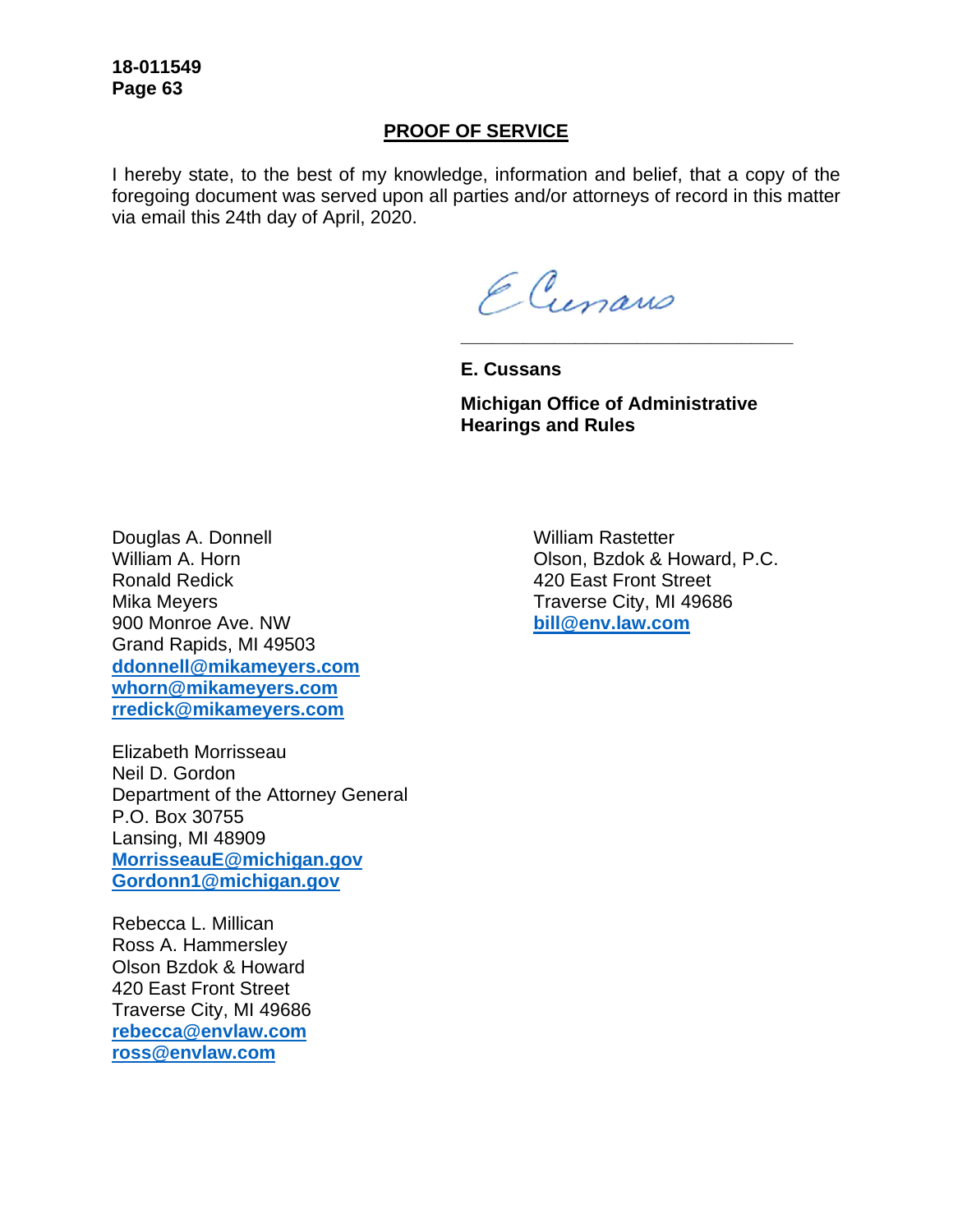# **APPENDIX OF PERMIT CONDITIONS**

An excerpt of some of the relevant conditions contained in Permit No. 1701 issued under § 17 of the SDWA on April 2, 2018 include the following:

- "Before withdrawing water above the previously approved 250 gpm, the permittee must submit monitoring plans and Quality Assurance Project Plans (QAPP) to the Department for consideration and approval." Exhibit R-76 at p 4.
- "If at any time the Department determines that monitoring is not performed in compliance with the approved plans, and upon written notification from the Department, the additional capacity authorized by this permit (250 gpm) is suspended until the Department reinstates it." Exhibit R-76 at p 5.
- "Continuous streamflow monitoring at SF-8 during the summer and fall months (June to October) to verify the modeled flow reductions, better define stream flow at this location, and assess if an adverse resource impact occurs as a result of the permitted increase to 400 gpm…. If flows fall below 72 gpm for a period of 14 days, then pumping levels shall be reduced to 250 gpm. Permitted pumping levels may resume, if all other permit conditions are met, once sustained streamflow of 72 gpm or more is measured for an equivalent 14-day period." Exhibit R-76 at p 6.
- "Continuous streamflow monitoring at SF-1 during the summer and fall months (June to October) to verify the modeled flow reductions and better define stream flow at this location…. If flows fall below 431 gpm for a period of 14 days, then pumping levels shall be reduced to 250 gpm. Permitted pumping levels may resume, if all other permit conditions are met, once sustained streamflow of 431 gpm or more is measured for an equivalent 14 day period." Exhibit R-76 at p 6.
- "Continuous temperature measurement shall be made on an hourly basis from June through September at four locations (SF1, SF9, SF8, and SF16) using an instream temperature logger. Logger data shall be compiled once every two (2) weeks at a minimum…. The permittee shall notify the Department within 24 hours of compiling the temperature logger data if, at any time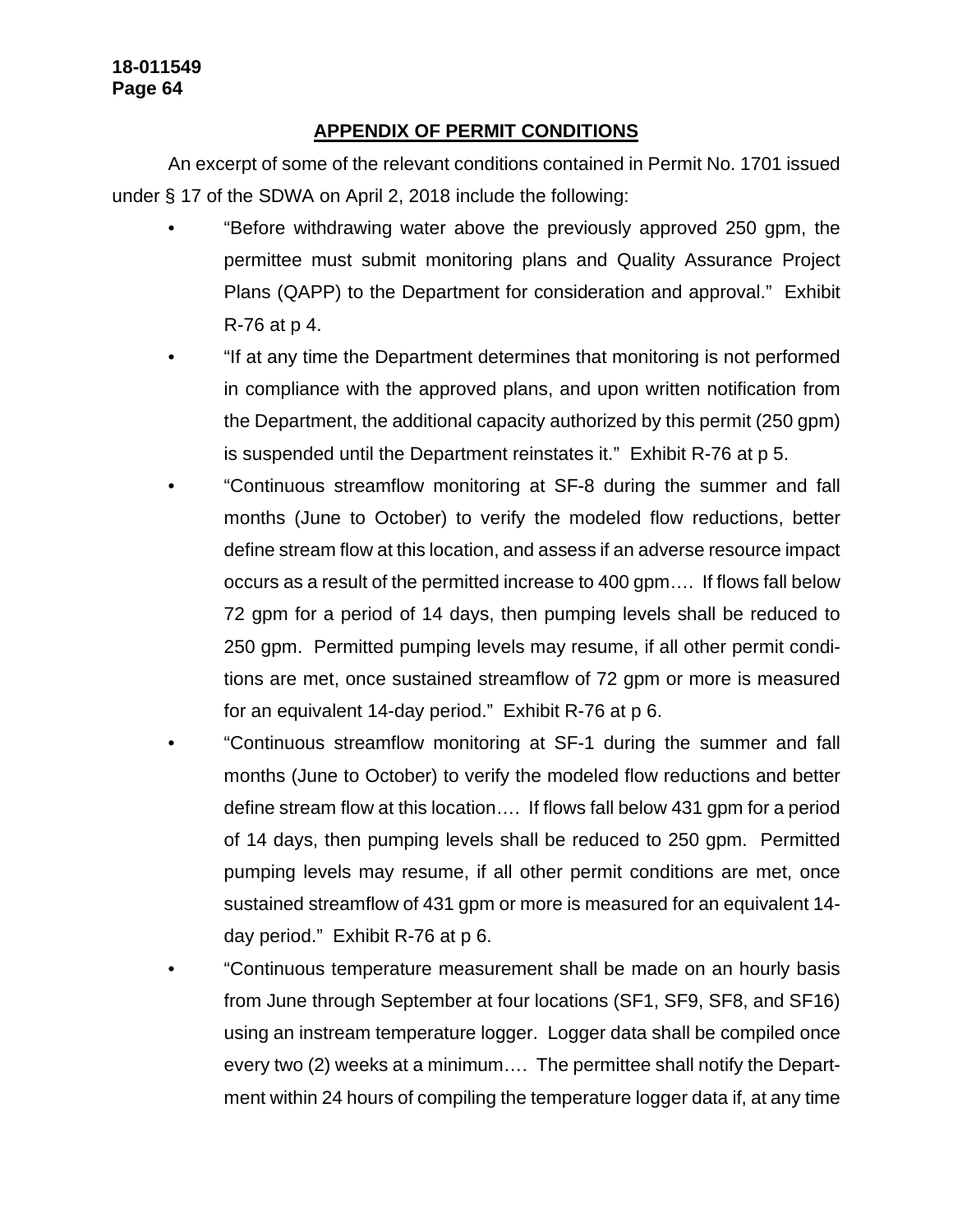during the two-week period, the temperature rises above 68 degrees Fahrenheit in June, July or August, or rises above 63 degrees Fahrenheit in September. The notification shall include all the data from the two-week period, and the permittee shall provide a report to the Department including an assessment of the cause of the elevated temperature and any proposed corrective actions." Exhibit R-76 at pp 7, 8.

- "A two-week continuous dissolved oxygen (DO) study shall be conducted each year at four locations (SF1, SF9, SF8, and SF16) during hot, low-flow conditions which typically occur in August. Sampling shall be conducted using an installed DO meter, with readings recorded hourly. Baseline DO sampling shall be conducted at these locations after approval of the monitoring plan and QAPP and prior to implementing the permitted increased pumping…. The permittee shall notify the Department within 24 hours of compiling the dissolved oxygen data if, at any time during the study period, the dissolved oxygen is below seven (7) milligrams per liter. The notification shall include all the dissolved oxygen data, and the permittee shall provide a report to the Department, including an assessment of the cause of the low dissolved oxygen; and any proposed corrective actions." Exhibit R-76 at pp 7, 8.
- "Macroinvertebrate sampling shall be conducted in July each year at four (4) locations (SF1, SF9, SF8, and SF16). Samples should not be collected soon after a heavy rain event when stream flows are elevated…. A baseline assessment will be conducted after approval of the monitoring plan and QAPP and prior to implementing the permitted increased pumping. The threshold for action will be a decline of three (3) metric points from the baseline score in any one year or over multiple years." Exhibit R-76 at p 7.
- "Water depth and stream width will be measured at four locations (SF1, SF9, SF8, and SF16) once each year during low-flow conditions (typically July or August). Results will be compared with previous measurements. In addition, water depth and stream width will be measured upstream and downstream of existing culverts at six road/stream crossings (T2, T3, T8,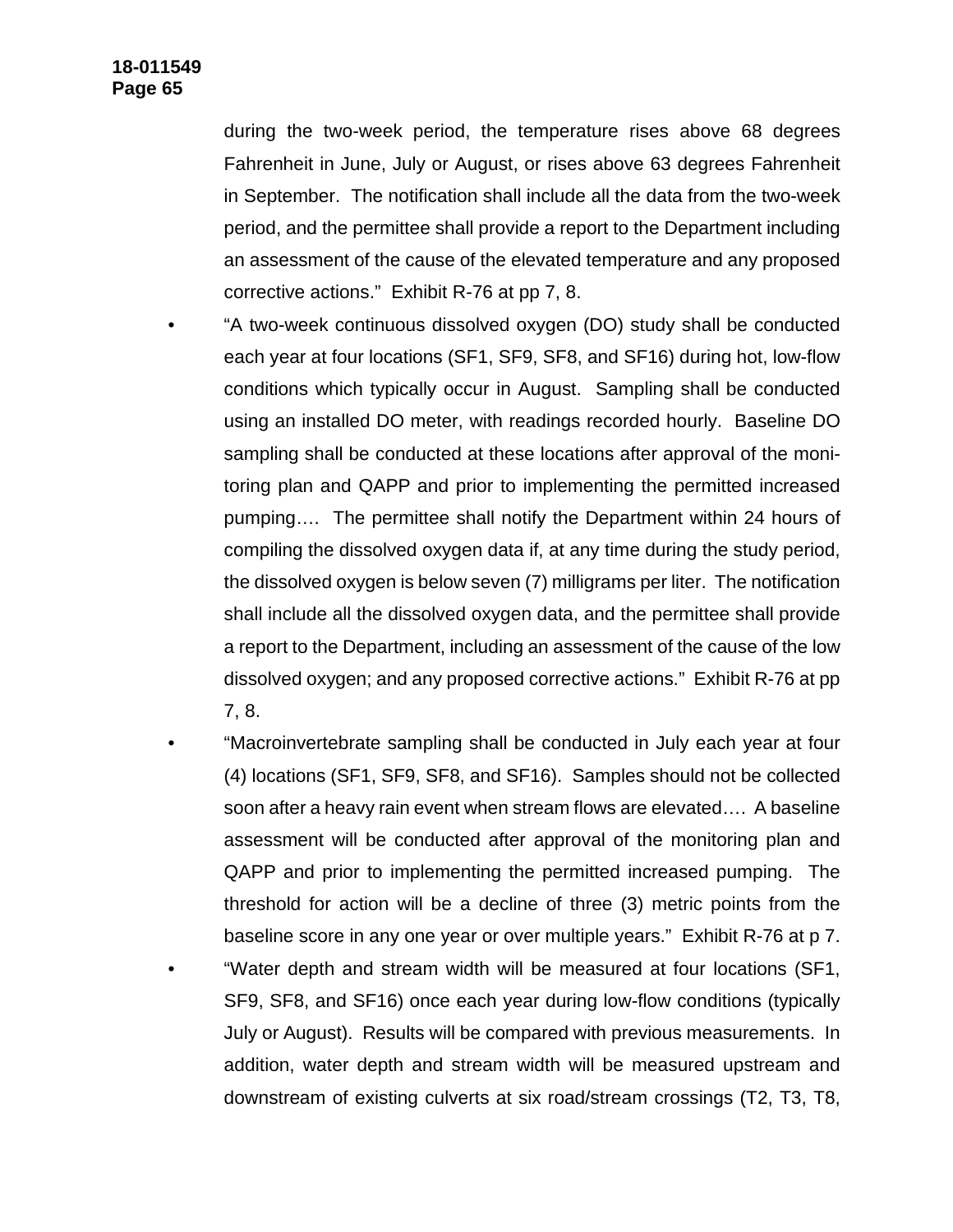T18, C2, and C3) once each year during low-flow conditions (typically July or August)." Exhibit R-76 at p 7.

- "The fish community will be monitored in July of each year at four locations (SF1, SF9, SF8, and SF16)." Exhibit R-76 at p 8.
- "Following the baseline data collection, permittee shall monitor the water levels at each groundwater monitoring location (MW, DP, Vent, Seep) identified in the section above on a monthly basis." Exhibit R-76 at p 9.
- "The newly collected groundwater level and flow data measurements shall be used to validate the existing modified MODFLOW groundwater model and provide a report that details the findings including any need to revise the existing model based on the new data. The effectiveness of the groundwater model shall be reviewed on an annual basis. This review will also include assessment of the continued validity of the recharge assumptions along with supporting data. Should the drawdown or water level declines observed in the monitoring data exceed what is predicted based on the groundwater model, pumping levels will be reduced to 250 gpm and drawdown and water levels shall be monitored on a monthly basis until water levels recover." Exhibit R-76 at p 9.
- "The permittee shall conduct a Level 3 Wetland Identification Program (WIP) assessment of all wetlands located south of Nine Mile, west of 95<sup>th</sup> Avenue, north of Eight Mile and east of 110<sup>th</sup>. All wetland boundaries shall be flagged in the field and surveyed using a submeter accuracy GPS. Wetland boundaries shall be verified in the field every two years to detect potential changes to wetland boundaries. Any reduction in wetland area over 0.01 acre per wetland shall be noted and reported to the Department. The boundaries of wetlands A, B, C, CC, D, E, F, G, H, LL, Q, and the east side of R shall be permanently staked in the field (after confirmation by Department staff) to allow for quick visual assessment of changes to wetland boundaries." Exhibit R-76 at p 10.
- "The permittee shall conduct a detailed comprehensive floristic quality assessment (using FQI and mean C) in the following wetlands: A, B, C,